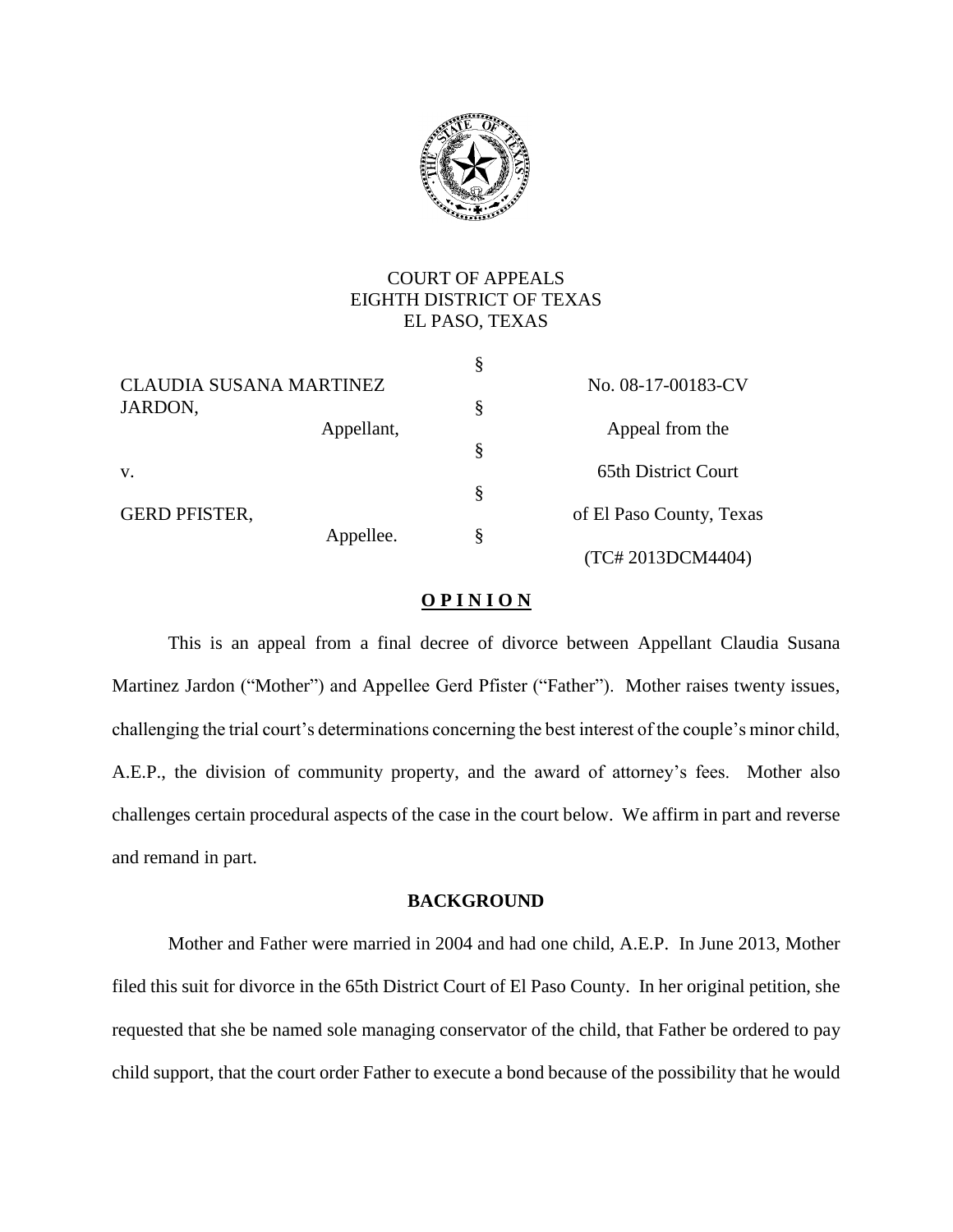violate court orders relating to possession, and that the court take further measures to protect the child because of a risk of international abduction by Father. Mother also requested that Father be enjoined from removing A.E.P. from El Paso County, Texas.

Father filed a counterpetition, requesting that the parties be named joint managing conservators, that he be named the person with the exclusive right to designate the child's primary residence (restricted to El Paso County, Texas), and that Mother be ordered to pay child support. Father later amended his counterpetition to add claims for breach of fiduciary duty, fraud, waste of assets, fraudulent transfer, and civil conspiracy. Mother nonsuited her petition before the final hearing.

In early 2014, the parties entered into a mediated settlement agreement under which they agreed to share possession of the child. That agreement was reduced to temporary orders in February 2015. Father testified at trial that, despite the parties' agreement, Mother abducted the child to Mexico and has since refused to divulge his whereabouts or to permit Father to have any access to or contact with him. Mother has also refused to comply with court orders to reveal the child's whereabouts and to return him to the Texas court. Instead, she initiated legal proceedings in Mexico to obtain custody of the child.

Father also testified concerning the value of the couple's community property, including properties located in Mexico, and introduced exhibit P-2 as a summary of those values. He asked that the Mexico properties be awarded to Mother, but that he be granted judgment for half of the value of the community property, secured by liens on the properties awarded to Mother.

The only other testimony presented at trial was the unsworn testimony of Father's attorney relating to the issue of attorney's fees. Mother appeared at trial only through her attorney and did not offer any evidence.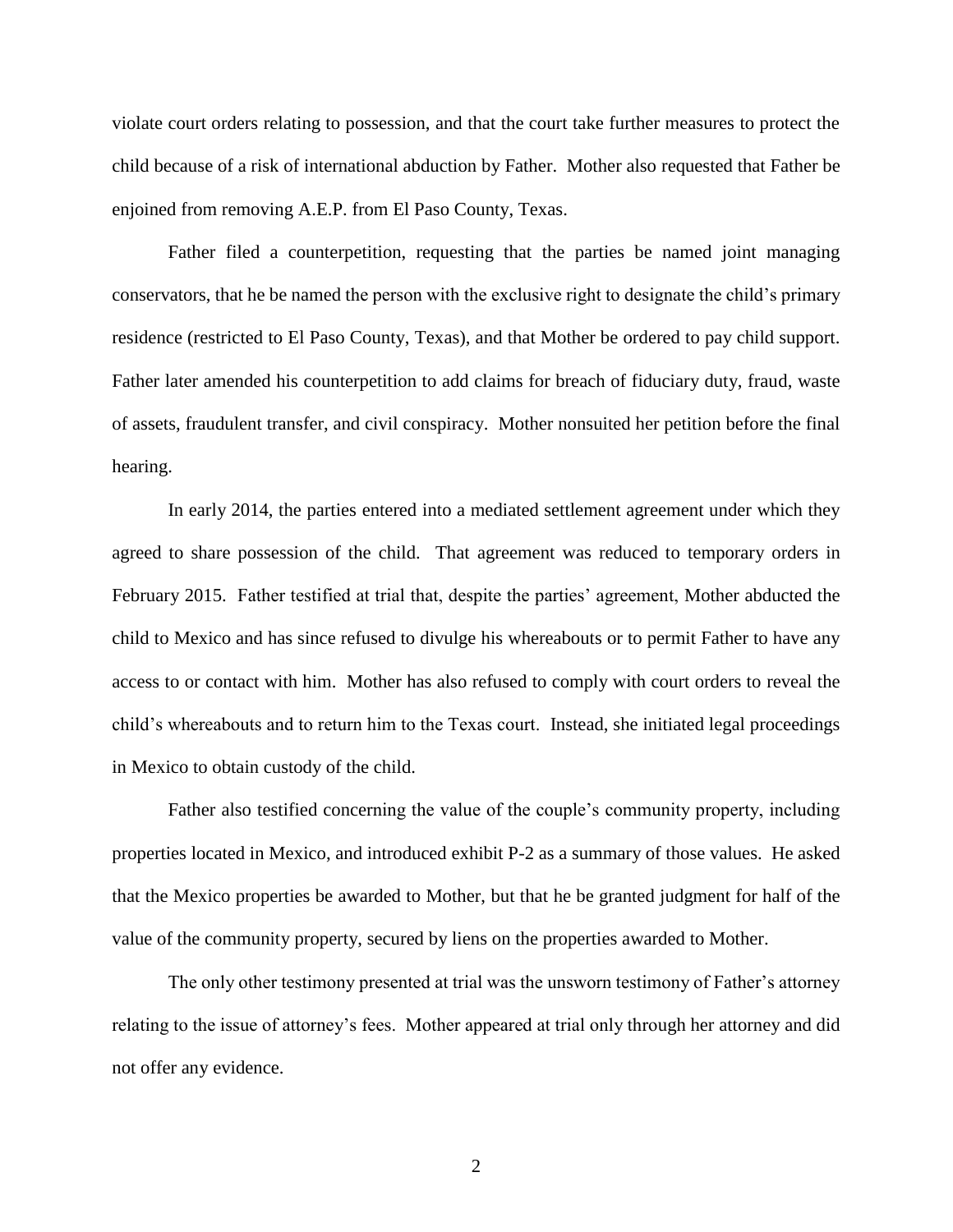At the close of trial, the court issued its ruling naming Father sole managing conservator of A.E.P., restricting the child's residence to El Paso County, Texas, requiring Mother to execute a \$400,000 bond to offset the cost of obtaining the child's return following international abduction by her, requiring Mother to execute a \$200,000 bond conditioned on compliance with the court's possession orders, and ordering Mother to pay child support of \$1,710, beginning on May 1, 2017. As to the division of property, the court accepted the values stated in exhibit P-2, and awarded the Mexico properties to Mother. The court awarded Father a judgment in the amount of one-half of the value stated in exhibit P-2, secured by a lien on the Mexico properties. Finally, the court awarded Father attorney's fees in the amount of \$206,492.09. Each of these rulings was incorporated into the court's Final Decree.

Mother filed a request for findings of fact and conclusions of law and a notice of past due findings of fact and conclusions of law. The trial court signed findings of fact and conclusions of law outside the time specified by the Texas Rules of Civil Procedure, but before Mother perfected her appeal.

### **ISSUES**

Mother raises twenty issues on appeal, which can be roughly grouped into the following four categories:

**A. Procedural Issues**: This category includes: (a) the effect of the parties' mediated settlement agreement; (b) the effect of late-filed findings of fact and conclusions of law; (c) the effect of findings stated in the Final Decree; (d) judgment not conforming to the pleadings; and (e) the imposition of death penalty sanctions.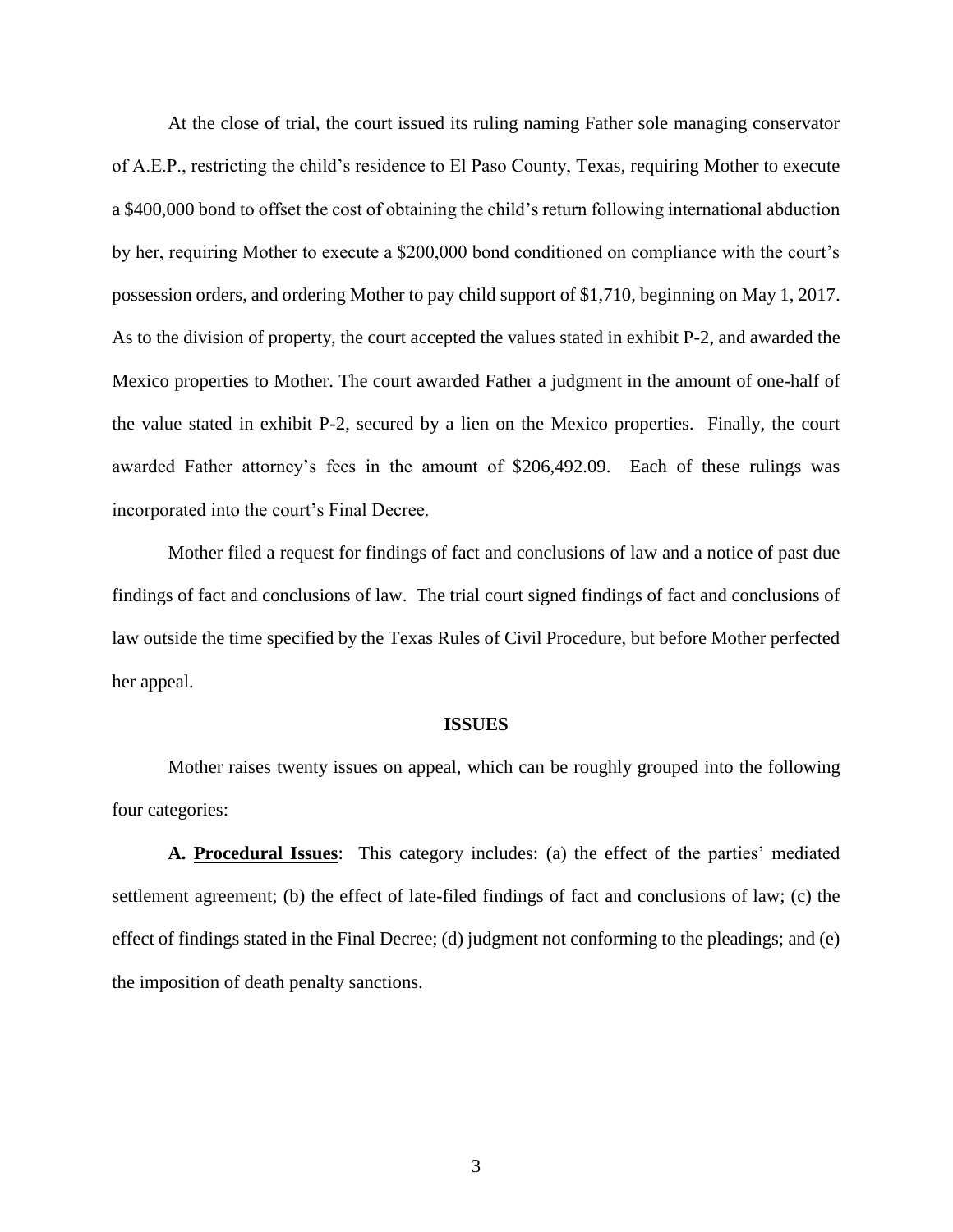**B. Child-Related Issues**: This category includes: (a) the trial court's appointment of Father as sole managing conservator; (b) ordering Mother to pay child support; and (c) ordering Mother to execute two compliance bonds.

**C. Property Division**: This category includes issues pertaining to the division of community property, including (a) the admission of Father's testimony and exhibit P-2 concerning property values; (b) the sufficiency of the evidence to value the community property; (c) adjudication of title to property in Mexico; and (d) ordering Mother to execute documents necessary for Father to obtain liens on the property in Mexico.

**D. Attorney's Fees**: This category groups issues concerning the trial court's award of attorney's fees, including (a) the effect of unsworn testimony by Father's attorney; (b) awarding expenses incurred in hiring Mexico attorneys; and (c) the sufficiency of the attorney's fee evidence.

We will discuss each category in turn.

#### **STANDARD OF REVIEW**

Most appealable issues in a family law case, including property division, conservatorship, and child support, are reviewed under the abuse of discretion standard. *Richardson v. Richardson*, 424 S.W.3d 691, 695 (Tex. App.—El Paso 2014, no pet.); *see Gillespie v. Gillespie*, 644 S.W.2d 449, 451 (Tex. 1982) (determination of best interest of child "will be reversed only when it appears from the record as a whole that the court has abused its discretion"); *In re J.M.M*., 549 S.W.3d 293, 298–99 (Tex. App.—El Paso 2018, no pet.) (order granting child support is reviewed for abuse of discretion). Moreover, a trial court's decision to admit evidence is reviewed under the abuse of discretion standard. *Interstate Northborough P'ship v. State*, 66 S.W.3d 213, 220 (Tex. 2001); *Villanova v. Fed. Deposit Ins. Corp*., 511 S.W.3d 88, 94 (Tex. App.—El Paso 2014, no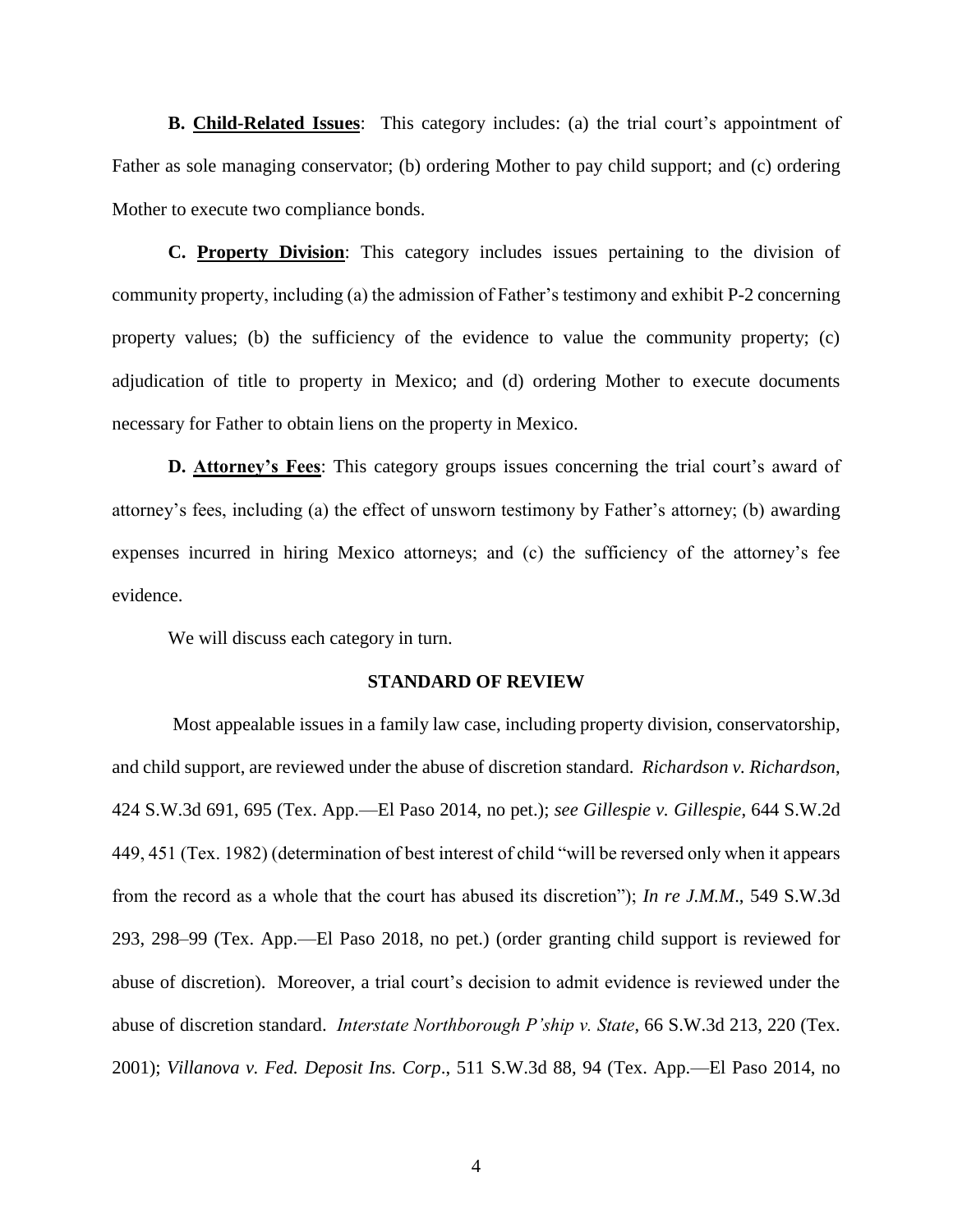pet.). This standard of review also applies to an award of attorney's fees. *Texas Mut. Ins. Co. v. Sara Care Child Care Ctr., Inc.*, 324 S.W.3d 305, 319 (Tex. App.—El Paso 2010, pet. denied). Finally, imposition of discovery sanctions is likewise reviewed for abuse of discretion. *McCollum v. The Bank of New York Mellon Tr. Co*., 481 S.W.3d 352, 357 (Tex. App.—El Paso 2015, no pet.). "A trial court abuses its discretion when it acts arbitrarily or unreasonably, or without reference to any guiding rules and principles." *Villanova*, 511 S.W.3d at 94 (citing *Downer v. Aquamarine Operators, Inc*., 701 S.W.2d 238, 241–42 (Tex. 1985)).

In each of these contexts, determining whether the trial court abused its discretion involves a two-pronged inquiry: (1) did the trial court have sufficient information upon which to exercise its discretion? and (2) did the trial court err in its application of discretion? *In re M.V.*, 583 S.W.3d 354, 361 (Tex. App.—El Paso 2019, no pet.); *In re T.M.P*., 417 S.W.3d 557, 562 (Tex. App.—El Paso 2013, no pet.); *Sara Care*, 324 S.W.3d at 319. Sufficiency challenges are considered as factors relevant to whether the trial court abused its discretion rather than independent grounds of error. *In re M.V.*, 583 S.W.3d at 361; *In re T.M.P*., 417 S.W.3d at 563. Whether there is legally sufficient evidence is determined by viewing the evidence in the light favorable to the trial court's decision, crediting favorable evidence if a reasonable fact finder could, and disregarding contrary evidence unless a reasonable fact finder could not. *See City of Keller v. Wilson*, 168 S.W.3d 802, 807 (Tex. 2005). If there is evidence of a substantive and probative character supporting a trial court's decision, we cannot conclude that the court abused its discretion in reaching that decision. *In re M.V.*, 583 S.W.3d at 361.

#### **DISCUSSION**

#### **A. Procedural Issues**

## **1. Briefing Deficiencies and Error Preservation**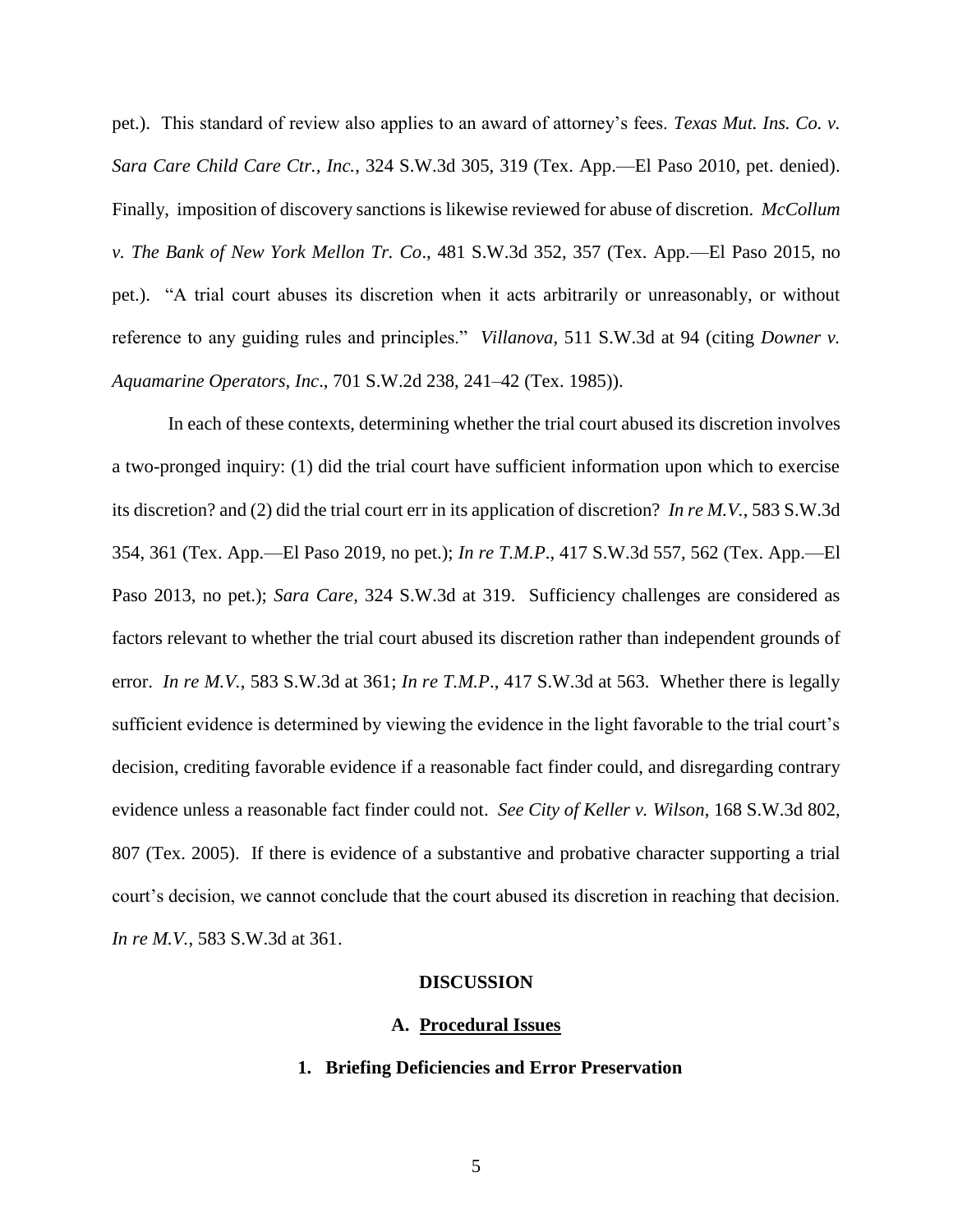As a preliminary matter, Father contends that all but one of Mother's issues are waived because her arguments on those issues do not include appropriate citations to the record. *See* TEX. R. APP. P. 38.1(i). The supreme court has recognized that "[f]ailure to provide citations or argument and analysis as to an appellate issue may waive it." *Ross v. St. Luke's Episcopal Hosp*., 462 S.W.3d 496, 500 (Tex. 2015). But that court has also instructed the courts of appeals "to construe the Rules of Appellate Procedure reasonably, yet liberally, so that the right to appeal is not lost by imposing requirements not absolutely necessary to effect the purpose of a rule." *Republic Underwriters Ins. Co. v. Mex-Tex, Inc*., 150 S.W.3d 423, 427 n.15 (Tex. 2004) (quoting *Verburgt v. Dorner*, 959 S.W.2d 615, 616–17 (Tex. 1997)).

Mother responds that Rule 38.1 requires citations to the record only in support of the statement of facts portion of her brief. Mother is mistaken. The rule clearly states: "*Argument*. The brief must contain a clear and concise argument for the contentions made, *with appropriate citations* to authorities and *to the record*." TEX. R. APP. P. 38.1(i) (emphasis added). Mother's brief does not comply with this requirement.<sup>1</sup>

Despite the deficiencies in Mother's brief, we heed the instruction of the supreme court and conclude that it is not absolutely necessary in this case to strictly enforce the rules relating to briefing requirements. *See Mex-Tex*, 150 S.W.3d at 427; *Verburgt*, 959 S.W.2d at 616–17. We decline to hold that Mother's issues on appeal are waived by her failure to comply with Rule 38.1.

 $\overline{a}$ 

<sup>&</sup>lt;sup>1</sup> Mother's brief also fails to comply with the requirement of Rule 38.1(g) that the statement of facts portion of the brief "state concisely and without argument the facts pertinent to the issues or points presented." TEX. R. APP. P. 38.1(g). Mother's opening brief contains approximately 24 pages of direct-quotation excerpts from the record, as well as a recitation of accusations against Father made in a bill of exception, which has no bearing on any of the issues presented on appeal.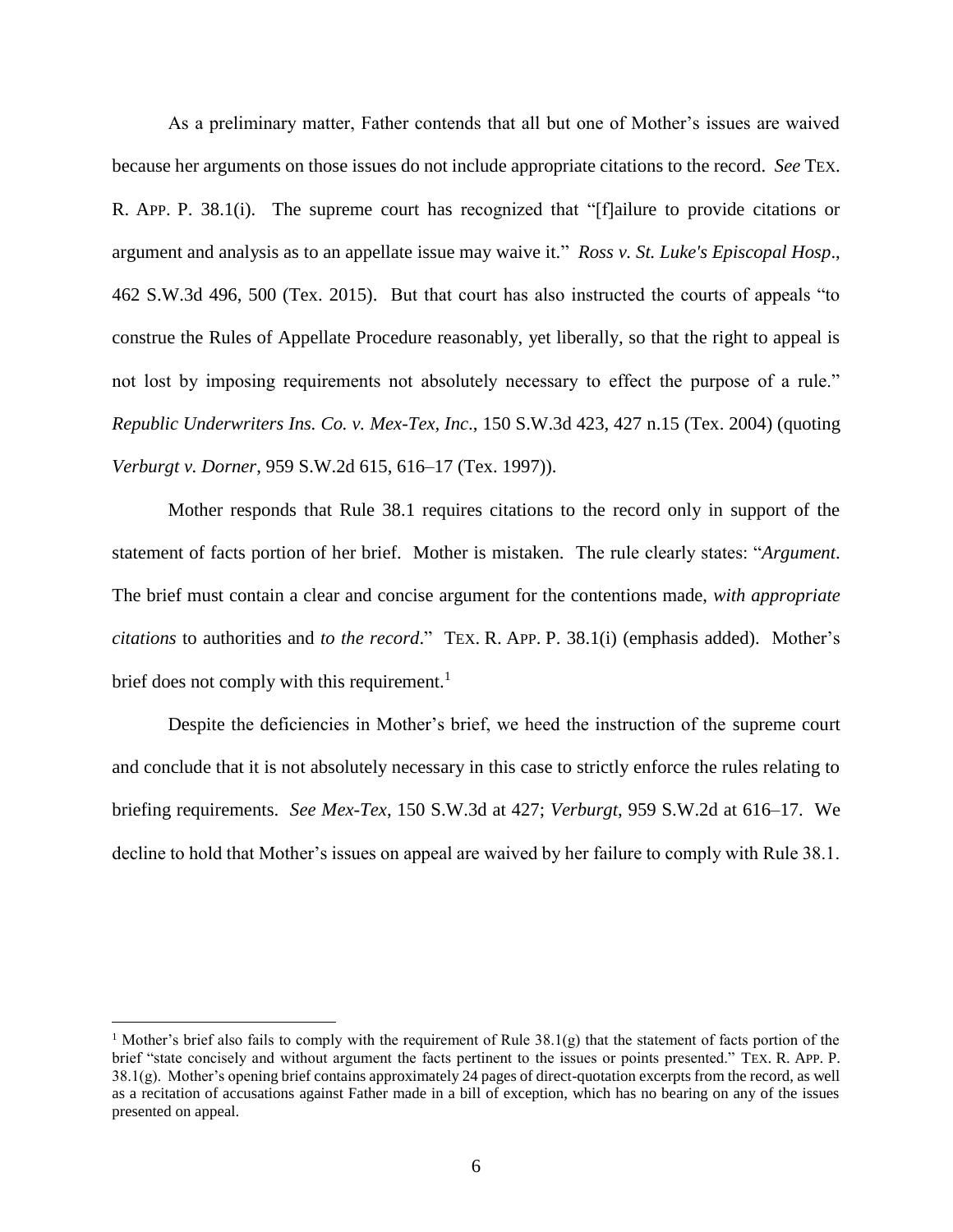Father also contends that many of Mother's issues are not preserved for review because she did not make timely, appropriate objections in the trial court. *See* TEX. R. APP. P. 33.1. We will address preservation of error below in the context of the issues in which the matter is raised.

## **2. Effect of the Parties' Mediated Settlement Agreement**

In Issue One, Mother complains that the trial court abused its discretion by refusing to enter final judgment on the parties' mediated settlement agreement ("MSA"). The Texas Family Code provides that a MSA in a suit affecting the parent-child relationship is binding on the parties if it:

- (1) provides, in a prominently displayed statement that is in boldfaced type or capital letters or underlined, that the agreement is not subject to revocation;
- (2) is signed by each party to the agreement; and

 $\overline{a}$ 

(3) is signed by the party's attorney, if any, who is present at the time the agreement is signed.

TEX. FAM. CODE ANN. § 153.0071(d).<sup>2</sup> If the agreement meets these requirements, "a party is entitled to judgment on the mediated settlement agreement notwithstanding Rule 11, Texas Rules of Civil Procedure, or another rule of law." *Id.* at § 153.0071(e).

On review, we conclude that the MSA in this instance meets all requirements of Section 153.0071(d). Mother complains, however, that the Final Decree does not comport with the terms of the MSA, particularly in that it appoints Father sole managing conservator of A.E.P. rather than naming both parties as joint managing conservators as provided by the MSA terms. By failing to comport the Final Decree with the parties' MSA, Mother asserts that the trial court committed reversible error under the Texas Supreme Court's decision in *In re Lee*, 411 S.W.3d 445 (Tex. 2013).

<sup>&</sup>lt;sup>2</sup> Mother contends that the MSA also falls within Section 6.602 of the Texas Family Code. But that section applies to property division agreements; Section 153.0071 applies to agreements in suits affecting the parent-child relationship. *In re L.T.H.*, 502 S.W.3d 338, 344 (Tex. App.—Houston [14th Dist.] 2016, no pet.). The MSA here at issue concerns only the parent-child relationship and is therefore governed by Section 153.0071 rather than Section 6.602. *See id.*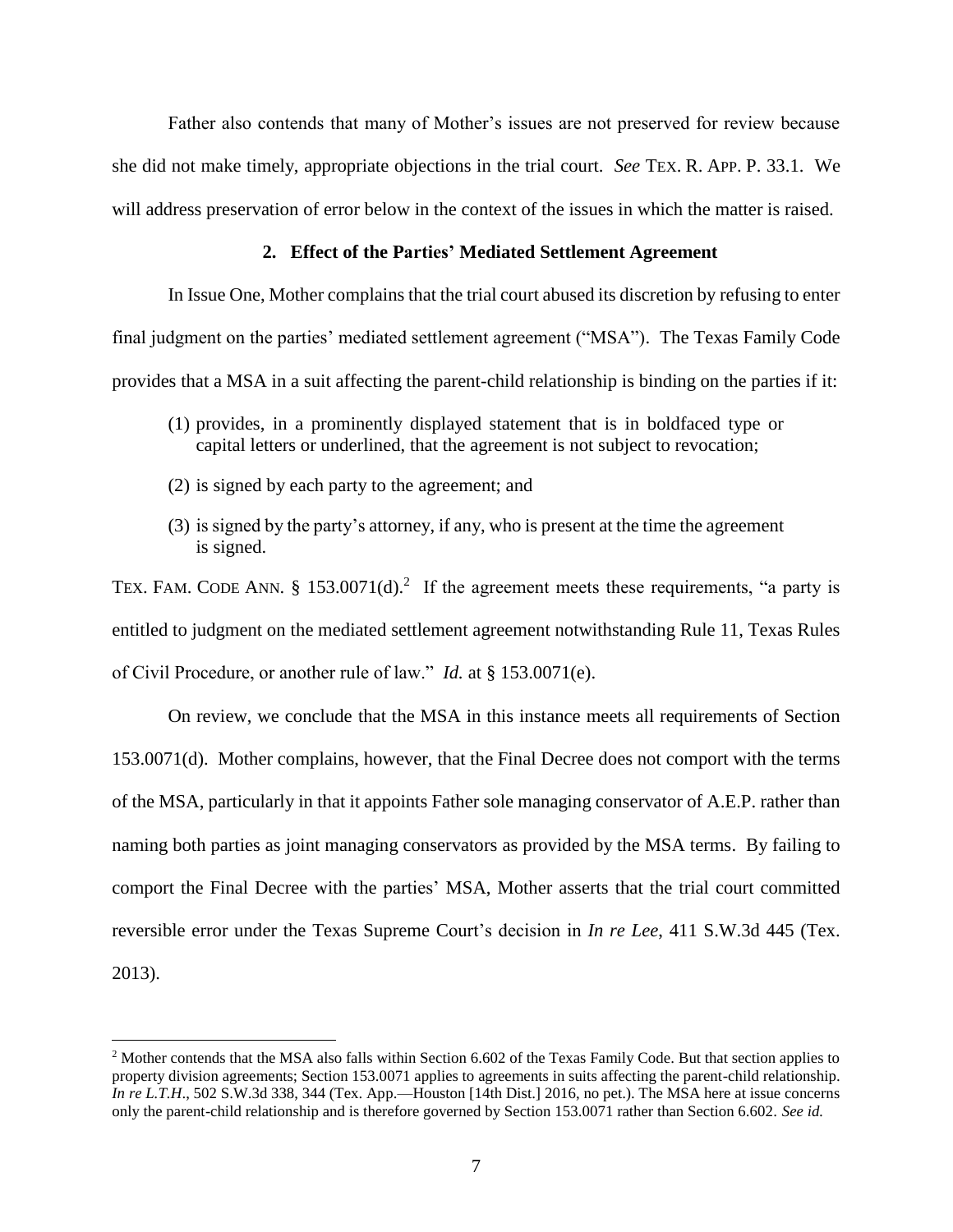In *In re Lee*, the Court considered "whether a trial court presented with a request for entry of judgment on a validly executed MSA may deny a motion to enter judgment based on a best interest inquiry." *Id.* at 450. As to that inquiry, the supreme court held that it may not. *Id.* at 454- 55. However, the procedural context of *In re Lee* is distinguishable.

The father in *In re Lee* appeared before an associate judge to prove up the parties' MSA, but the associate judge refused to enter judgment because the mother's husband was a registered sex offender and was alleged to have acted inappropriately with the child. *Id.* at 447-48. The mother then filed a motion with the district court requesting that the court enter judgment on the MSA. *Id.* at 448. The father objected on the ground that the MSA was not in the best interest of the child. The trial court agreed and refused to enter judgment on the MSA. *Id.*

The first, and most crucial, distinction between *In re Lee* and the present case is that Mother did not make any request to the trial court to enter judgment on the MSA, nor did she object to the fact that the Final Decree does not comport with the MSA. While Section 153.0071(e) provides that a party is entitled to judgment on an MSA, it does not make such a judgment automatic. *See* TEX. FAM. CODE ANN. § 153.0071(d), (e). Mother has not presented any authority establishing that a trial court has a duty to enter judgment on an MSA in the absence of any request to do so. We are precluded from addressing on appeal any asserted error that was not properly preserved in the trial court by timely bringing the complaint to the trial court's attention and obtaining an adverse ruling. *See* TEX. R. APP. P. 33.1. We thus conclude that Mother's first issue is waived.

In the alternative, we further conclude that Mother's first issue fails on the merits because of an additional distinction between the record of this case and *In re Lee*. Specifically, unlike in *In re Lee*, the trial court here did not refuse to give effect to the MSA. Rather, the procedural posture of this case is far different and more akin to that presented in *In re Harrison*, 557 S.W.3d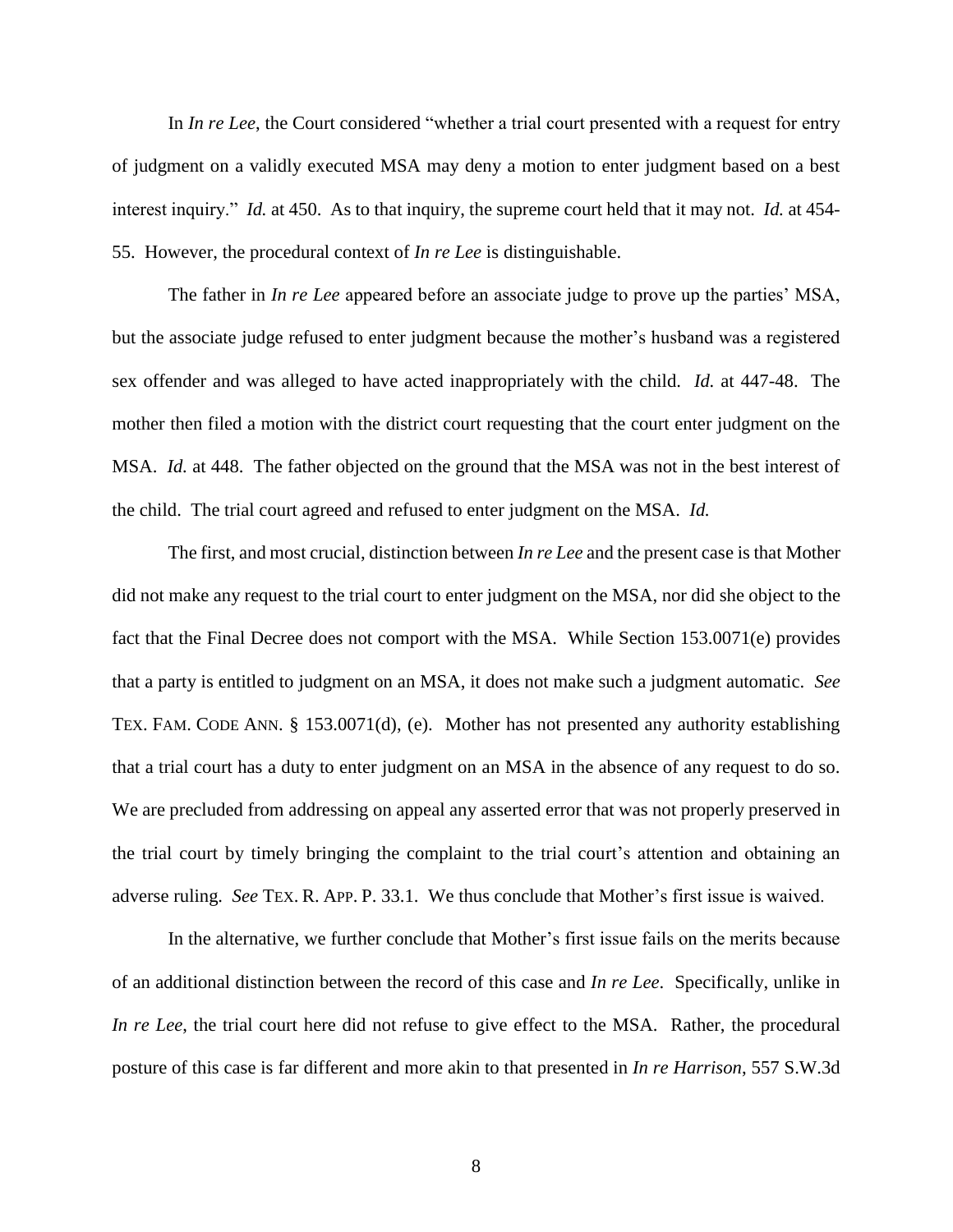99 (Tex. App.—Houston [14th Dist.] 2018, pet. denied). The trial court in *In re Harrison* incorporated the parties' MSA into interim orders, under which the parties shared custody of their children. *Id.* at 139. After the MSA was signed and the interim orders were entered, events occurred that constituted a material and substantial change of circumstances such that the terms of the MSA were no longer consistent with the children's welfare. *Id.* The trial court thereafter modified the terms of the interim orders based on those changed circumstances and its finding that the modification was in the children's best interest. *Id.* The *In re Harrison* court of appeals determined that these facts rendered that case "fundamentally different" than *In re Lee*. *Id.* at 138. The same is true of the case before us.

The parties here entered an MSA and shared custody of A.E.P. for a period thereafter. The trial court later incorporated the MSA into temporary orders. Mother then violated those orders by abducting A.E.P. to Mexico and secreting him there. Father moved to modify the temporary orders based on a material change of circumstances affecting the child. In its order granting that motion, the trial court found a material change of circumstances, being that, after the MSA was signed and the temporary orders were entered, Mother wrongfully removed the child from El Paso County for the purpose of changing his residence, wrongfully took the child to Mexico and has hidden his whereabouts, and has continuously defied and violated orders of the court. Based on those findings of changed circumstances, which Mother does not contest, the court awarded Father full custody of A.E.P. and appointed him sole managing conservator. Those modified terms were thereafter incorporated into the Final Decree.

As in *In re Harrison*, the trial court in this case gave effect to the terms of the parties' MSA until such time as one party substantially and repeatedly violated those terms. *See* 557 S.W.3d at 139. The court then modified those terms in light of the materially changed circumstances. These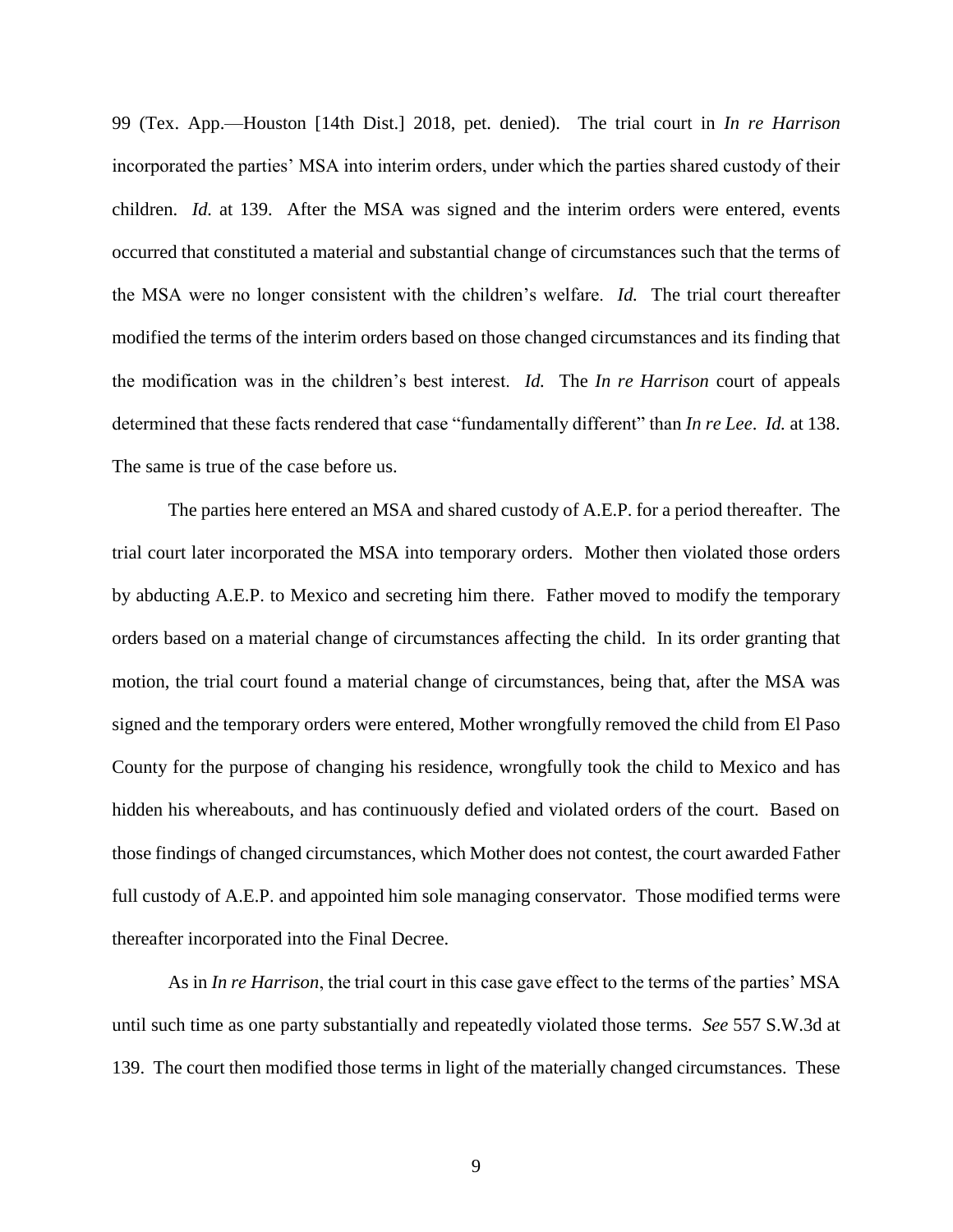facts render *In re Lee* inapplicable. Most particularly, "[t]he challenged order in *Lee* was not based on allegations or evidence that a party violated MSA terms that the party simultaneously sought to enforce." *Id.* at 139. And our record "does not show that the trial court denied a motion to enter judgment on the MSA based on a broad best interest inquiry." *Id.* at 140. Further, Mother "has not shown that, once the trial court issued orders incorporating the MSA, it lacked authority to modify those orders on [Father's] motion based on events occurring after the MSA and further temporary orders were signed." *Id.*

We conclude that this case is not governed by *In re Lee*. It is, however, indistinguishable from *In re Harrison*. While we are not bound to follow the precedent of our sister courts of appeals, we find the reasoning of the *In re Harrison* court to be persuasive. *See In re Reardon*, 514 S.W.3d 919, 923 (Tex. App.—Fort Worth 2017, orig. proceeding) (courts of appeals are not bound by precedent of sister courts but may be guided by their reasoning and analysis). As in that case, we hold that the trial court acted within its discretion when it incorporated the terms of the MSA into temporary orders, which it then modified on Father's motion after determining that A.E.P.'s welfare required the modification. *See In re Harrison*, 557 S.W.3d at 140.

Issue One is overruled.

### **3. Findings of Fact and Conclusions of Law**

#### **a. Late-Filed Findings and Conclusions**

In Issue Two, Mother contends that the trial court abused its discretion by appointing Father sole managing conservator of A.E.P. without filing findings of fact and conclusions of law pursuant to Rules 296 and 297 of the Texas Rules of Civil Procedure. But the record reflects that the trial court did file findings of fact and conclusions of law, albeit late.

The Final Decree was signed on May 23, 2017. Mother filed a request for findings of fact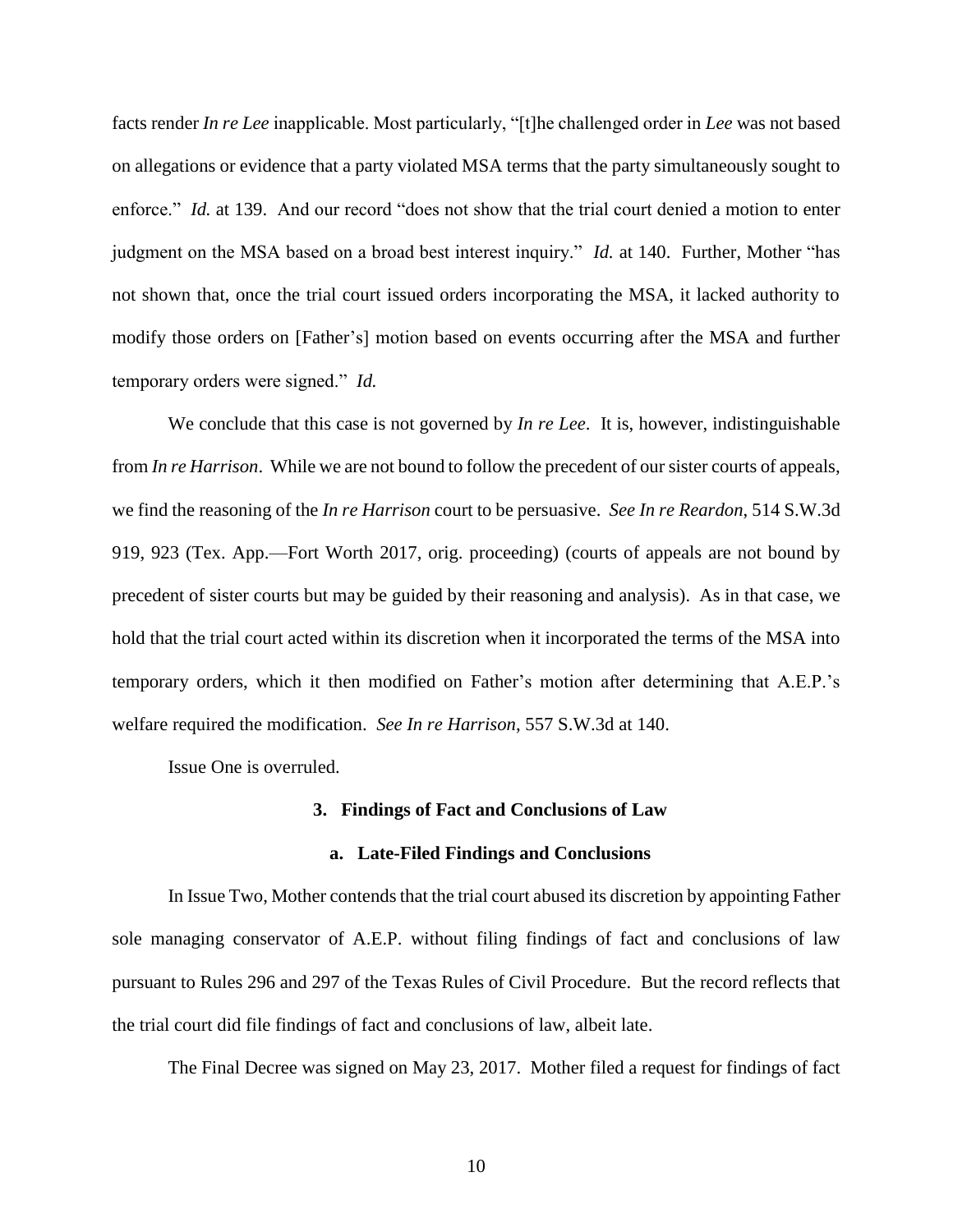and conclusions of law on June 9, 2017, and a notice of past due findings of fact and conclusions of law on July 6, 2017. The court's findings and conclusions were therefore due on July 19, 2017; but findings were not filed until August 9, 2017. *See* TEX. R. CIV. P. 297 (past due notice extends time to file findings and conclusions to 40 days after initial request). Mother also filed a motion for new trial, which was overruled by written order on June 21, 2017. The trial court's plenary jurisdiction thus expired on July 21, 2017. *See* TEX. R. CIV. P. 329b(e) (plenary power expires 30 days after motion for new trial is overruled).

Mother argues that this Court cannot consider the trial court's findings and conclusions because they were not timely filed. But *Robles v. Robles*, 965 S.W.2d 605 (Tex. App.—Houston [1st Dist.] 1998, pet. denied), on which she relies, actually supports our ability to consider those findings and conclusions, despite the late filing:

The procedural rules establishing the time limits for the requesting and filing of findings of fact and conclusions of law do not preclude the trial court from issuing belated findings. Unless they can show injury, litigants have no remedy if a trial court files untimely findings and conclusions. Injury may be in one of two forms: (1) the litigant was unable to request additional findings, or (2) the litigant was prevented from properly presenting his appeal. If injury is shown, the appellate court may abate the appeal so as to give the appellant the opportunity to request additional or amended findings in accordance with the rules.

*Id.* at 610 (citations omitted).

Mother has not demonstrated any harm arising from the late filing of the findings and conclusions. Rather, she asserts that harm is presumed. Again, the case on which she relies does not support her argument. *See Tenery v. Tenery*, 932 S.W.2d 29 (Tex. 1996). The trial court in *Tenery* did not file late findings and conclusions; it did not file any findings and conclusions at all. *See id.* at 29. The supreme court presumed harm in that case in the context of the trial court's child support order because the court was required to make certain findings under the Texas Family Code. *Id*. at 30. The fact that there is no blanket presumption of harm, even when the trial court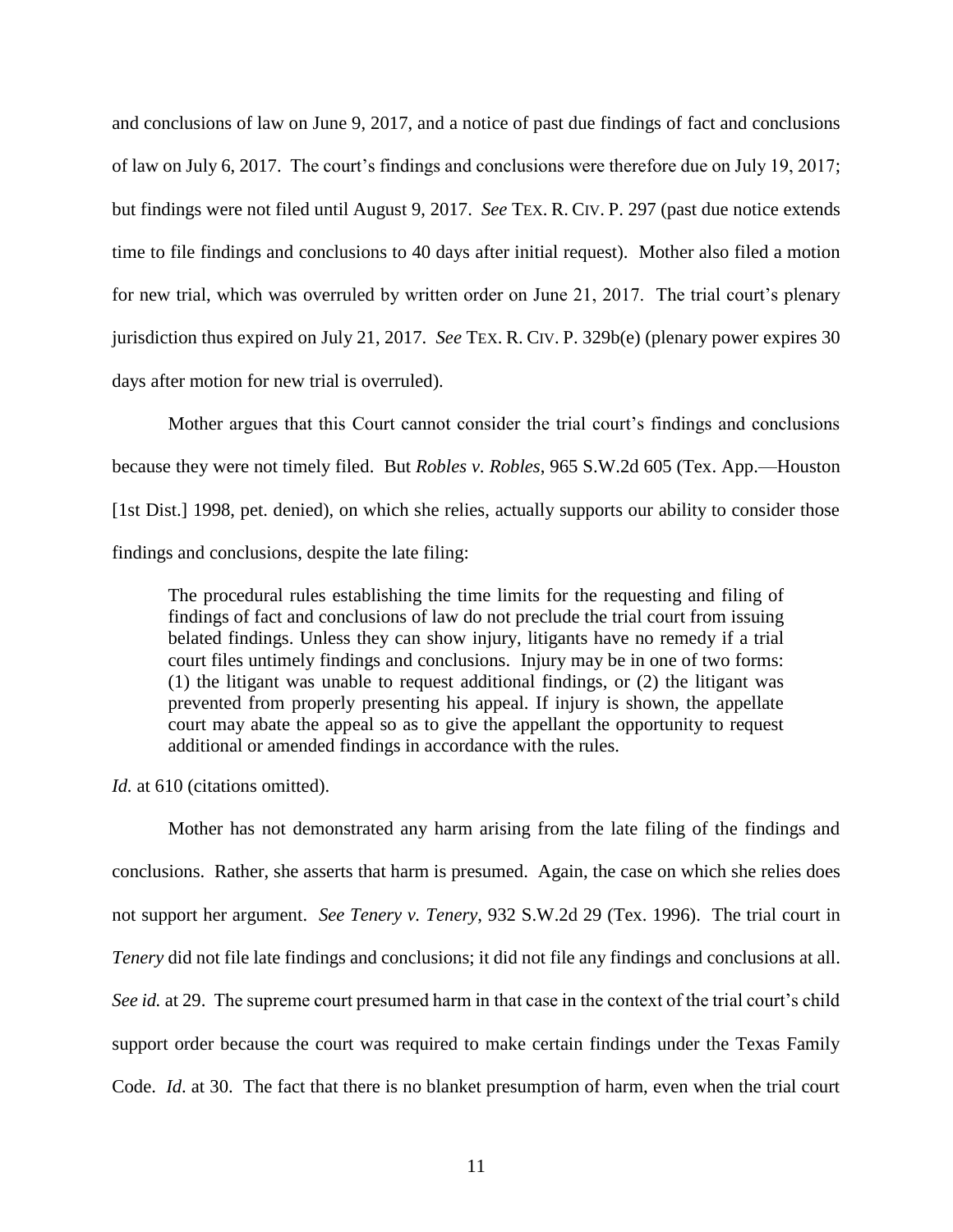refuses to file findings and conclusions, is evidenced by the supreme court's holding in *Tenery*  that the petitioner was *not* harmed by the failure to make findings and conclusions concerning its property division. *Id.*

There is no presumption of harm in this case because the trial court did not refuse to file findings of fact and conclusions of law. *See Tenery*, 932 S.W.2d at 30. In addition, Mother has not demonstrated that she was unable to request additional or amended findings, or that she was prevented from properly presenting her appeal. *See Robles*, 965 S.W.2d at 610. We are not precluded from considering the trial court's findings of fact and conclusions of law simply because those findings and conclusions were filed late.

Mother next contends that the trial court lacked jurisdiction to file findings and conclusions when it did because its plenary power had expired. *See Sonnier v. Sonnier*, 331 S.W.3d 211, 215 (Tex. App.—Beaumont 2011, no pet.) (trial court lacked jurisdiction to file findings and conclusions once case was on appeal); *but see Robles*, 965 S.W.2d at 610 (giving effect to findings and conclusions filed after appellate brief filed). The supreme court has held, however, that the expiration of a court's plenary power does not affect its authority to file findings of fact and conclusions of law. *Ad Villarai, LLC v. Chan Il Pak*, 519 S.W.3d 132, 141 (Tex. 2017) (rejecting argument that court cannot file findings and conclusions after plenary power expires).

That portion of Issue Two complaining of the late filing of the trial court's findings of fact and conclusions of law is overruled.

#### **b. Findings Recited in the Final Decree**

In the remaining portion of Issue Two and in Issue Twelve, Mother contends that the trial court abused its discretion by including findings of fact in the Final Decree. Civil Procedure Rule 299a provides that findings of fact shall not be recited in a judgment but, rather, shall be stated in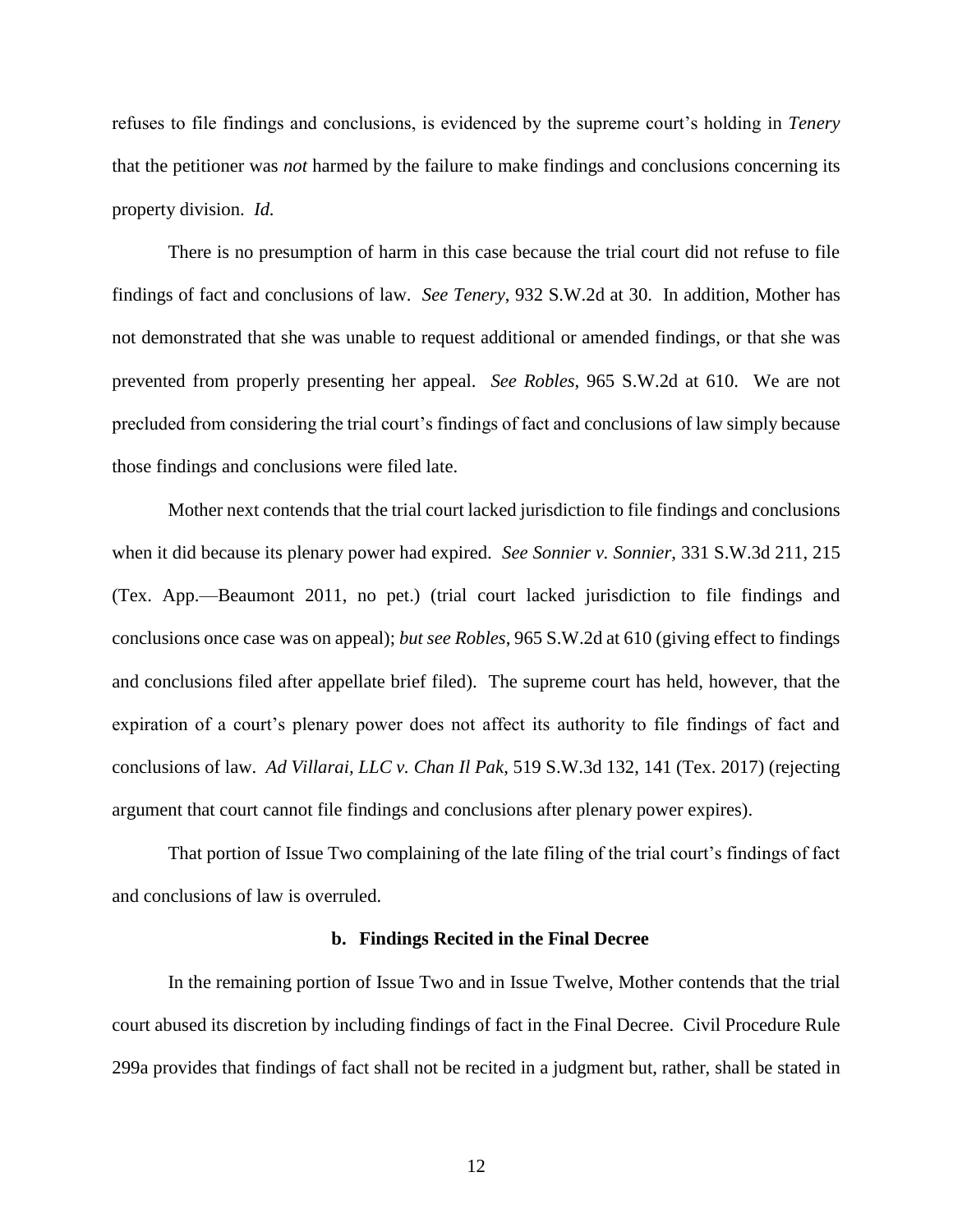a separate document. TEX. R. CIV. P. 299a. Even so, "[f]indings contained in a judgment can be given probative value on appeal when the court does not issue any separate *conflicting* findings of fact and conclusions of law." *Howe v. Howe*, 551 S.W.3d 236, 247 (Tex. App.—El Paso 2018, no pet.) (emphasis added); *accord In re U.P.*, 105 S.W.3d 222, 229 n.3 (Tex. App.—Houston [14th Dist.] 2003, pet. denied). In addition, if no party objects in the trial court to the inclusion of findings in the judgment, the appellate court may accept those findings (insofar as they do not conflict with any separately filed findings) for purposes of the appeal. *See Howe*, 551 S.W.3d at 247 (failure to object); TEX.R.CIV. P. 299a (if findings in judgment conflict with separate findings, separate findings control).

Mother did not object in the trial court to the inclusion of findings of fact in the Final Decree. *See Howe*, 551 S.W.3d at 247. Also, Mother does not identify any conflict between the findings of fact recited in the Final Decree and those stated in the separately-filed findings of fact. *See id.* The mere inclusion of findings in the Final Decree is not error and we are not precluded from considering those findings.

That portion of Issue Two complaining of the inclusion of findings of fact in the Final Decree, and Issue Twelve in its entirety, are overruled.

#### **c. Failure to Make Statutory Findings**

In Issue Four, Mother asserts that the trial court abused its discretion by refusing to appoint her either a managing conservator or a possessory conservator without making findings required by Section 153.191 of the Texas Family Code. That section states:

The court shall appoint as a possessory conservator a parent who is not appointed as a sole or joint managing conservator unless it finds that the appointment is not in the best interest of the child and that parental possession or access would endanger the physical or emotional welfare of the child.

TEX. FAM. CODE ANN. § 153.191.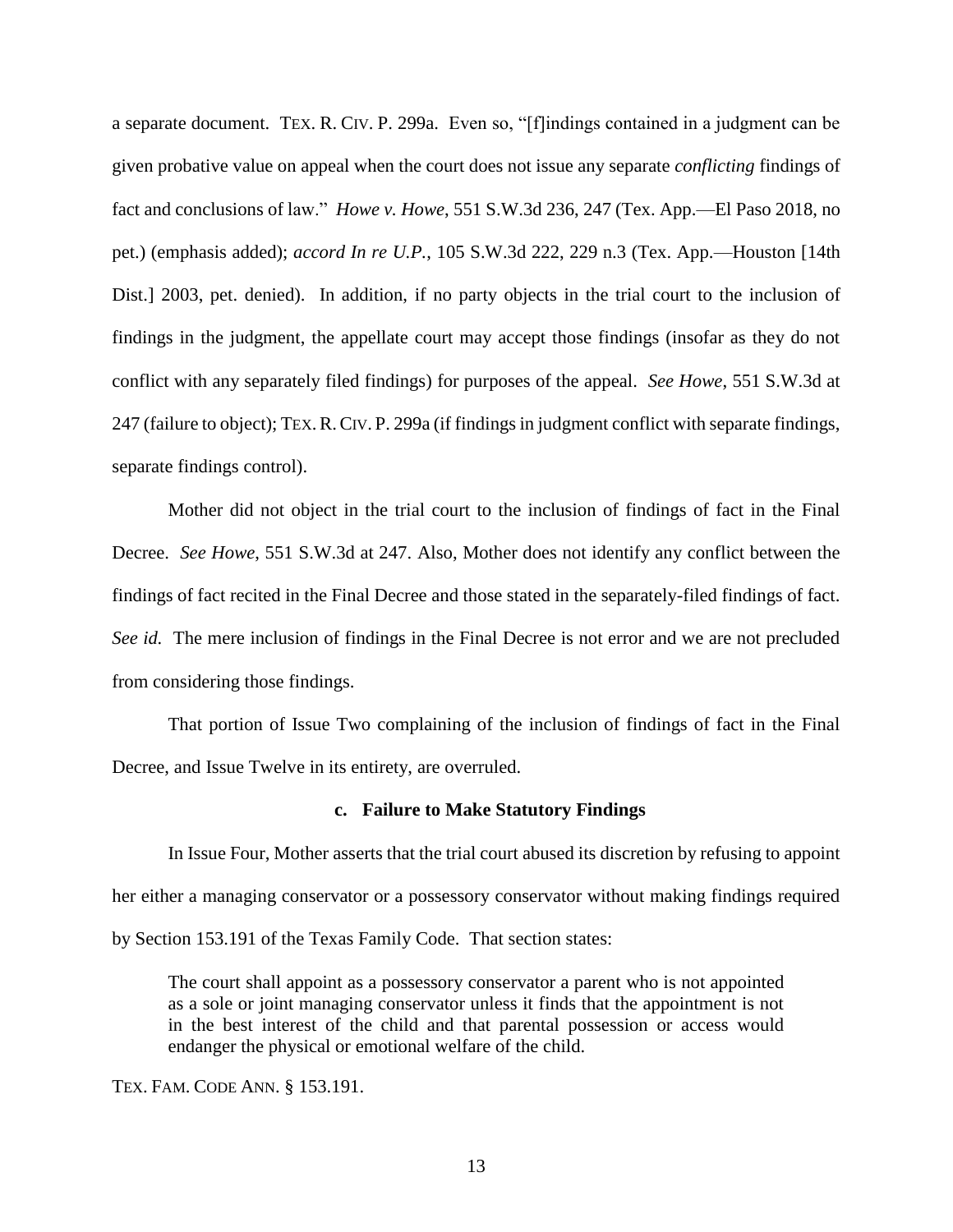The Final Decree appoints Mother possessory conservator of A.E.P., grants her specifically enumerated rights, and imposes on her specifically enumerated duties. Having appointed Mother a possessory conservator, the trial court had no obligation to make any findings under Section 153.191. *See id.* Issue Four is overruled.

## **4. Judgment Conforming to the Pleadings**

In Issue Five, Mother contends that the Final Decree does not comport with the pleadings. *See* TEX. R. CIV. P. 301 (judgment shall comport to pleadings). Mother contends that Father's petition requested that the parties be named joint managing conservators, but the Final Decree appoints Father sole managing conservator and denies Mother all visitation rights. We first note that Mother mischaracterizes the Final Decree concerning her visitation rights. The decree orders that Father shall have exclusive possession of the child (upon return of the child to him) until further order of the court, and that a hearing to determine the terms and conditions of possession of and access to the child shall be held within thirty days of that return. The decree does not deny Mother all visitation rights. At most, it suspends those rights for a maximum of thirty days between the time she returns the child to A.E.P. and a court hearing to determine the terms of her visitation rights.

In any event, "[a] complaint that the trial court's judgment fails to comport with the pleadings must be preserved in order to raise it on appeal." *In re S.D.*, No. 02-16-00280-CV, 2017 WL 56167, at \*7 (Tex. App.—Fort Worth Jan. 5, 2017, no pet.); *accord Malekzadeh v. Malekzadeh*, No. 14-05-00113-CV, 2007 WL 1892233, at \*2 (Tex. App.—Houston [14th Dist.] July 3, 2007, pet. denied). Mother did not object in the court below to any failure of the Final Decree to comport with the pleadings. That complaint is waived and Issue Five is overruled.<sup>3</sup>

 $\overline{a}$ 

<sup>3</sup> Additionally, the assertion that a trial court cannot grant a particular type of conservatorship to a party unless the party specifically requested it in his or her pleadings "is against the great weight of Texas caselaw[.]" *In re J.H. III*,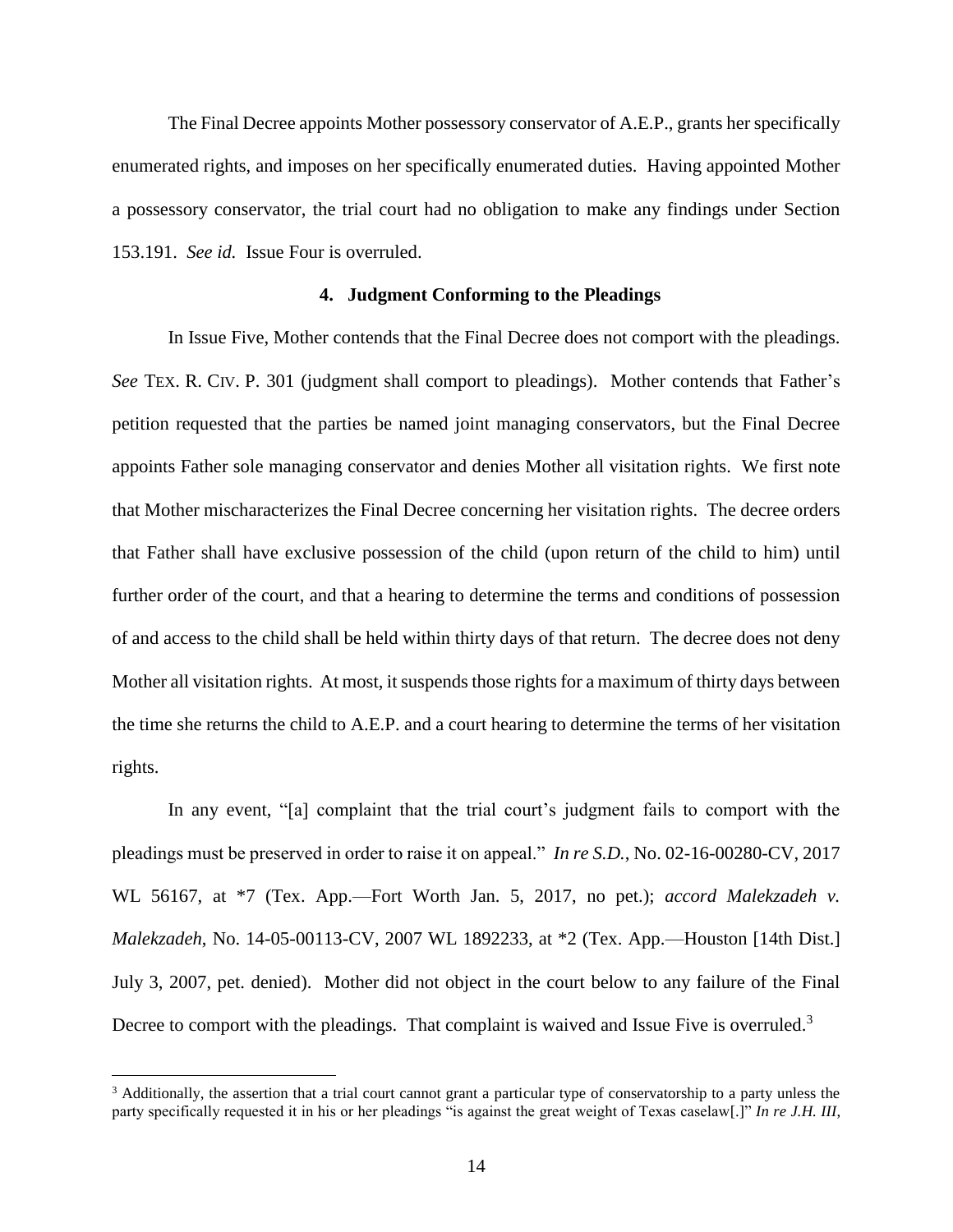### **5. Death Penalty Sanctions**

On January 12, 2017, the trial court signed an order on Father's motion to compel discovery and for sanctions requiring Mother to appear for deposition at a specified place and time. The court ordered that, if Mother failed to appear, she "will be prohibited from offering any evidence at the trial of this cause to support or refute any contention made by [Father] which might have been supported or refuted by [her] deposition testimony[.]" On February 8, 2017, after Mother failed to appear for her scheduled deposition and failed to produce requested discovery, the court ordered that Mother "is prohibited from offering any evidence and/or documents [she] has failed to produce." But the court struck through language in the order that would have prohibited Mother from introducing or objecting at trial to evidence to support or refute any contention by Father which might have been supported or refuted by her deposition testimony or by documents she failed to produce.

In Issue Eleven, Mother argues that the trial court abused its discretion by imposing death penalty sanctions. We disagree, both because the sanction imposed is not a death penalty sanction and because it was well within the trial court's discretion.

A death penalty sanction is one under which "the offending party essentially loses the case because of the sanction[.]" *Altesse Healthcare Sols., Inc. v. Wilson*, 540 S.W.3d 570, 572 (Tex. 2018). Death penalty sanctions are those "that strike a party's pleading, dismiss the party's action, or render default judgment, adjudicate a claim, and preclude the presentation of the merits of the case." *Hogg v. Lynch, Chappell & Alsup, P.C*., 553 S.W.3d 55, 70 (Tex. App.—El Paso 2018, no pet.) (internal brackets omitted) (quoting *In re Estate of Marley*, 390 S.W.3d 421, 424 (Tex.

 $\overline{a}$ 

<sup>538</sup> S.W.3d 121, 125 (Tex. App.—El Paso 2017, no pet.). In cases involving child custody and child support issues, where the "best interest" of the child is the paramount concern, technical pleading rules are of reduced significance. *See, e.g*., *In re L.D.F.*, 445 S.W.3d 823, 832 (Tex. App.—El Paso 2014, no pet.).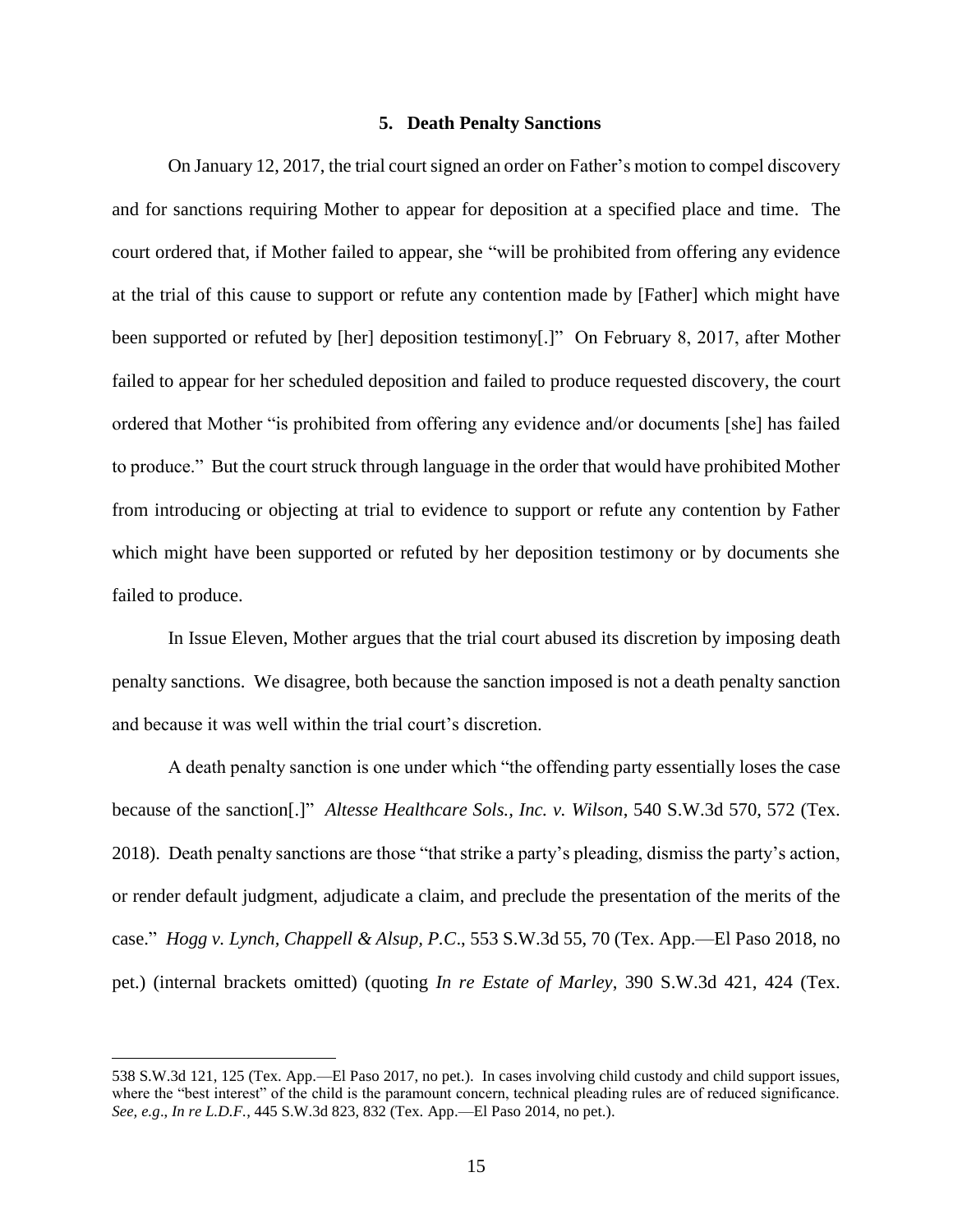App.—El Paso 2012, pet. denied)). Because "a direct relationship must exist between the offensive conduct and the sanction imposed," death penalty sanctions are reserved for the most egregious cases. *Wilson*, 540 S.W.3d at 572 (citing *TransAmerican Natural Gas Corp. v. Powell*, 811 S.W.2d 913, 917 (Tex. 1991)).

We cannot conclude that the sanction here imposed by the trial court was a death penalty sanction. The sanctions did not adjudicate Mother's claim without regard to the merits, and Mother "fails to direct this Court to any record evidence showing that she attempted to establish that the order prevented her from presenting a case on the merits." *Hogg*, 553 S.W.3d at 70. In addition, this Court has recognized that when a party intentionally refuses to turn over discovery materials, "the trial court's discretionary authority to sanction the disobedient party encompasses all possible sanctions, up to and including a death penalty sanction." *Id.*

The Texas Rules of Civil Procedure expressly address the consequences of a party's failure to comply with a discovery request or failure to appear for deposition. A party who fails to make a timely discovery response may not introduce in evidence the material that was not timely disclosed, unless it makes a showing of good cause and lack of unfair surprise or prejudice to the opposing party. TEX. R. CIV. P. 193.6(a), (b). If a party fails to appear for deposition, the court may "make such orders in regard to the failure as are just, . . . [including] an order refusing to allow the disobedient party to support or oppose designated claims or defenses, or prohibiting him from introducing designated matters in evidence." TEX. R. CIV. P. 215.1(b)(2)(A), 215.2(b)(4).

The sanction in this case was limited to prohibiting Mother from offering evidence or documents she failed to produce. This sanction was authorized by both Rule 193.6 and Rule 215.2. Mother has not demonstrated that the court's order complying with these rules constitutes an abuse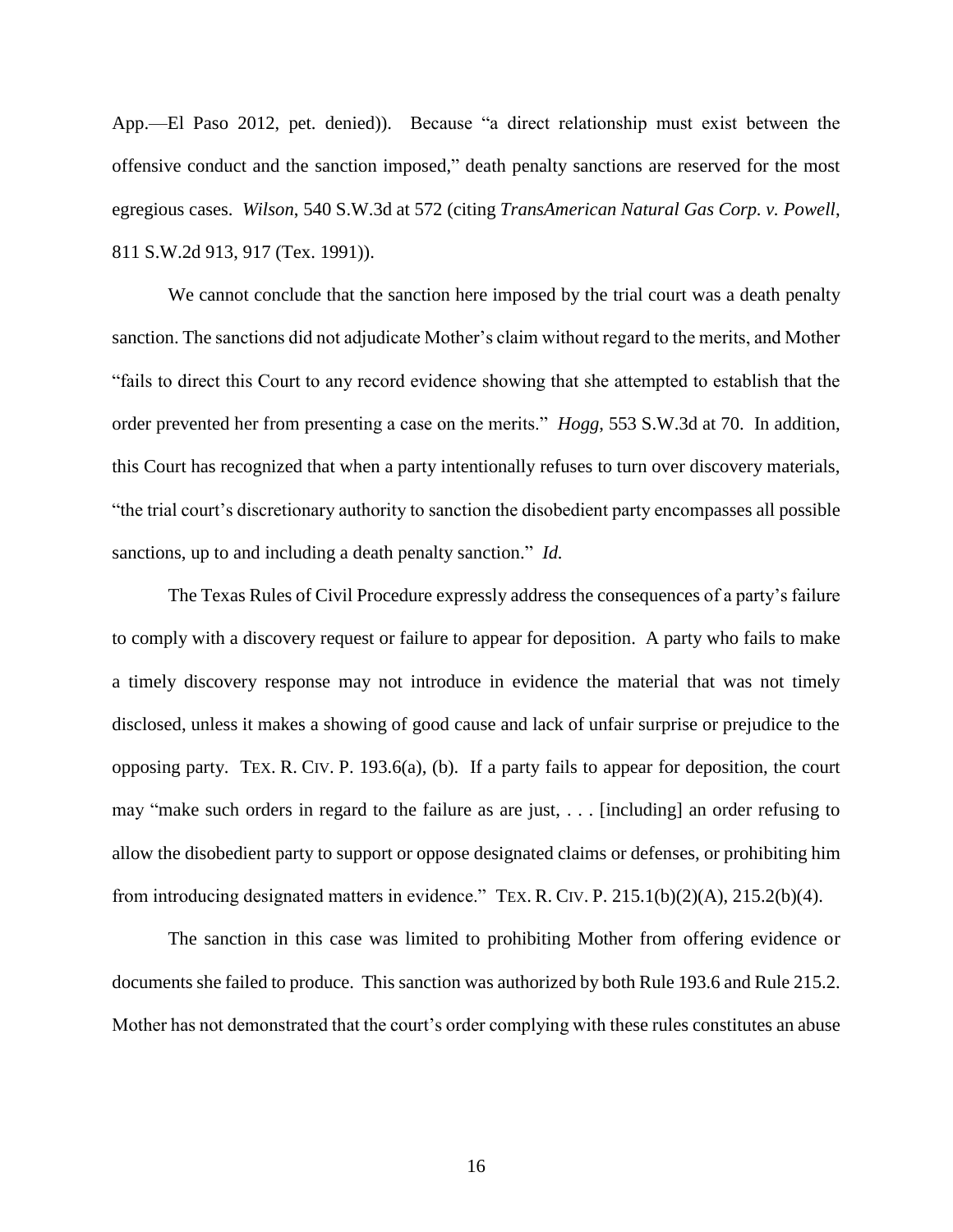of discretion.<sup>4</sup> In addition, Mother does not identify anywhere in the record that she attempted to introduce any evidence that was excluded based on the sanctions order. *See Hogg*, 553 S.W.3d at 70. She has therefore failed to demonstrate that the asserted error, even if it had merit, is reversible. *See* TEX. R. APP. P. 44.1 (error is not reversible in the absence of a showing of harm).

Issue Eleven is overruled.

 $\overline{a}$ 

## **B. Issues Concerning the Best Interest of the Child**

## **1. Appointment of Father as Sole Managing Conservator**

In Issue Three, Mother urges that the trial court abused its discretion by appointing Father sole managing conservator of the child. Texas recognizes a rebuttable presumption that it is in the best interest of a child to appoint the parents as joint managing conservators. *Lide v. Lide*, 116 S.W.3d 147, 152 (Tex. App.—El Paso 2003, no pet.) (citing TEX. FAM. CODE ANN. § 153.131(b)). A rebuttable presumption "shift[s] the burden of producing evidence to the party against whom it operates." *Id.* (quoting *In re Rodriguez*, 940 S.W.2d 265, 271 (Tex. App.—San Antonio 1997, writ denied)). Once evidence contradicting the presumption is offered, the presumption disappears and "is not weighed or treated as evidence." *Id.*

Determining whether appointing joint managing conservators is in a child's best interest involves consideration of the following factors:

- (1) whether the physical, psychological, or emotional needs and development of the child will benefit from the appointment of joint managing conservators;
- (2) the ability of the parents to give first priority to the welfare of the child and reach shared decisions in the child's best interest;
- (3) whether each parent can encourage and accept a positive relationship between the child and the other parent;

<sup>4</sup> The order granting sanctions indicates that an evidentiary hearing was held on the merits, but Mother did not provide this Court with a record of that hearing. For this additional reason, her challenge to the sanctions order fails. *See Box v. Flynn*, 870 S.W.2d 585, 592-93 (Tex. App.—San Antonio 1993, no writ) (overruling appellate complaint concerning ruling on sanctions motion because appellant did not file record of sanctions hearing).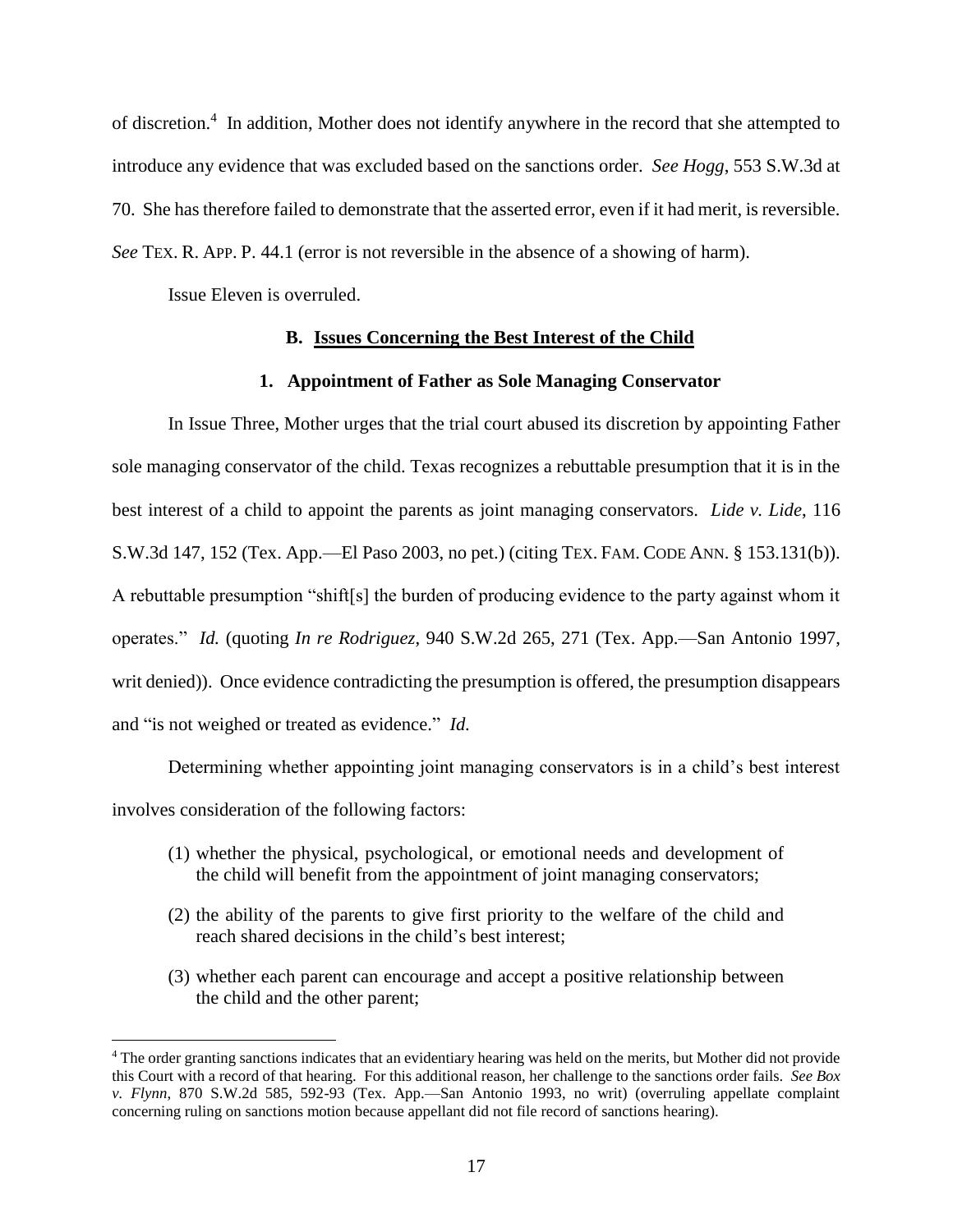- (4) whether both parents participated in child rearing before the filing of the suit;
- (5) the geographical proximity of the parents' residences;
- (6) if the child is 12 years of age or older, the child's preference, if any, regarding the person to have the exclusive right to designate the primary residence of the child; and
- (7) any other relevant factor.

TEX. FAM. CODE ANN. § 153.134; *accord Lide*, 116 S.W.3d at 152-53.

The evidence in this case establishes that, in direct violation of the parties' MSA and orders issued by the trial court, Mother abducted A.E.P. to Mexico, has refused to divulge his whereabouts, and has prevented Father from having any access to or contact with him. This evidence rebuts the presumption that appointing Father and Mother joint managing conservators is in A.E.P.'s best interest, and supports the trial court's finding instead that appointing Father sole managing conservator is in the child's best interest. Specifically, Mother has demonstrated an inability to reach shared decisions in the child's best interest; Mother cannot encourage and accept a positive relationship between the child and Father; and Father resides in El Paso County, which was ordered to be the child's exclusive residence, whereas Mother is residing in Mexico, where she is wrongfully keeping the child. *See* TEX. FAM. CODE ANN. § 153.134; *Lide*, 116 S.W.3d at 152-53.

Mother presented no evidence refuting that she has engaged in any of the behavior recited above. Rather, she argues that the trial court could not appoint Father sole managing conservator in the absence of evidence that she is "derelict or [a] bad mother" and that appointing her a joint managing conservator "would be detrimental to the child's overall well-being." Mother does not identify any authority holding that such evidence is required or that failure to present such evidence deprives the trial court of discretion in the matter. Under Section 153.134, the benefit or detriment to a child from appointing the parents joint managing conservators is merely one factor to be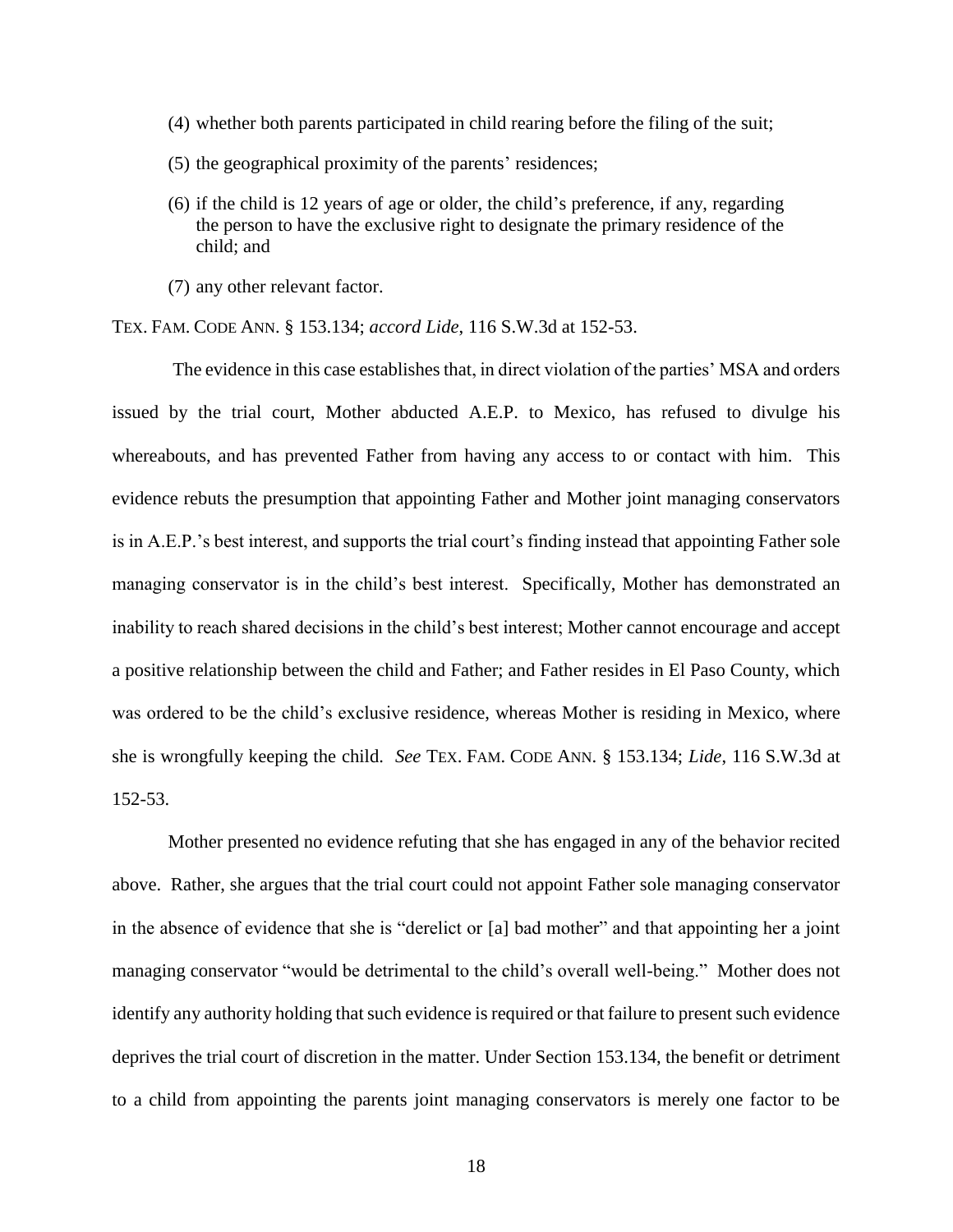considered. TEX. FAM. CODE ANN. § 153.134; *see Lide*, 116 S.W.3d at 152-53. Indeed, this Court in *Lide* recognized that there was "no evidence that a joint managing conservatorship would have a negative impact upon the children[.]" *Lide*, 116 S.W.3d at 153. Even so, because trial courts have wide latitude in determining the best interest of a child, the court upheld the appointment of one parent as sole managing conservator. *Id.* at 155.

The evidence of Mother's unlawful conduct in this case (which unlawful conduct is continuing and directly impacts the child) rebuts the presumption in favor of joint managing conservatorship and amply supports the trial court's determination that appointing Father sole managing conservator is in A.E.P.'s best interest. Issue Three is overruled.

### **2. Child Support Order**

The Final Decree orders Mother to pay child support in the amount of \$1,710 per month, beginning on May 1, 2017. In Issue Six, Mother asserts that the trial court abused its discretion by requiring her to pay child support when she, rather than Father, has actual possession of the child and is incurring all the expense of caring for him. <sup>5</sup> This is a bold assertion given that Mother has possession of the child only because she is in direct, intentional, and repeated violation of the orders of the trial court. Indeed, she demonstrates her utter disregard for the court's authority by stating in her brief that Father "has not had possession or access to the child since January of 2015," and "may never gain access or visitation to the minor child[.]" She then has the temerity to argue that, since she has actual, though unlawful, possession of the child, the court should have ordered Father to pay child support to her.

Mother does not cite any authority supporting her argument that a court cannot order a

 $\overline{a}$ 

<sup>&</sup>lt;sup>5</sup> While the record clearly reflects that Father has not had possession of the child, or even any contact with him, for over two years, there is no evidence that the child is actually in Mother's possession. It is undisputed that Mother abducted the child to Mexico, but she has consistently refused to reveal his whereabouts. We cannot simply assume that the child is still with her and that she is incurring the expense of caring for him.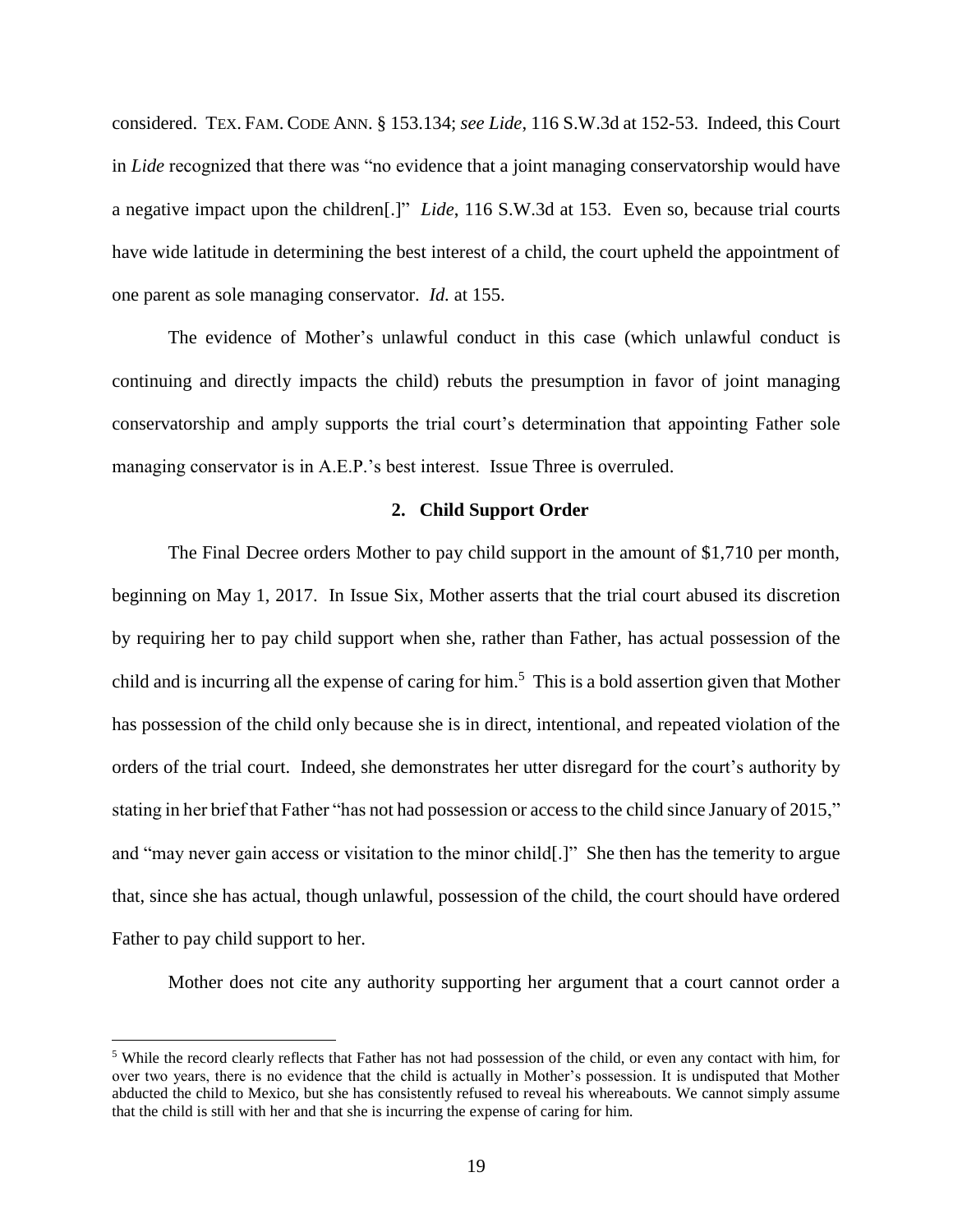parent to pay child support unless the other parent has actual physical possession of the child. There is, however, precedent to the contrary. In *Duran v. Garcia*, 224 S.W.3d 309 (Tex. App.— El Paso 2005, no pet.), this Court declined a party's "invitation to legislate from the bench that a [child] support obligee must have actual physical possession of a child." *Id.* at 314; *see In re B.A.C*., 144 S.W.3d 8, 14 (Tex. App.—Waco 2004, no pet.) (upholding order to pay child-support arrearages for periods when obligee did not have possession of child).

The trial court here appointed Father sole managing conservator and ordered Mother to pay child support beginning with the first day of the first month following that appointment. In other words, the court ordered Mother to pay child support commencing with Father's legal entitlement to sole possession of the child. There is no basis in law, equity, public policy, or common sense to permit Mother to use her disregard for, and intentional continuing violation of, the court's possession order to avoid her child support obligation.

Issue Six is overruled.

### **3. Compliance Bonds**

## **a. \$400,000 bond**

Under the Texas Family Code, if a trial court finds there is a risk of international abduction of a child by a parent, it may order the parent to execute a bond in an amount sufficient to offset the cost of recovering the child. TEX. FAM. CODE ANN. §§ 153.501, 153.503(6). The trial court here made a fact finding that there is a risk of Mother abducting the child to a foreign country. Based on this finding, the court ordered that Mother execute a bond in the amount of \$400,000 to offset the cost of returning the child if Mother abducts him to a foreign country.

In Issue Seventeen, Mother argues that this bond order constitutes an abuse of discretion because she currently has possession of the child and there is no order for her to return him. Mother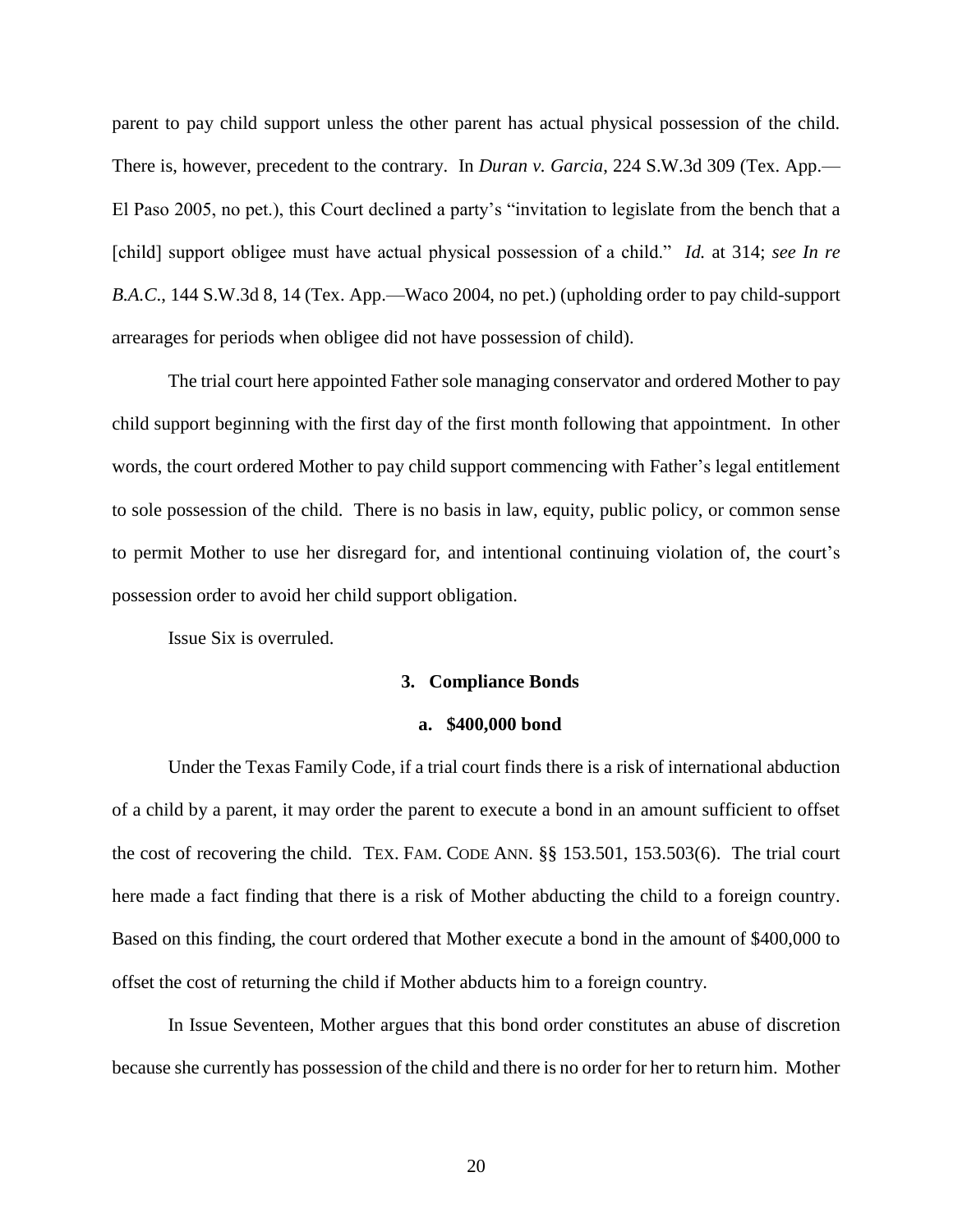is mistaken. The Final Decree clearly orders her to deliver the child either to Father or to the court. The decree also permanently enjoins Mother from removing the child from the United States, in general, or from El Paso County, Texas, in particular, and from hiding or secreting the child from Father.

We also note that Mother's argument is based on the wrong section of the Family Code. *See* TEX. FAM. CODE ANN. § 153.011. Section 153.011, on which Mother relies, authorizes a trial court to order a party with a possessory interest in a child to execute a bond if the court finds that the party may violate the court order relating to the interest. *Id.* A Section 153.011 bond is conditioned on compliance with the order. *Id.* As just noted, Section 153.503 addresses the risk of international abduction of a child and is intended to offset the cost of retrieving the child. *See* TEX. FAM. CODE ANN. § 153.503.

The \$400,000 bond in this case is founded on the risk of international abduction by Mother and is intended to offset the cost of retrieving A.E.P. from such abduction. It therefore falls directly within Section 153.503 rather than Section 153.011. *See* TEX. FAM. CODE ANN. §§ 153.011, 153.503. Unlike Section 153.011, Section 153.503 is not premised on a finding that a party may violate a court order. It requires only that the court find it necessary "to take measures to protect a child from international abduction by a parent[.]" *See* TEX. FAM. CODE ANN. §§ 153.011, 153.503.

Mother's contention that the \$400,000 bond is an abuse of discretion because there is no order for her to return A.E.P. is incorrect both on the facts of this case and on the applicable law. Issue Seventeen is overruled.

Next, in Issue Eighteen, Mother asserts that the trial court abused its discretion by setting the amount of the bond at \$400,000 because there is no evidence that it would cost Father that

21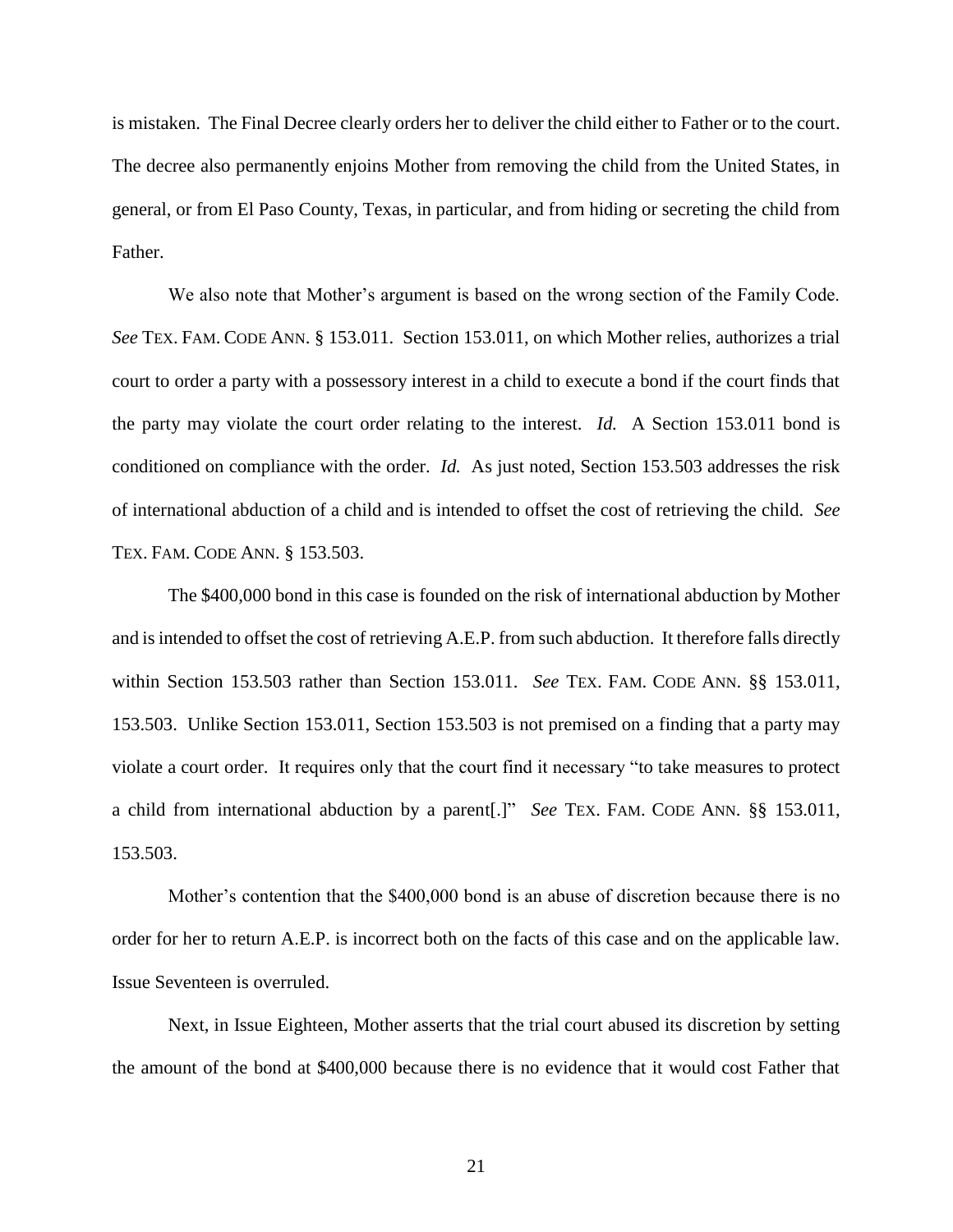much to get the child back. Father testified that he has already spent \$200,000 trying to obtain his son's return and has not yet been successful. In addition, the evidence is undisputed that Mother unlawfully took the child to Mexico, steadfastly refuses to return him or even reveal his whereabouts, and continues to blatantly disregard court orders concerning the return of the child. Finally, there is evidence that Mother earns \$50,000 per month as a retina specialist physician. She therefore has considerable resources to assist her in hiding the child and engaging in legal maneuvers to avoid returning him.

The trial court was entitled to infer from the entirety of the evidence that obtaining A.E.P.'s return will be a difficult and expensive endeavor, as it has already proven to be. We cannot say on this record that the trial court abused its discretion by determining that \$400,000 is an appropriate bond amount. Issue Eighteen is overruled.

#### **b. \$200,000 bond**

As stated above, a trial court may order a party with a possessory interest in a child to execute a bond if the court finds that the party may violate the court order relating to the interest. TEX. FAM. CODE ANN. § 153.011. The Final Decree orders Mother to post a cash or surety bond in the amount of \$200,000, payable to Father, "conditioned on [Mother's] compliance with the order permitting possession of or access to the child." In Issue Nineteen, Mother contends that the trial court abused its discretion by ordering this bond in addition to the \$400,000 bond. Her sole argument is that Section 153.011 does not authorize more than one bond. *See* TEX. FAM. CODE ANN. § 153.011.

The flaw in Mother's position is that the trial court did not order two bonds pursuant to Section 153.011. Rather, the \$400,000 bond is authorized by Section 153.503(6), the purpose of which is "to protect a child from international abduction by a parent[.]" TEX. FAM. CODE ANN. §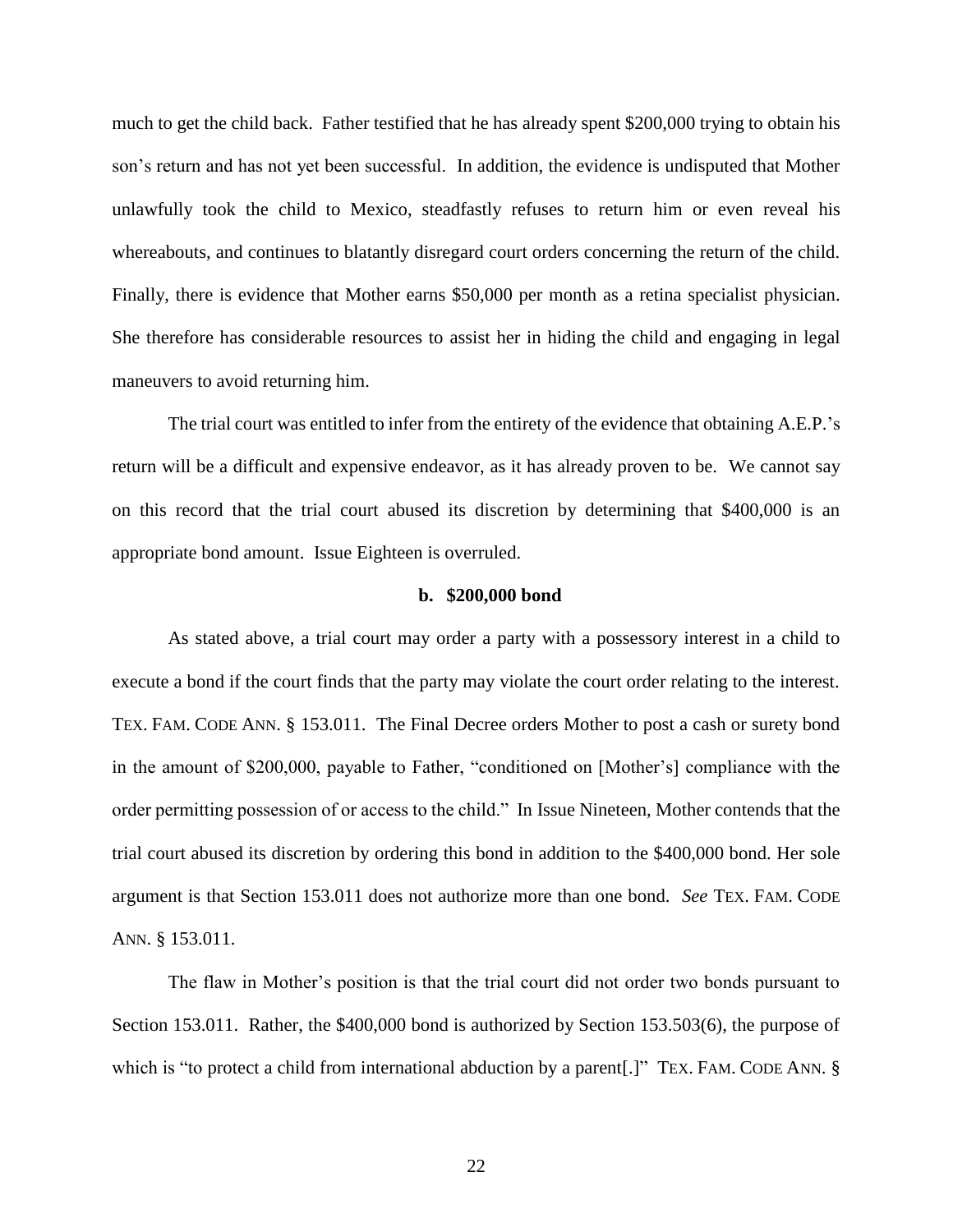153.503. The \$200,000 bond, on the other hand, is authorized by Section 153.011, the purpose of which is more generally to promote compliance with the court's orders concerning possession of a child. TEX. FAM. CODE ANN. § 153.011.

The trial court did not abuse its discretion by ordering Mother to execute two bonds serving two purposes pursuant to two distinct statutes. *See* TEX. FAM. CODE ANN. §§ 153.011, 153.503. Issue Nineteen is overruled.

In Issue Twenty, Mother contends that the \$200,000 bond constitutes an abuse of discretion because the child is in her possession and, she urges, Section 153.011 "presupposes that the child is not in [the] possession of the parent against whom the bond is to be set." In essence, Mother argues that the court could not require a bond based on its finding that she may violate a court order relating to her possession of A.E.P. because she is already in violation of court orders relating to possession and has demonstrated that she has no intention of complying with any such order in the future.

Mother cites no authority for the proposition that a parent with physical possession of a child cannot be ordered to execute a compliance bond. We have found no such authority and nothing in the language of the statute supports Mother's contention. On the contrary, the statute authorizes a trial court to impose a bond on any person with a possessory interest in a child (regardless of who has possession of the child at the moment) if there is reason to believe that the person will violate the court's orders relating to that interest. TEX. FAM. CODE ANN. § 153.011.

Mother is a person with a possessory interest in A.E.P., and she does not dispute that she is engaged in a continuing practice of violating court orders relating to that possessory interest. That is all the statute requires. Issue Twenty is overruled.

## **C. Property Division**

23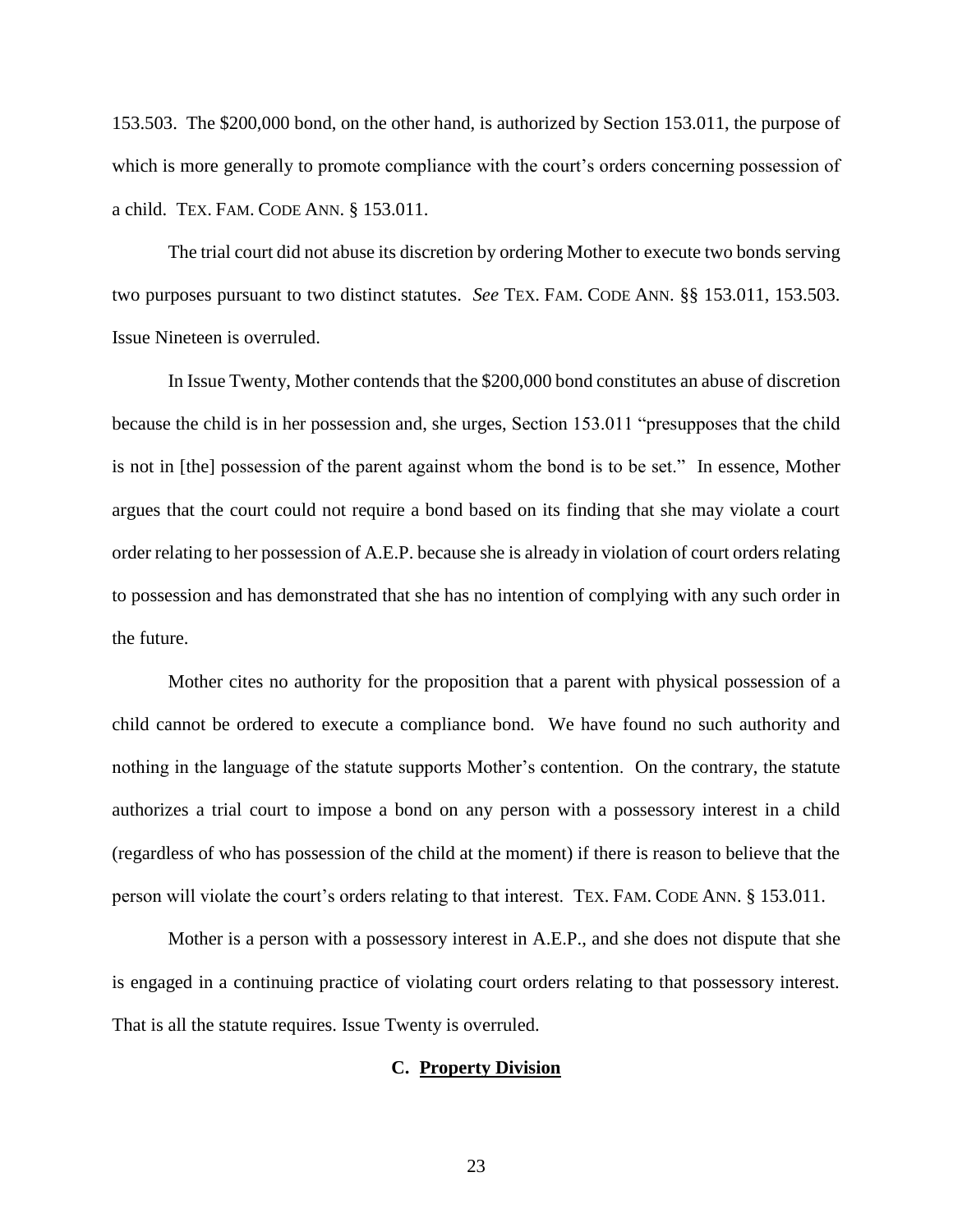#### **1. Testimony Concerning Property Values**

In Issue Eight, Mother asserts that the trial court abused its discretion by admitting Father's testimony regarding the value of certain community properties. Father testified to how and when those properties were acquired, as well the cost to purchase them. Mother's complaint on appeal is that the testimony should have been excluded because it is conclusory.

Except in one instance, Mother's only objection to Father's valuation testimony was that the questions posed to him were leading. As to one specific business property (identified at trial as Gomez Morin), Father testified that, based on his knowledge of the cost of the property, its value was \$1,535,000. Father's attorney reminded the court that Mother had been ordered to produce documents necessary to value the business as an ongoing concern, but she never produced them. At this point, Mother objected that Father's testimony concerning the value of the property was speculative. Father responded that the valuation was actually conservative because it was a cost value, not value as an ongoing concern. The objection was overruled and Father continued to testify concerning the values of other community property.

Mother's contention on appeal is that Father's valuation testimony is conclusory and, thus, inadmissible. Mother did not, however, raise that objection in the trial court. As to the bulk of Father's testimony, Mother's only objection was to the form of the question being asked. As to the Gomez Morin property, Mother's objection was that the testimony was speculative. But an objection that testimony is conclusory is not the same as an objection that it is speculative. Conclusory testimony states a conclusion with no basis or explanation. *Windrum v. Kareh*, 581 S.W.3d 761, 768 (Tex. 2019). Speculative testimony is based on guesswork or conjecture. *Nat. Gas Pipeline Co. of Am. v. Justiss*, 397 S.W.3d 150, 156 (Tex. 2012).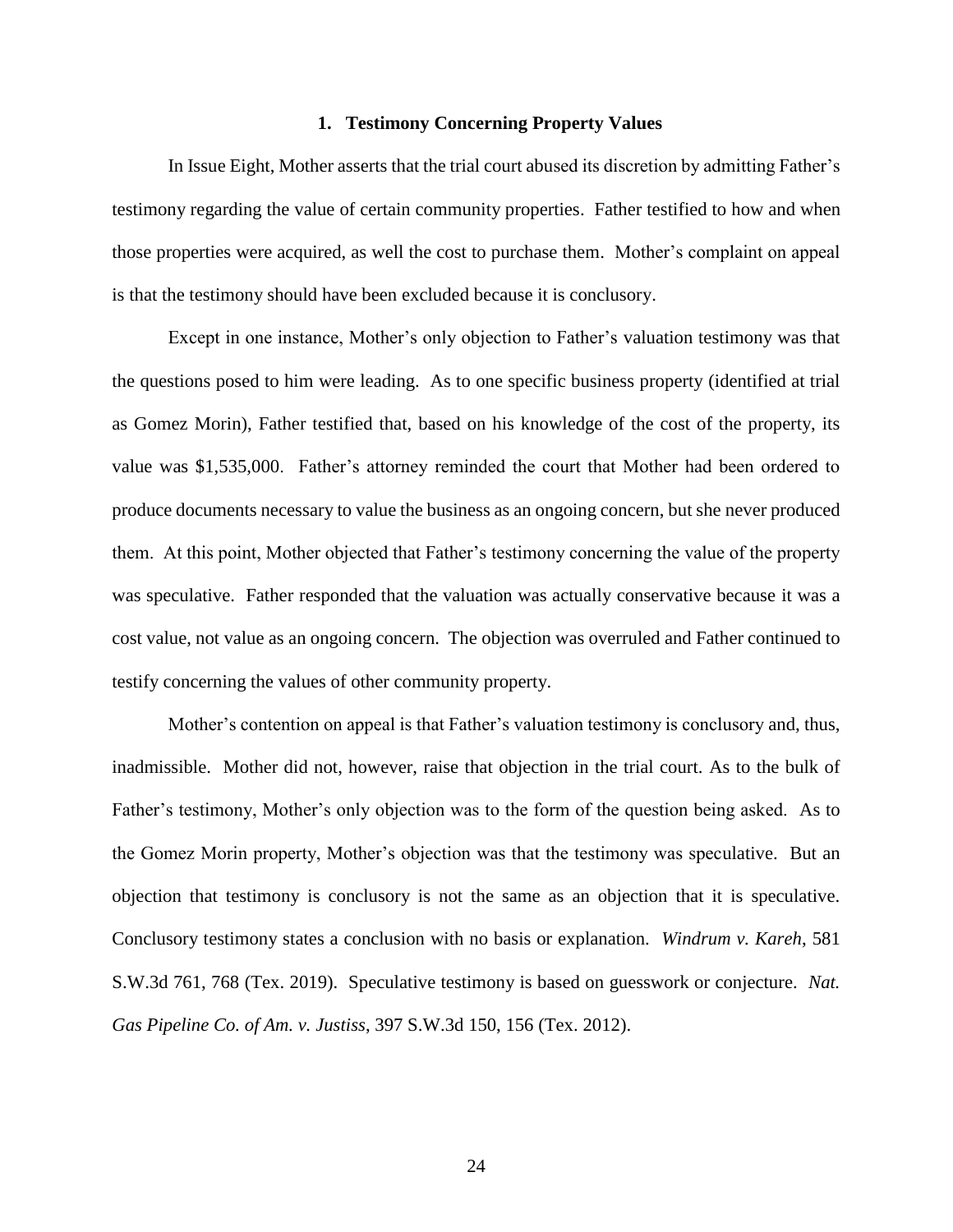A complaint on appeal that does not comport with the party's objection at trial is not preserved for review. *In re N.T*., 335 S.W.3d 660, 670 (Tex. App.—El Paso 2011, no pet.) (citing *Knapp v. Wilson N. Jones Mem. Hosp*., 281 S.W.3d 163, 171 (Tex. App.—Dallas 2009, no pet.); *Wohlfahrt v. Holloway*, 172 S.W.3d 630, 639–40 (Tex. App.—Houston [14th Dist.] 2005, pet. denied)). Mother's challenge on appeal to the admission of Father's testimony does not comport with her objections to that testimony at trial. No error is preserved for review. *See In re N.T.*, 335 S.W.3d at 670.

In addition, preservation of error in the admission of evidence requires a timely objection. TEX. R. APP. P. 33.1(a); *Biggar v. Palmer*, No. 08-01-00468-CV, 2003 WL 22361068, at \*9 (Tex. App.—El Paso Oct. 16, 2003, no pet.). Mother did not object at the time Father gave his opinion concerning the value of the Gomez Morin property. Rather, she lodged her objection to speculation only after another question was posed and after an exchange between counsel concerning Mother's failure to produce documents concerning the property's value. Mother's belated objection preserved nothing for review. *See* TEX. R. APP. P. 33.1(a); *Biggar*, 2003 WL 22361068, at \*9.

Mother argues that no objection is required to preserve the assertion on appeal that conclusory evidence is legally insufficient to support a judgment. *See City of San Antonio v. Pollock*, 284 S.W.3d 809, 816 (Tex. 2009). But Mother's eighth issue on appeal is that Father's testimony should have been excluded, not that the evidence is legally insufficient. "Complaining on appeal that the trial court abused its discretion in admitting evidence is not the same as complaining the evidence is legally insufficient to support the judgment." *Dallas Cty. v. Crestview Corners Car Wash*, 370 S.W.3d 25, 56 (Tex. App.—Dallas 2012, pet. denied).

In any event, to the extent that Mother's eighth issue implicates the legal sufficiency of the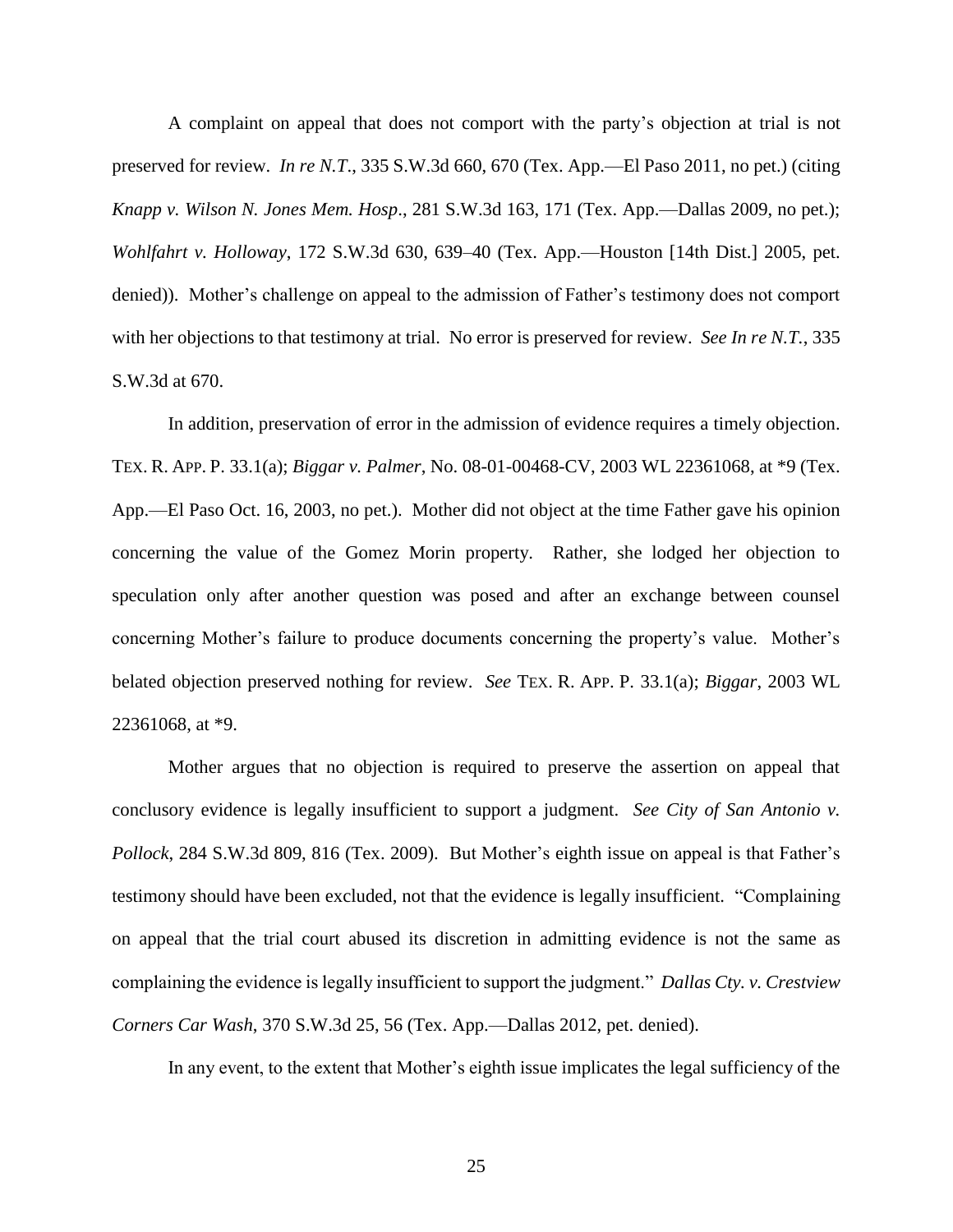evidence, the issue fails on the merits. Father testified to the value of various properties based on his knowledge of the cost to acquire those properties and his knowledge of the use to which they were being put. Mother argues that this testimony is legally insufficient because evidence of purchase price does not constitute any evidence of subsequent market value. *See Lee v. Dykes*, 312 S.W.3d 191, 195 (Tex. App.—Houston [14th Dist.] 2010, no pet.). But *Lee*, on which Mother relies, is in apposite.

The issue in *Lee* concerned the assessment of damages as a remedy for conversion. "Generally, the measure of damages for conversion is the fair market value of the property at the time and place of the conversion." *United Mobile Networks, L.P. v. Deaton*, 939 S.W.2d 146, 147–48 (Tex. 1997). Because of this legal standard, evidence of purchase price was legally insufficient to establish conversion damages.

The issue in the present case is not damages, but the division of the parties' community property. Mother has not identified any authority requiring that such a division must be based on the property's market value. She has thus failed to demonstrate that Father's cost-based valuation testimony constitutes no evidence for purposes of determining a fair and just property division.

Issue Eight is overruled.

#### **2. Summary of Property Values**

In Issue Seven, Mother contends that the trial court abused its discretion by admitting exhibit P-2, a summary of community property values, because that exhibit is conclusory and is not based on personal knowledge or a proper foundation. She also contends that the exhibit is not an admissible summary under Rule 1006 of the Texas Rules of Evidence. *See* TEX. R. EVID. 1006 (providing for admission of summaries of voluminous writings). Mother did not object at trial that exhibit P-2 was conclusory or that it did not comply with Rule 1006. Those objections are waived.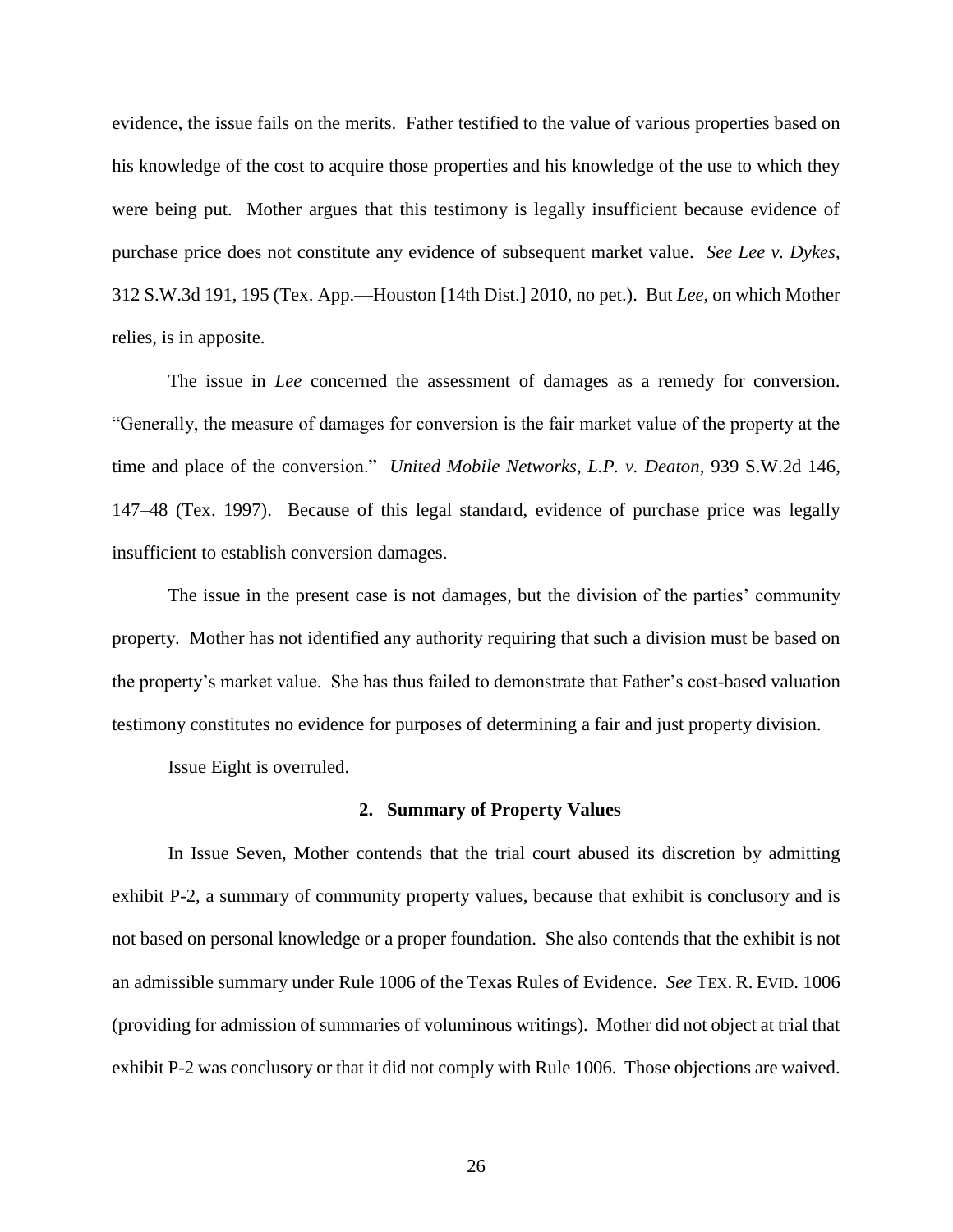*See In re N.T*., 335 S.W.3d at 670 (appellate complaint must comport with trial objection).

Mother did object to exhibit P-2 at trial on the grounds of lack of foundation and hearsay. As to lack of foundation, Mother merely restates the legal principles that conclusory statements are not admissible as evidence and cannot support a judgment, even if they are not objected to. *See Pollock*, 284 S.W.3d at 816. But Mother does not explain how exhibit P-2 is conclusory especially in light of Father's companion testimony. "When an issue is inadequately briefed, and lacks a substantive analysis . . . , it presents nothing for our review." *Pedroza v. Tenet Healthcare Corp*., 555 S.W.3d 608, 612 (Tex. App.—El Paso 2018, no pet.) (citing *ERI Consulting Engineers, Inc. v. Swinnea*, 318 S.W.3d 867, 880 (Tex. 2010)); *see* TEX. R. APP. P. 38.1(i) (brief must contain clear and concise argument for contentions made, with appropriate citations to authorities and record).

As to Mother's hearsay objection, the entirety of her argument is as follows:

Hearsay constitutes a valid objection to evidence such as that offered by Respondent as exhibit P-2. *See Kuehn v. Kuehn*, 594 S.W.2d 158 (Tex. Civ. App.- --Houston [14th Dist.] 1980, no writ) (recognizing that that the ad valorem tax value may not be used to determine the fair market value of real estate because such evidence is hearsay. *Id*. at 161).

Mother does not explain how the holding in *Kuehn* applies to the facts of this case. In fact, *Kuehn* is factually distinguishable because, unlike the evidence in *Kuehn*, Father's valuation evidence was not based solely on valuation by a taxing authority. *See Kuehn*, 594 S.W.2d at 166. Rather, Father's testimony, which is summarized in exhibit P-2, was based on his own personal knowledge of the sums spent to acquire various properties during the marriage, as well as his knowledge of the use to which the properties were being put. *See Justiss*, 397 S.W.3d at 155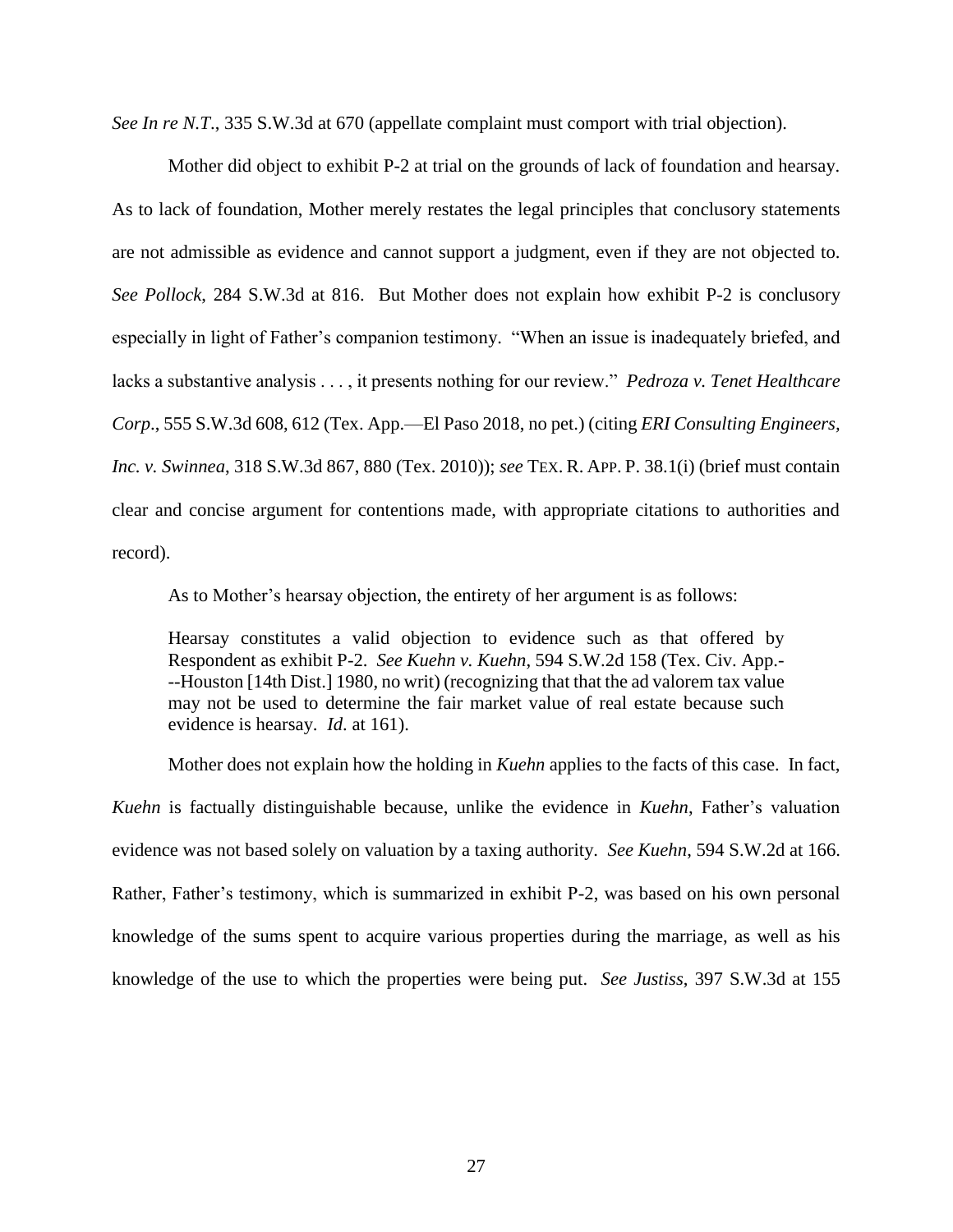(property owner may testify to value of property). <sup>6</sup> Mother has not demonstrated that the trial court abused its discretion by admitting exhibit P-2 over her hearsay objection.

Finally, Mother's reliance on *Kuehn* is also misplaced because that case actually defeats her complaint concerning the admission of Father's valuation evidence. While the *Kuehn* court held that the evidence at issue was improperly admitted, it concluded that there was no reversible error. 594 S.W.2d at 161-62. Because the appellant did not introduce any evidence of the true value of the disputed assets, the appellate court could not conclude that the trial court's property division was an abuse of discretion. *Id.* at 161. Consequently, it held that "the failure of the evidence to support the finding of fact by the trial court as to the value of the real estate did not, of necessity, result in an abuse of its discretion in dividing the property of the parties." *Id.* at 162.

In the present case, Mother did not offer any evidence of the value of the properties that were the subject of Father's testimony and exhibit P-2. Even if she had demonstrated that the court abused its discretion in admitting Father's valuation evidence, she has not demonstrated that any such error resulted in an abuse of discretion in dividing the parties' community property. *See id.*

Issue Seven is overruled.

 $\overline{a}$ 

#### **3. Sufficiency Challenge**

In Issue Sixteen, Mother contends that the trial court did not have sufficient information upon which to make a fair and just division of the community estate. This complaint implicates the first prong in our abuse of discretion analysis—whether the trial court had sufficient information upon which to exercise its discretion. *In re M.V.*, 583 S.W.3d at 361; *In re T.M.P*., 417 S.W.3d at 562.

<sup>&</sup>lt;sup>6</sup> Mother asserts for the first time in her reply brief that Father could not testify concerning the value of properties located in Mexico because those properties were purchased by Mother and, therefore, Father was not an owner. This argument was not raised either in the trial court or in Mother's opening brief. It is waived. *See Reyes v. Burrus*, 411 S.W.3d 921, 923 n.2 (Tex. App.—El Paso 2013, pet. denied) (argument raised for first time in reply brief is waived).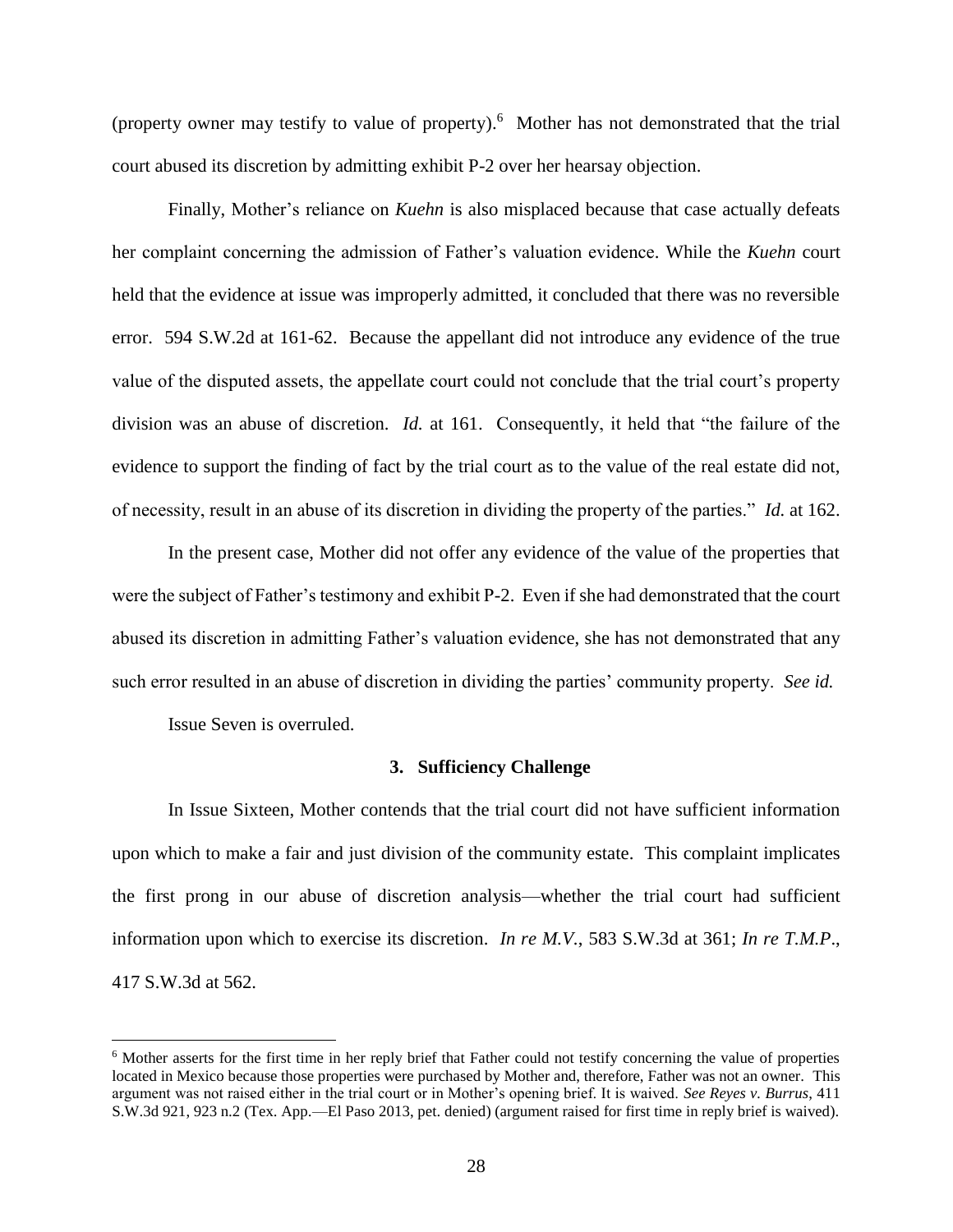Father testified that, during the marriage, the parties acquired properties in El Paso and Mexico. He also testified that he had a bank account, retirement benefits, life insurance, and two cars. He presented evidence concerning the value of the Mexico properties, based on his knowledge of the cost to acquire those properties and his knowledge of the use to which they were being put. Father's counsel pointed out that the valuation of at least one of those properties was hampered because Mother refused to produce relevant documents, despite having been ordered to do so. Mother does not dispute that she failed to comply with the order to produce. Father testified that Mother also refused to produce bank records, which Mother also does not dispute.

Mother did not present any evidence of the value of any of the parties' community estate. "Generally, a party who does not provide to the trial court any value for the property cannot, on appeal, complain of the trial court's lack of information in dividing the community estate." *Wheeling v. Wheeling*, 546 S.W.3d 216, 228 (Tex. App.—El Paso 2017, no pet.); *see Reyes v. Reyes*, 458 S.W.3d 613, 620 (Tex. App.—El Paso 2014, no pet.) (both parties bear responsibility to produce evidence of the value of community property to provide trial court with basis upon which to make property division). Mother, having failed to fulfill her responsibility to provide the trial court with any evidence to assist in its property division, cannot now complain to this Court that the trial court lacked sufficient information. *See Wheeling*, 546 S.W.3d at 228; *Reyes*, 458 S.W.3d at 620.

Mother also fails to establish the second prong of our abuse of discretion analysis—that the trial court erred in its application of discretion. *In re M.V.*, 583 S.W.3d at 361; *In re T.M.P*., 417 S.W.3d at 562. Mother's ultimate burden, as the party challenging the property division, is to "demonstrat[e] from the evidence in the record that the trial court's division was so unjust and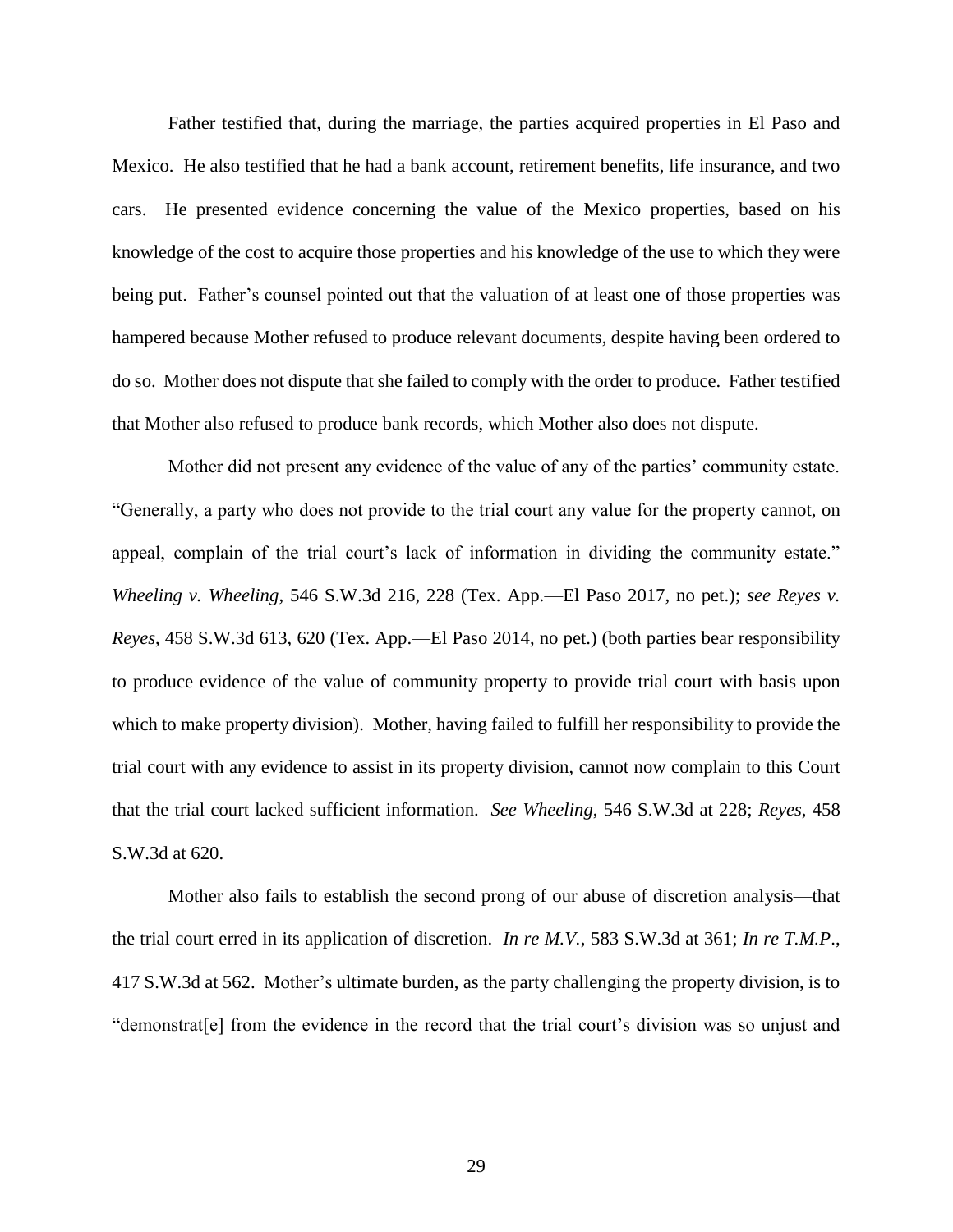unfair as to be an abuse of discretion." *Richardson v. Richardson*, 424 S.W.3d 691, 696 (Tex. App.—El Paso 2014, no pet.).

The Final Decree awards Father the El Paso property, his bank accounts, retirement benefits, life insurance, and his two cars. The Decree awards Mother four Mexico properties (subject to the liens addressed below), two businesses in Mexico, her life insurance, and her two cars. The property division is not unjust and unfair on its face, and Mother has not demonstrated from evidence in the record that it is, in fact, unjust and unfair. *See id.*

Issue Sixteen is overruled.

## **4. Property in Mexico**

## **a. Adjudication of title**

In Issue Nine, Mother contends that the trial court abused its discretion by adjudicating title to real property located in the Republic of Mexico. Relying on *Holt v. Guerguin*, 106 Tex. 185, 163 S.W. 10 (1914), she argues that Texas courts lack jurisdiction over land outside its borders. *See* 163 S.W. at 12. But, while a Texas court lacks jurisdiction over property located outside Texas, it may "require parties over whom it has *in personam* jurisdiction to execute a conveyance of real estate located" outside of Texas. *Griffith v. Griffith*, 341 S.W.3d 43, 57 (Tex. App.—San Antonio 2011, no pet.); *see Chatterjee v. Banerjea*, No. 05-18-01035-CV, 2019 WL 3886655, at \*7 (Tex. App.—Dallas Aug. 19, 2019, no pet.) ("A trial court with personal jurisdiction over the parties also possesses jurisdiction to require the parties to convey their respective property, even real estate, located outside of Texas, incident to a divorce."). It is undisputed that the trial court had *in personam* jurisdiction over both Mother and Father.

The Final Decree in this case awards property located in Mexico to Mother. Mother asserts that the trial court had no jurisdiction to make this award. The Texas Family Code requires a court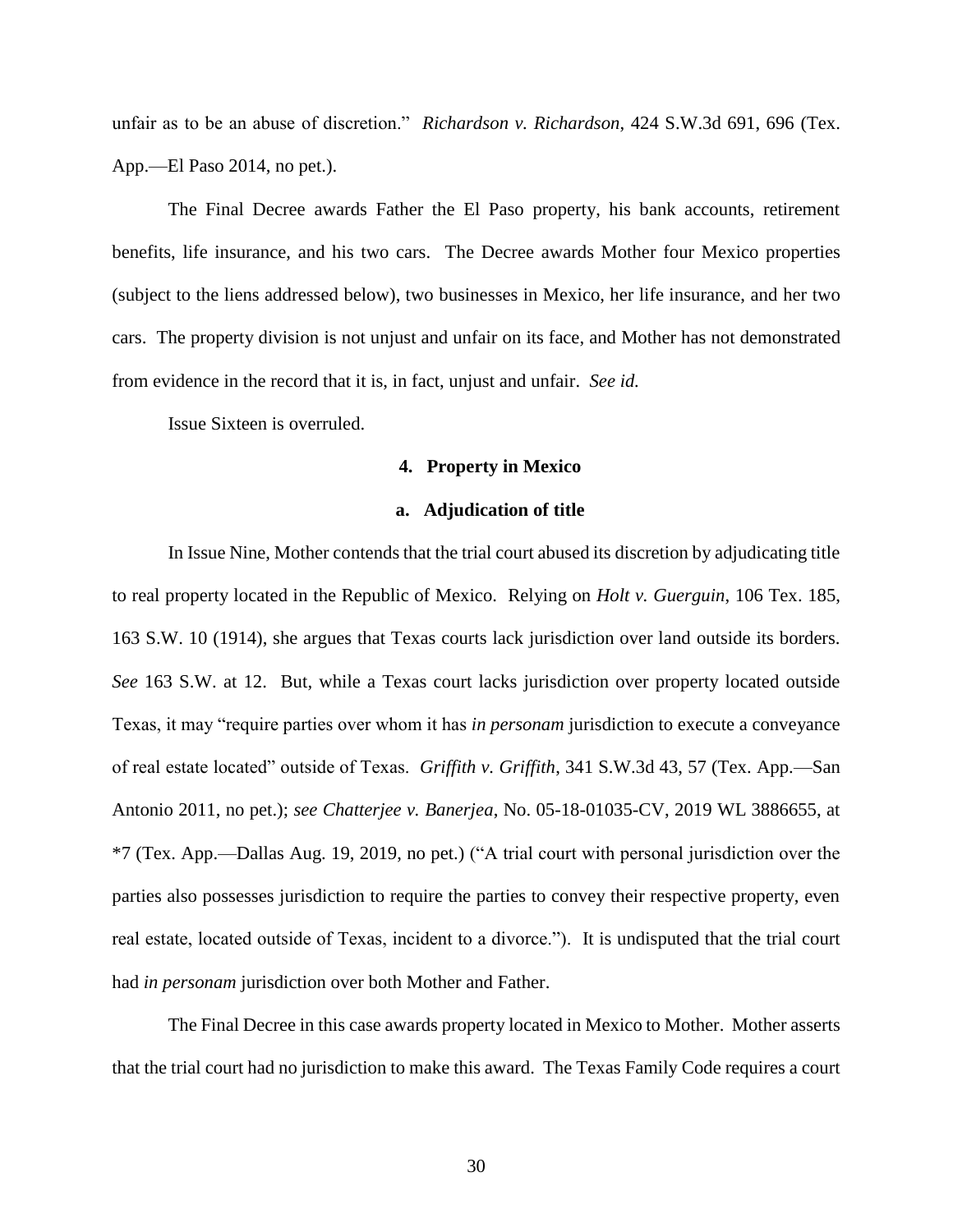in a divorce action to order a division of the parties' real and personal property, "wherever situated[.]" TEX. FAM. CODE ANN. § 7.002. The trial court therefore had the authority to allocate all of the parties' property between them, regardless of the location of that property.

Insofar as Mother contends that a conveyance by Father of his rights in the Mexico properties is necessary to give effect to the court's allocation, we do not find anywhere in the record that Mother requested that such a conveyance be ordered, or that she even brought to the trial court's attention that any such conveyance was necessary. In fact, as discussed below, the record does not reflect any dispute that Mother owns the Mexico properties. For this reason, there would be no need to order Father to execute a conveyance of rights he does not possess.

Issue Nine is overruled.

## **b. Imposition of liens**

The trial court found that Mother had "committed actual or constructive fraud against the community estate through fraudulent transfers and wrongful depletion of the community estate and breached her fiduciary duty to [Father], as her spouse, and reconstitution of the community estate is necessary to achieve a just and right division." The court further found that, as a result of Mother's wrongful conduct, judgment in favor of Father "in the amount of \$1,339,448.60 is necessary to achieve a just in right division of assets[.]" Mother does not contest these findings or the inclusion in the Final Decree of a \$1,339,448.60 judgment against her. In her tenth issue, however, she does contest the provision in the decree ordering her to execute any and all documents necessary for Father to obtain a proper security interest against the Mexico properties to secure this judgment.

In Issue Ten, Mother argues that the trial court lacked jurisdiction to impose a lien on the Mexico properties, again relying on the principle that Texas courts cannot adjudicate title to land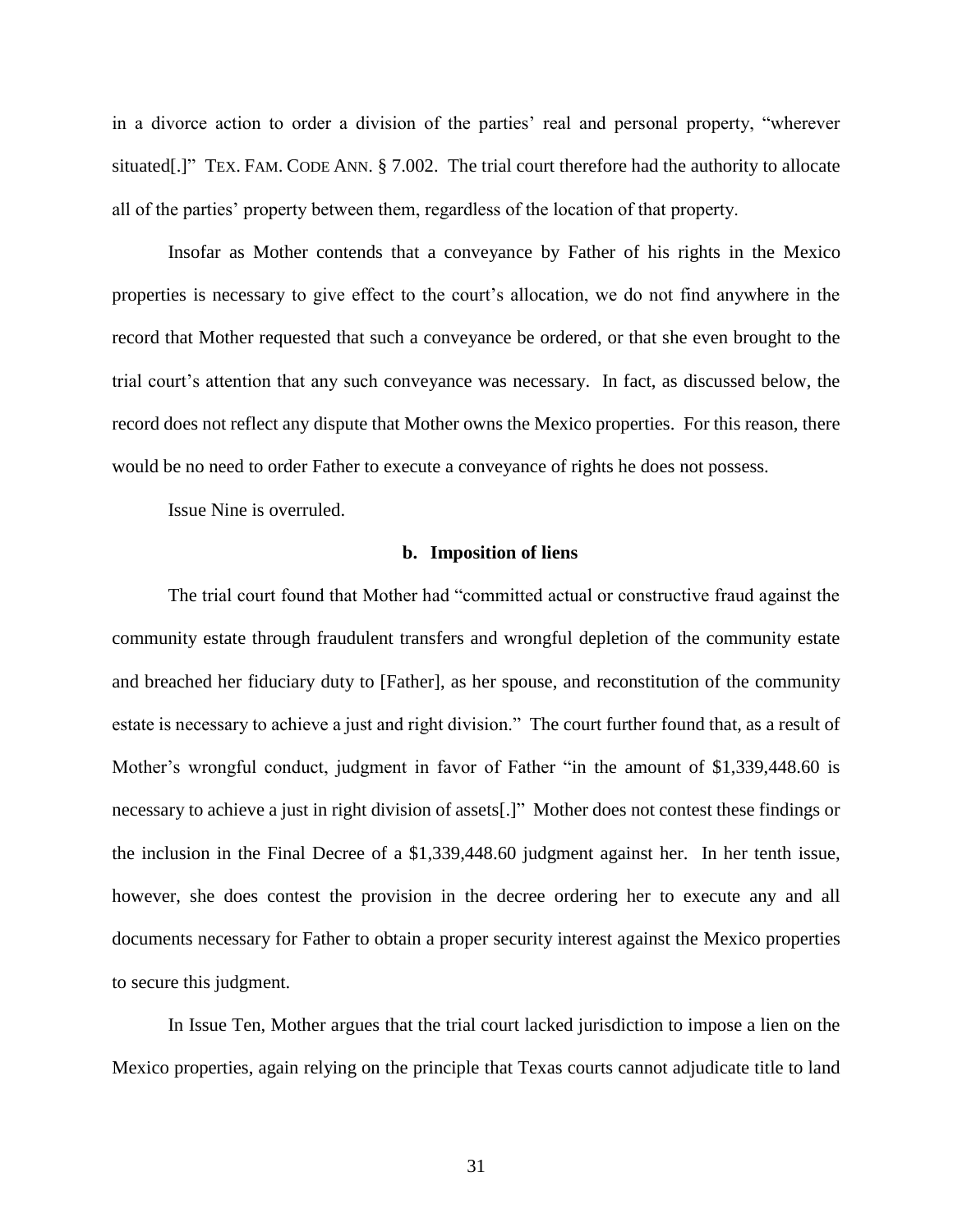located outside Texas. *See Holt*, 163 S.W. at 12; *Hartman v. Sirgo Operating, Inc*., 863 S.W.2d 764, 766 (Tex. App.—El Paso 1993, writ denied). "But Texas courts may enforce an *in personam* obligation by ordering a party to convey land located in another state. The distinguishing factor between these two principles is whether the cause before the Court involves a naked question of title." *Hartman*, 863 S.W.2d at 766 (citations omitted). Stated another way, "Texas courts have subject matter jurisdiction over lawsuits relating to real property outside of Texas if the nature of the suit and the remedy sought directly affect and operate upon the defendant, and not upon the out-of-state property." *In re Elamex, S.A. de C.V*., 367 S.W.3d 891, 897–98 (Tex. App.—El Paso 2012, no pet.).

The nature of the claims here at issue (fraud and breach of fiduciary duty) and the remedy (damages) directly affect and operate on Mother, not on the Mexico properties. *See id.* We recognize that Mother's actionable deceptions involved those properties, but the basis of Father's claims is not title to the properties but Mother's wrongful conduct on obtaining them. For this reason, title to the Mexico properties is involved in a merely incidental or collateral way. *See id.* at 898. In addition, the order to execute documents necessary for Father to obtain a security interest in those properties is an order enforcing Mother's *in personam* obligation to pay the money judgment, not an adjudication of title. *See Hartman*, 863 S.W.2d at 766.

Mother cites *Merit Management Partners I, L.P. v. Noelke*, 266 S.W.3d 637, 648 (Tex. App.—Austin 2008, no pet.), for the proposition that a lawsuit involves the adjudication of title if title "is actually involved as the basis, as well as measure of right of any recovery." *Id.* at 646-47. As just noted, that is not the case here. In any event, *Noelke* goes on to clarify that "even if title to real property is a necessary predicate to recovery in a case for money damages, it is incidental to the case if there is no real dispute over title that must be resolved[.]" *Id.* at 648.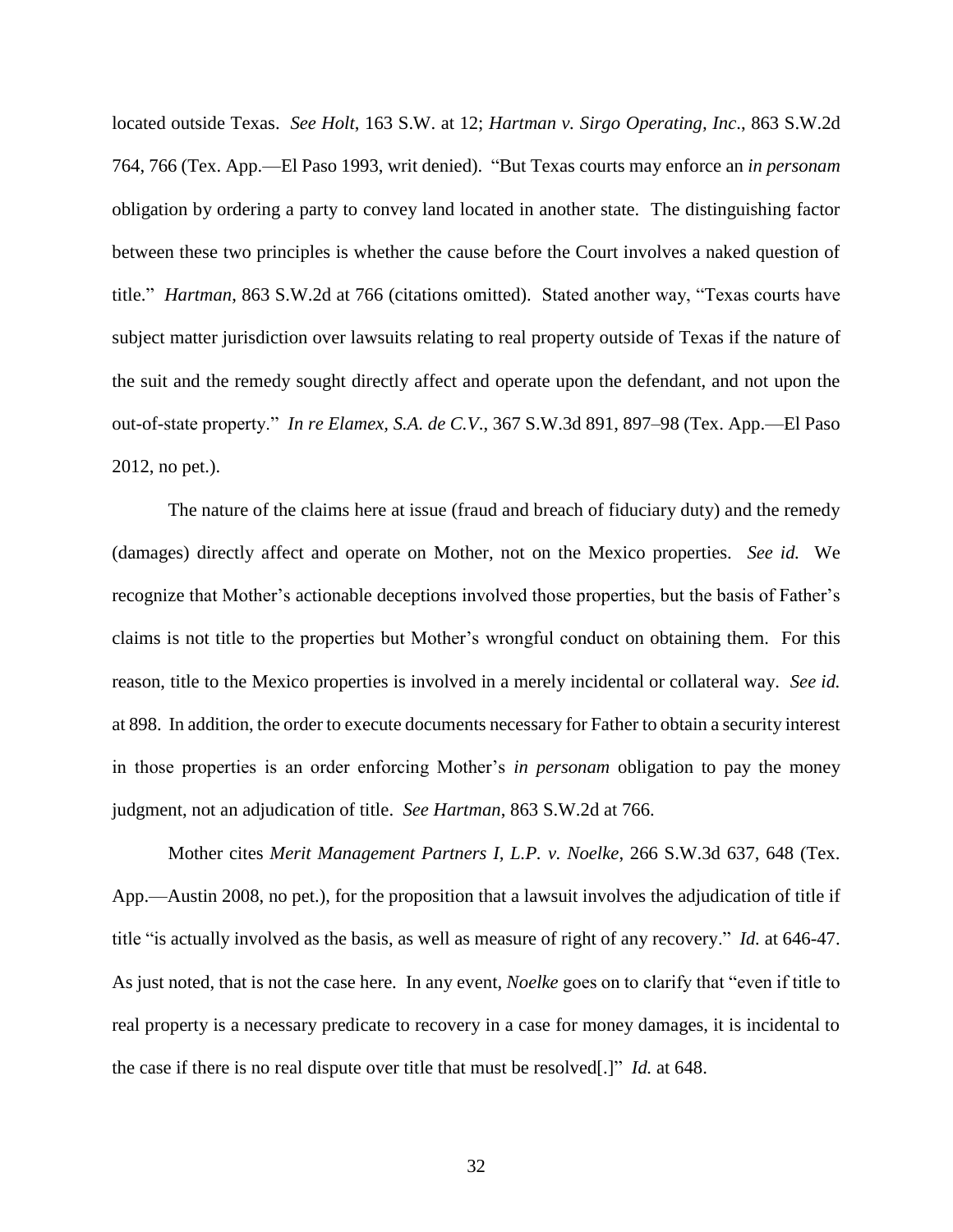The gist of Father's claims is not that he or the community actually held title to the Mexico properties, but that Mother used community assets to acquire those properties. Father specifically testified that Mother purchased and owned the properties, including some she purchased in her mother's name. Mother did not dispute this testimony or her ownership of the properties. Under *Noelke*, even if title were considered to be a predicate to Father's recovery of damages for Mother's fraud and breach of fiduciary duty, title was merely incidental because there was no title dispute for the trial court to resolve. *See id.*

We conclude that the trial court acted within its jurisdiction by ordering Mother to execute any documents necessary for Father to obtain a security interest against the Mexico properties.

Issue Ten is overruled.

## **D. Attorney's Fees**

#### **1. Unsworn Testimony**

In Issue Thirteen, Mother contends the trial court abused its discretion by awarding attorney's fees in the sum of \$206,492.09, given that Mother objected to the unsworn testimony of Father's attorney and only his unsworn testimony was offered in support of this award. Mother asserts that her trial counsel informed the trial court before Father's attorney began to testify that "I would like him [Attorney Jeff Minor] to be sworn." Mother asserts her objection preserved error regarding all of Minor's unsworn testimony which requested that he be awarded \$206,492.09 in attorney's fees.

Generally, attorney's statements must be made under oath to be considered evidence. *Banda v. Garcia*, 955 S.W.2d 270, 272 (Tex. 1997); *Marquez v. Providence Mem'l Hosp*., 57 S.W.3d 585, 593 (Tex. App.—El Paso 2001, pet. denied). But the oath requirement may be waived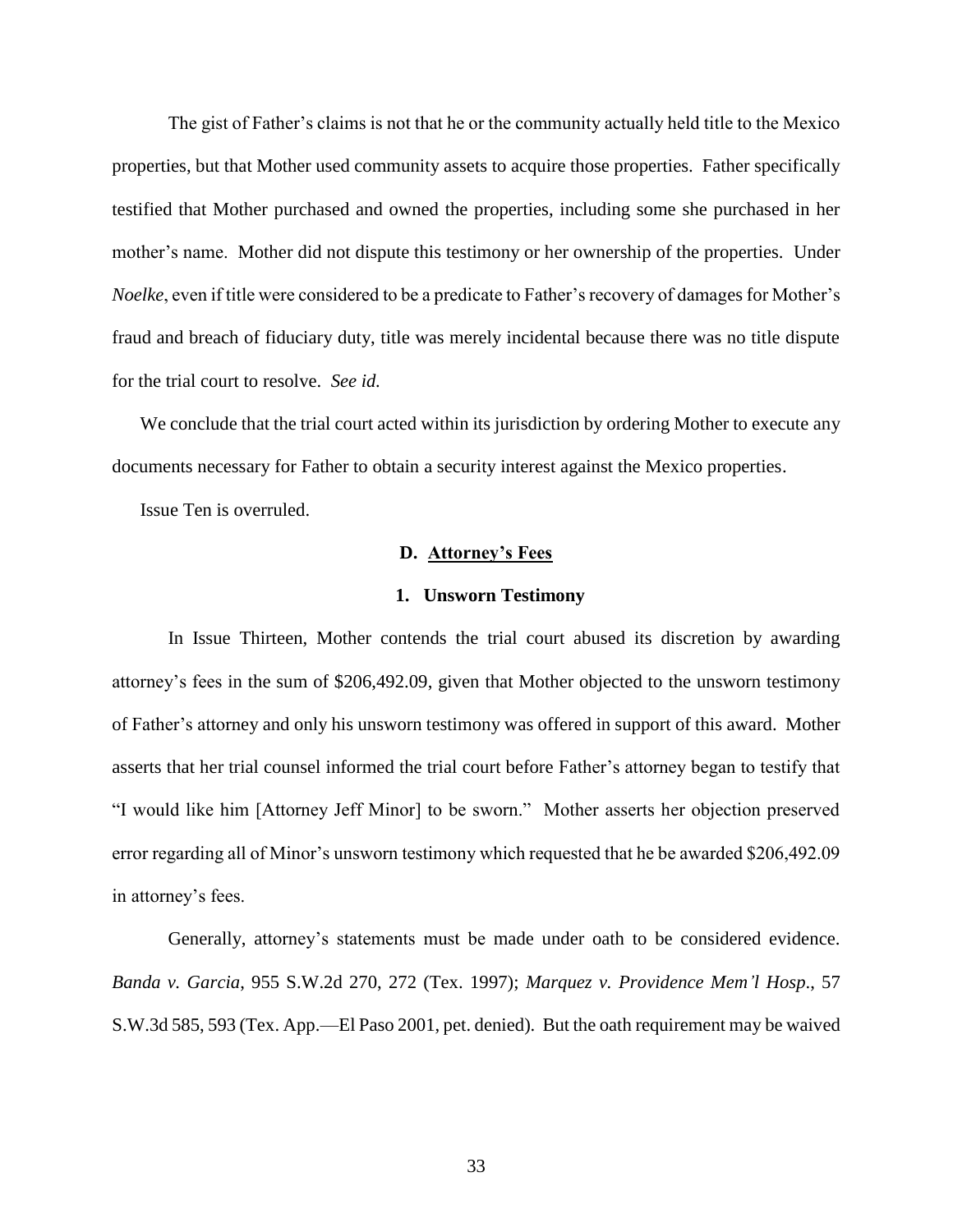if the opposing party fails to object when it knows or should know that an objection is necessary. *Banda*, 955 S.W.2d at 272; *Marquez*, 57 S.W.3d at 593.

On review, we find that the record does not in fact support Mother's assertion. Although Mother's counsel objected at trial, the objection was not made before Minor began testifying, but rather, it was made after other objections were raised and after Minor had already given substantive testimony. In short, we find that counsel's objection was not made on a timely basis at the time it became apparent that Minor intended to provide direct testimony in support of an award of fees. *See Darnell v. Broberg*, 565 S.W.3d 450, 462 (Tex. App.—El Paso 2018, no pet.) (noting requirement of timely objection to unsworn testimony); *Simmonds v. TDCJ*, No. 10-07-00361-CV, 2010 WL 654498, at \*3 n.3 (Tex. App.—Waco Feb. 24, 2010, no pet.) (holding issue of unsworn testimony waived by failure to make timely objection). After the trial court requested, "[c]all your next witness, please," Minor responded, "I call myself on the issue of attorneys' fees." Minor then expressly asked for permission to testify from counsel table and, after being given permission to do so, began to narrate about his background, expertise, and familiarity with fees charged in the area. Given that Minor called himself as a witness and directly expressed his intent to provide testimony, Mother immediately knew or should have known that Minor was testifying without being sworn and an objection was then necessary. *See Banda*, 955 S.W.2d at 272; *Marquez*, 57 S.W.3d at 593. Mother's counsel, however, lodged no objection about Minor's testimony being unsworn.

As Minor continued, Mother's counsel twice objected to the evidence being conclusory which drew the court's attention to his complaint that the testimony failed to sufficiently identify the nature of the work performed and how his time was spent on certain tasks. Only after complaining about Minor further testifying about work performed by two Mexican lawyers who

34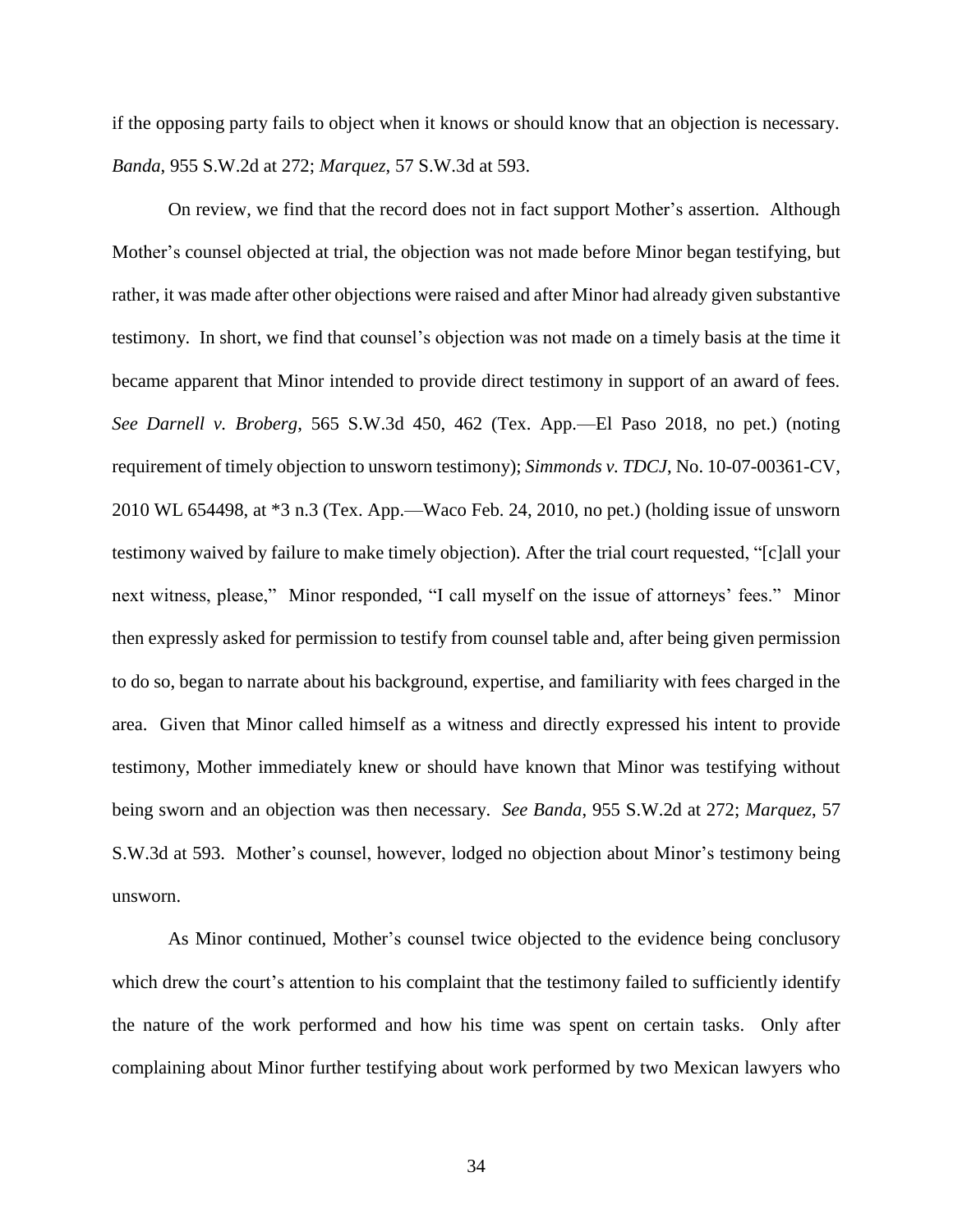were consulted during Minor's representation did Mother then request that Minor be sworn as a witness. Mother also complained that the Mexican lawyers were not then present themselves at the hearing.

We conclude that the circumstances here are distinguishable from *Marquez* on which Mother relies in support of her argument. In *Marquez*, we noted that the attorney who testified in support of the award of fees "did not preface his remarks by stating that he was making them as an officer of the court nor did he refer to his argument as testimony, and therefore, it would not have been apparent to opposing counsel that an objection was required." 57 S.W.3d at 593. Here, in contrast, Minor clearly stated from the beginning of his remarks that he was calling himself as a witness to give testimony. With his opening, Minor placed Mother's counsel on notice that he intended to give direct testimony in support of Father's request for an award of fees. *See id.* Because the record shows that Mother did not lodge her objection until Minor had already travelled well into the substance of his testimony, we find she did not comply with the rule requiring a *timely* objection to preserve error.<sup>7</sup> *See* TEX. R. APP. P. 33.1; *Darnell*, 565 S.W.3d at 462; *Simmonds*, 2010 WL 654498, at \*3 n.3.

Issue Thirteen is overruled.

 $\overline{a}$ 

## **2. Legal Sufficiency of Evidence to Support Award of Attorneys' Fees**

In Issues Fourteen and Fifteen, Mother asserts that the trial court abused its discretion by awarding attorney's fees of \$206,492.09, which sum includes fees paid to Father's attorney as well as to two Mexican attorneys who were also retained by Father's counsel. Mother asserts that (1)

 $7$  Mother erroneously states that she requested, and was granted, a running objection based on her belated objection to unsworn testimony. The running objection she requested was *not* that Minor's testimony was unsworn. Rather, Mother expressly informed the court, "My objection is that it's conclusory statements and it's not broken down in any meaningful way."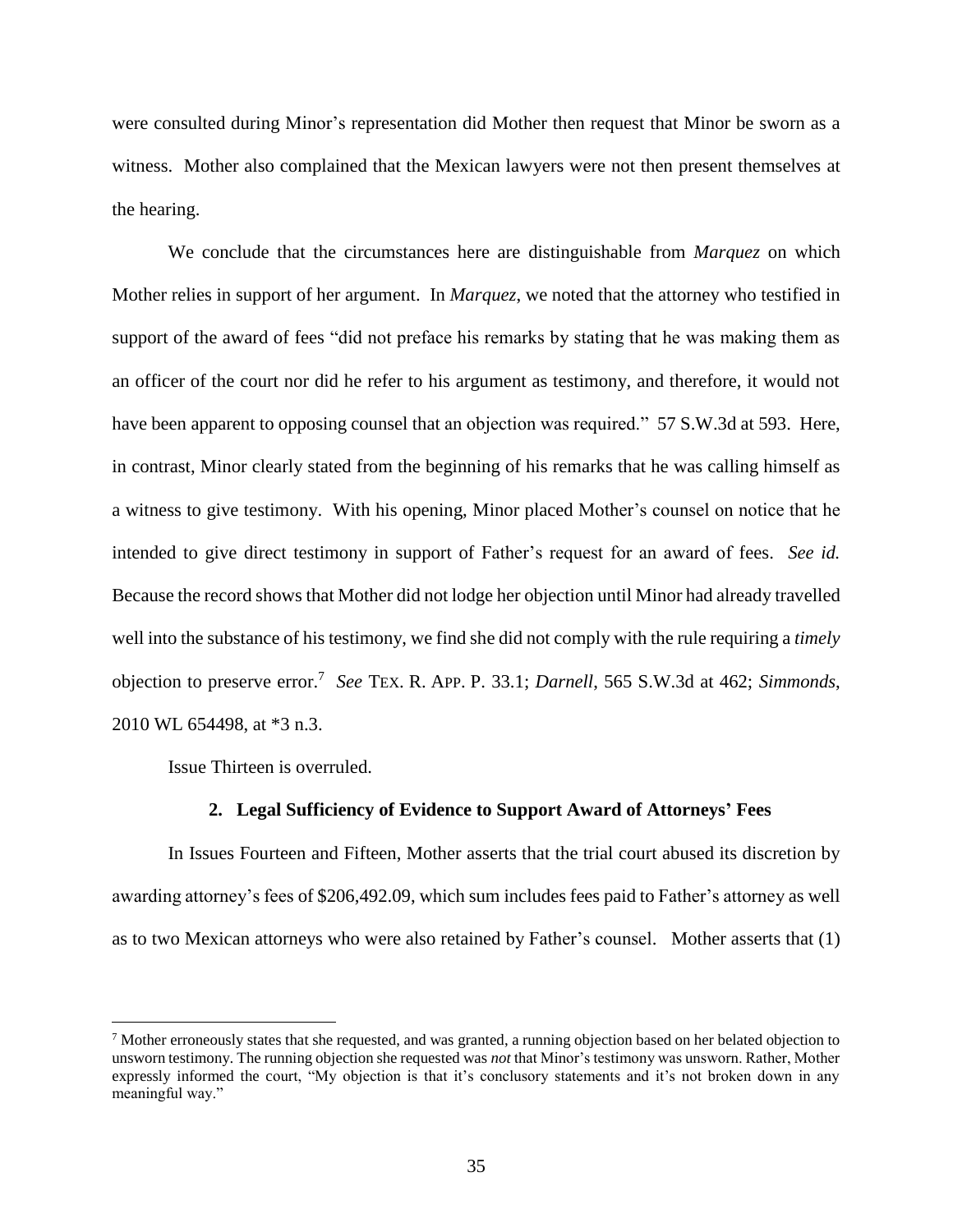Father did not present a breakdown of the task performed; and (2) there is no provision in the Texas Family Code authorizing an award of fees paid to foreign attorneys. We address both points together.

To secure an award of attorney's fees from an opponent, the prevailing party must prove (1) the recovery of attorney's fees is legally authorized by statute or contract, and (2) only fees reasonable and necessary for the legal representation may be shifted to the non-prevailing party, and not necessarily for the amount contracted for between the prevailing party and its attorney, as a client's agreement to a certain fee arrangement does not necessarily establish that fee as reasonable and necessary. *Rohrmoos Venture v. UTSW DVA Healthcare, LLP*, 578 S.W.3d 469, 487-88 (Tex. 2019) (citing *Arthur Andersen & Co. v. Perry Equipment Corp.*, 945 S.W.2d 812, 818 (Tex. 1997)). An amount incurred or contracted for is not conclusive evidence of reasonableness or necessity. *See id* at 488. "The fee claimant still has the burden to establish reasonableness and necessity." *Id*.

In *Rohrmoos*, the Texas Supreme Court again clarified the law governing recovery of attorney's fees in Texas courts after noting that confusion remained over the use of two existing methods. *Rohrmoos*, 578 S.W.3d at 490. *Rohrmoos* described how Texas jurisprudence first developed a factor-based method for the fact finder to assess what fees were reasonable and necessary, which formed the cornerstone for courts' shifting of attorney's fees away from the prevailing party. *Id*. (citing *Arthur Andersen*, 945 S.W.2d at 818). The *Arthur Andersen* factors often cited by courts included the following: (1) the time and labor required, the novelty and difficulty of the questions involved, and the skill required to perform the legal service properly; (2) the likelihood . . . that the acceptance of the particular employment will preclude other employment by the lawyer; (3) the fee customarily charged in the locality for similar legal services;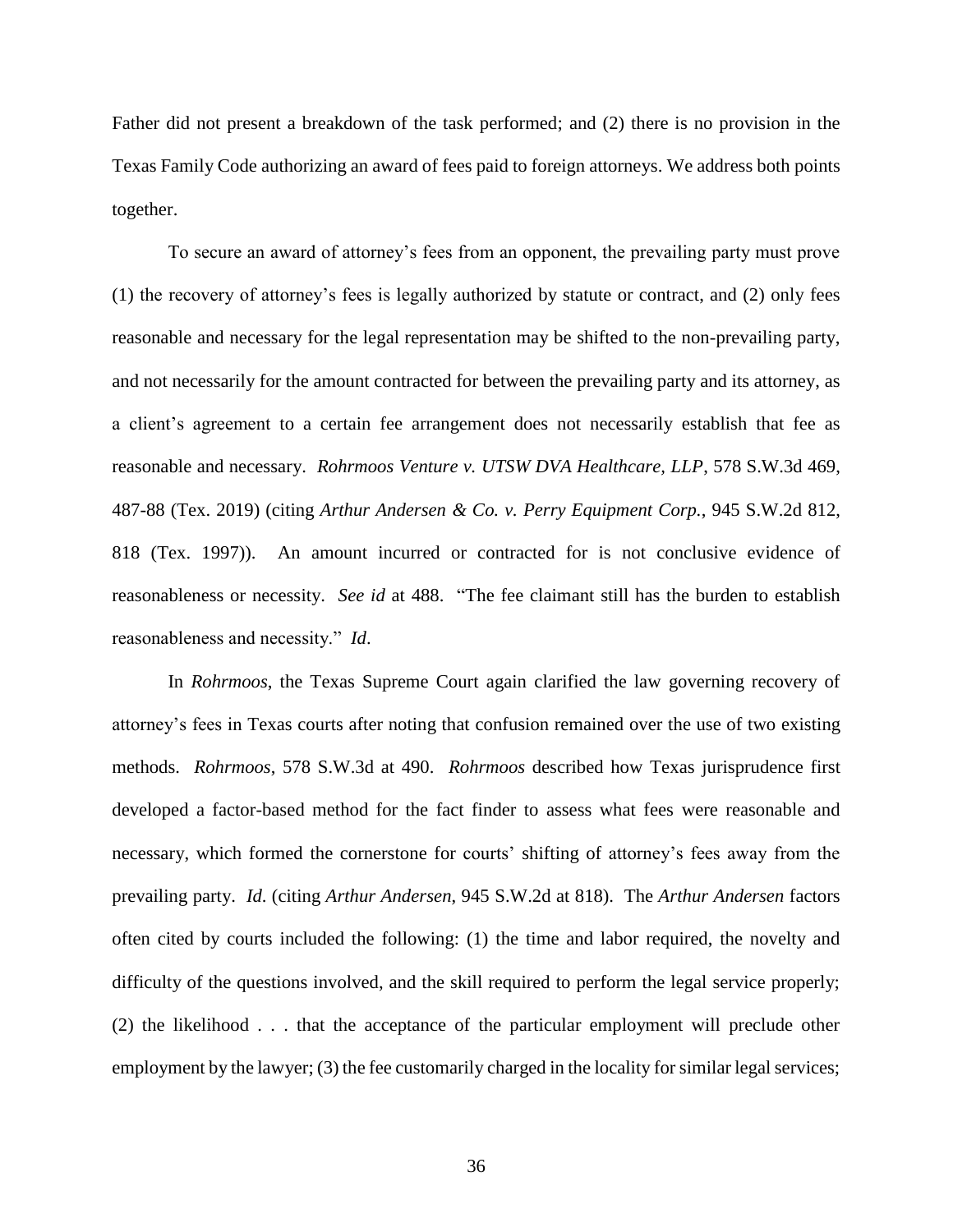(4) the amount involved and the results obtained; (5) the time limitations imposed by the client or by the circumstances; (6) the nature and length of the professional relationship with the client; (7) the experience, reputation, and ability of the lawyer or lawyers performing the services; and (8) whether the fee is fixed or contingent on results obtained or uncertainty of collection before the legal services have been rendered. *Id.* at 493-94 (citing Tex. Disciplinary R. Prof'l Conduct 1.04, *reprinted in* Tex. Gov't Code, tit. 2, subtit. G, app. A (Tex. State Bar R. art. X, § 9)). The Texas Supreme Court explained in *Arthur Andersen* that without evidence of the above-listed factors the fact finder had no meaningful way to determine if fees sought were in fact reasonable and necessary. *Arthur Andersen*, 945 S.W.2d at 818–19. *Rohrmoos* clarified that "[t]he factors were designed to be applicable across all fee-shifting awards, whether determined by the jury or trial court." *Rohrmoos*, 578 S.W.3d at 494 (citing *Young v. Qualls*, 223 S.W.3d 312, 314 (Tex. 2007) (per curiam)).

*Rohrmoos* clarified that, beginning in 2012, the Texas Supreme Court had issued a line of cases that provided additional guidelines for determining reasonableness and necessity, and in so doing, introduced the lodestar calculation to Texas jurisprudence. *Id*. at 494-96 (citing, *e.g.*, *El Apple I, Ltd. v. Olivas*, 370 S.W.3d 757, 760 (Tex. 2012) (analyzing a fee award under the Texas Commission on Human Rights Act (TCHRA)); *City of Laredo v. Montano*, 414 S.W.3d 731, 736 (Tex. 2013) (per curiam) (analyzing fees incurred by a property owner who successfully defended against a condemnation suit); *Long v. Griffin,* 442 S.W.3d 253, 255 (Tex. 2014) (per curiam) (analyzing a fee award recovered in a breach of contract claim)). *Rohrmoos* clarified "[i]t should have been clear from our opinions in *El Apple*, *Montano*, and *Long* that we intended the lodestar analysis to apply to any situation in which an objective calculation of reasonable hours worked times a reasonable rate can be employed." *Id*. at 497-98.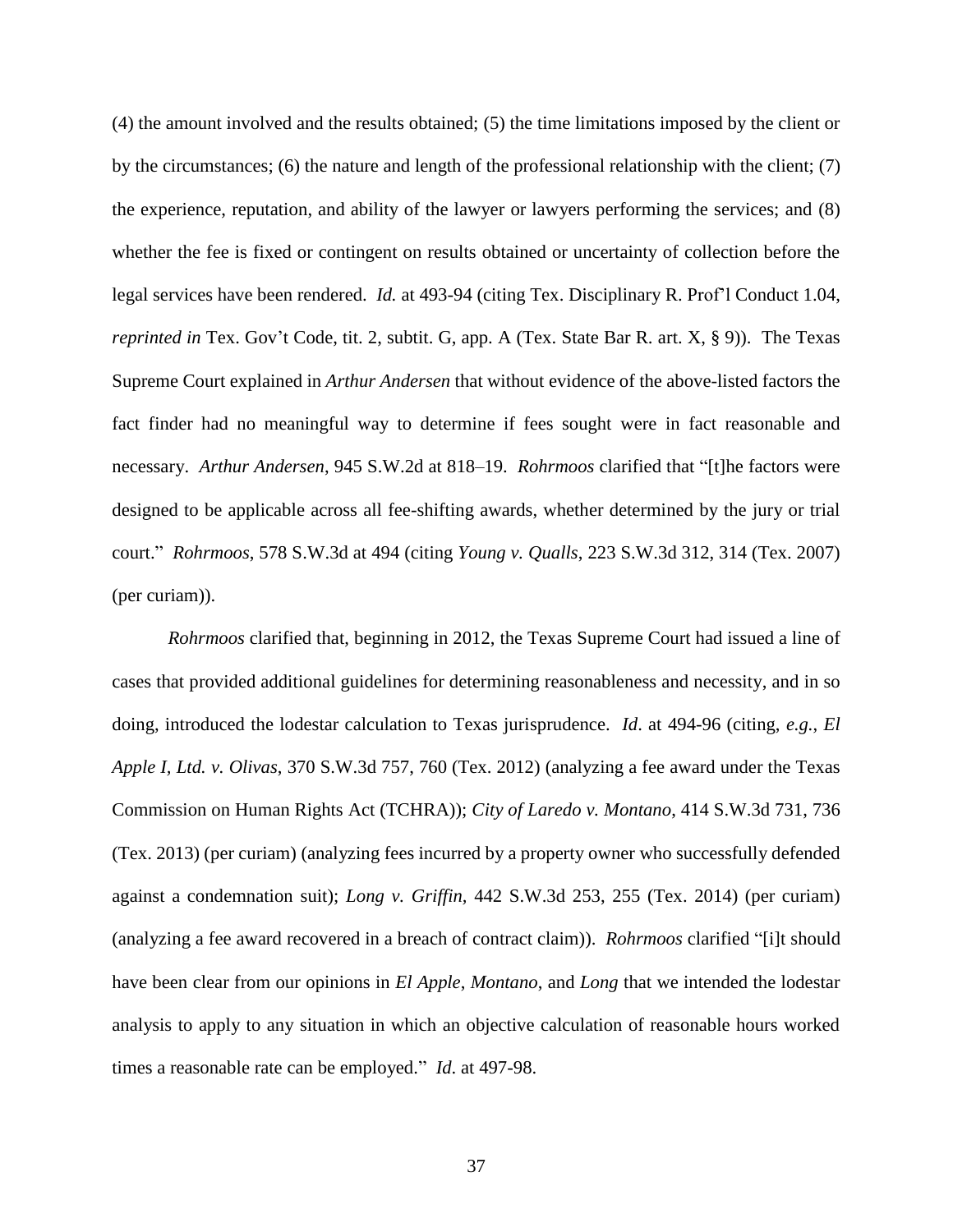Accordingly, *Rohrmoos* instructed that "the fact finder's starting point for calculating an attorney's fee award is determining the reasonable hours worked multiplied by a reasonable hourly rate, and the fee claimant bears the burden of providing sufficient evidence on both counts." *Id*. at 498 (citing *El Apple*, 370 S.W.3d at 760). Notably, *Rohrmoos* proclaimed that "[s]ufficient evidence includes, at a minimum, evidence of (1) particular services performed, (2) who performed those services, (3) approximately when the services were performed, (4) the reasonable amount of time required to perform the services, and (5) the reasonable hourly rate for each person performing such services. *Id*. (citing *El Apple*, 370 S.W.3d at 762-63). Moreover, *Rohrmoos* again confirmed that "because fee-shifting awards are to be reasonable and necessary for successfully prosecuting or defending against a claim, reasonableness and necessity are not dependent solely on the contractual fee arrangement between the prevailing party and its attorney." *Id*. Instead, the determination of what constitutes a reasonable attorney's fee involves two steps. *Id*. at 501. When awarding an attorney's fee, the trial court or fact finder must first determine the reasonable hours spent by counsel in the case and a reasonable hourly rate for such work. *Id*. Next, the number of hours is then multiplied by the applicable rate to produce the base fee or product known as the lodestar. *Id*. The base lodestar may be adjusted up or down (apply a multiplier) by the trial court or fact finder, if relevant factors indicate an adjustment is necessary to reach a reasonable fee in the case. *Id*. The factors listed in *Arthur Andersen—*when given relevant consideration—may justify an adjustment, but it should be noted that considerations already incorporated into the base calculation may not be applied to rebut the presumption that the base calculation reflects reasonable and necessary attorney's fees. *Id*. (citing *Arthur Andersen*, 945 S.W.2d at 818).

*Rohrmoos* further instructed that general, conclusory testimony devoid of any real substance will not support a fee award. *Id*. A claimant seeking an award of attorney's fees must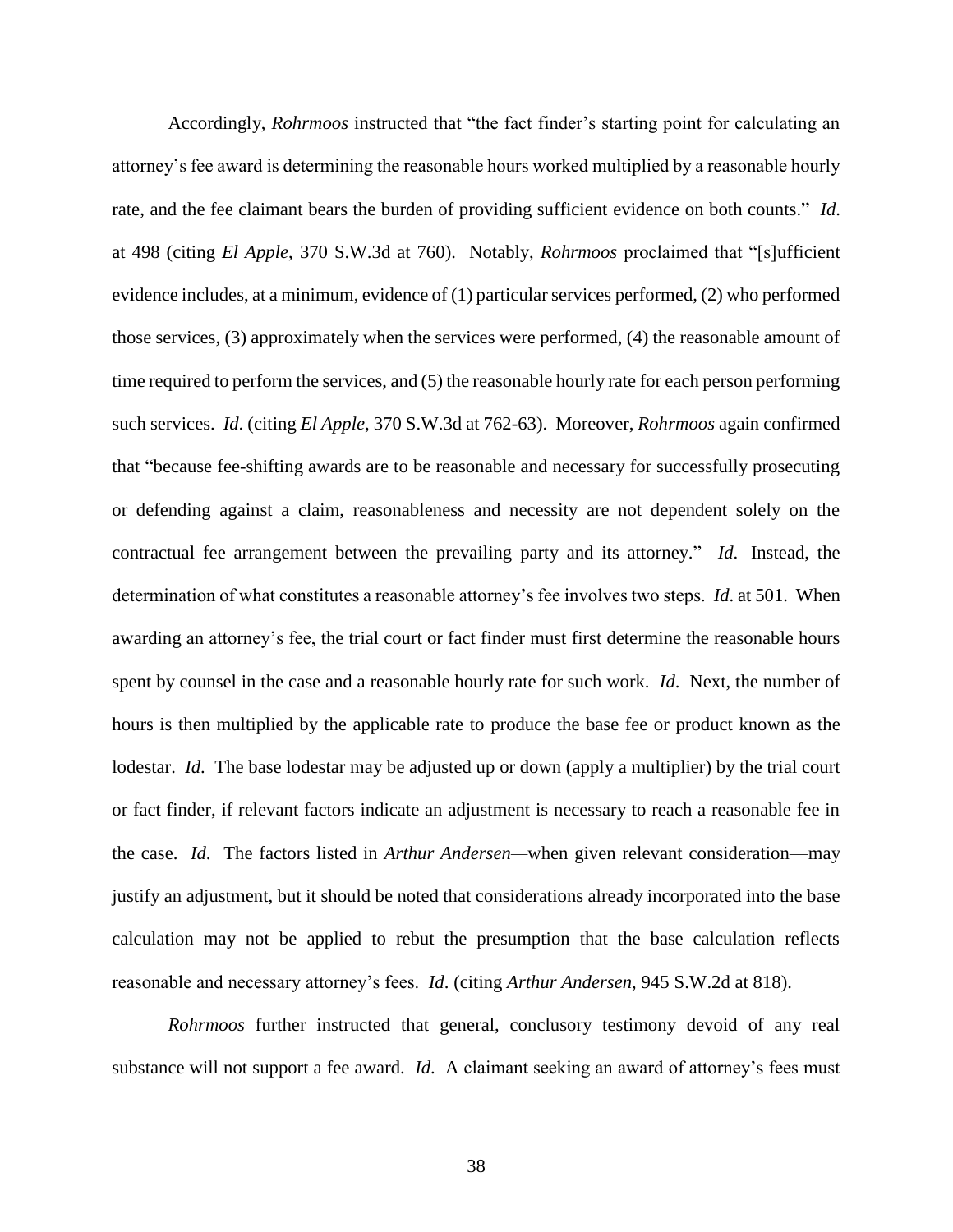prove the attorney's reasonable hours worked and reasonable rate by presenting sufficient evidence to support the fee award sought. *Id*. at 501-502 (citing *Long*, 442 S.W.3d at 255–56; *Montano*, 414 S.W.3d at 736–37; *El Apple*, 370 S.W.3d at 763–64). Sufficient evidence includes, at a minimum, evidence of (1) particular services performed, (2) who performed those services, (3) approximately when the services were performed, (4) the reasonable amount of time required to perform the services, and (5) the reasonable hourly rate for each person performing such services. *Id*. (citing *El Apple*, 370 S.W.3d at 762–63). Although contemporaneous billing records are not required to prove that the requested fees are reasonable and necessary, nonetheless, these records are *strongly* encouraged to prove the reasonableness and necessity of requested fees when those elements are contested. *Id*. at 502.

Relevant to this proceeding, the parties here are not disputing that the Texas Family Code authorizes a trial court to award reasonable attorney's fees and expenses in a suit for dissolution of marriage and a suit affecting the parent-child relationship. *See* TEX. FAM. CODE ANN. §§ 6.708, 106.002. Rather, Mother broadly complains here as she did below, that the trial court abused its discretion by awarding Father's trial counsel the sum of \$206,492.09 in attorney's fees and expenses (Issue Fifteen) and more narrowly, Mother also complains there is no provision in the Family Code authorizing a Texas court to award attorney's fees to foreign attorneys for representation provided in the Republic of Mexico (Issue Fourteen). We conclude that both of Mother's arguments challenge the sufficiency of Father's evidence in support of the court's award of attorney's fees and expenses to Father. *See Rohrmoos*, 578 S.W.3d at 484.

Here, the record demonstrates that Father's attorney presented evidence relating to many of the *Arthur Andersen* factors in support of the court's award. For example, Minor described his experience and qualification as a board-certified family law attorney. In narrative form, he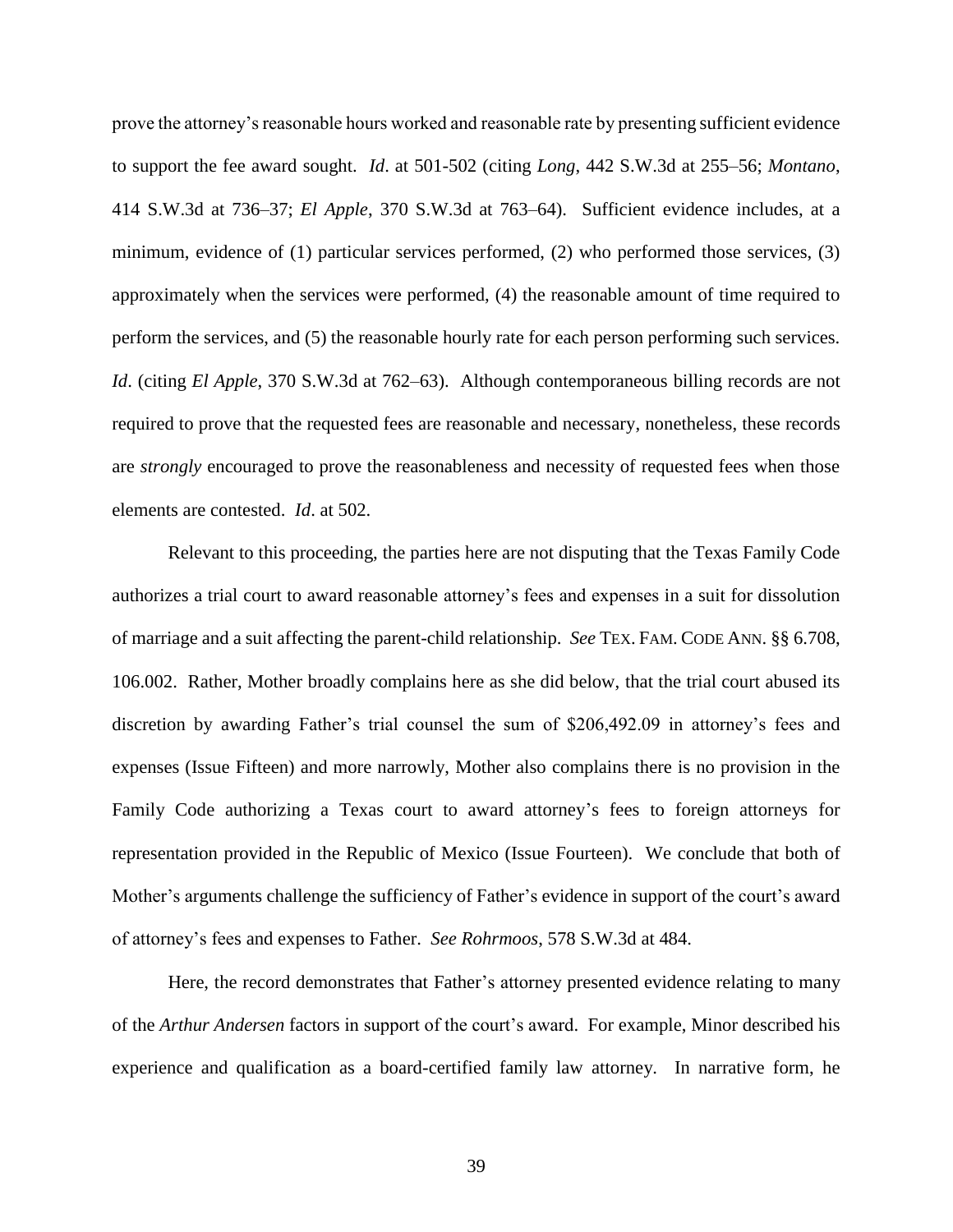identified the time he spent and work he performed, including time spent in consultation with Father, opposing counsel, A.E.P.'s counselors and teachers, and experts on Mexico law; time spent in mediation; and time spent preparing for and participating in court hearings. Minor pointed out that the case presented certain novel and difficult circumstances, including that Mother was represented at various points in the litigation by five different attorneys (in sequence) and the fact that the couple's child had been abducted by Mother to Mexico.

The record demonstrates that Father repeatedly clarified that he sought to recoup the amount he paid to the Mexico attorneys as expenses, not as attorney's fees. The record shows that both Mexico attorneys were engaged to address legal proceedings brought in Mexico by Mother to further her efforts to avoid having the child returned to Father and to the United States. Father's counsel testified that "[e]verything that is going on in Mexico is a direct result of [Mother] trying to circumvent this court in every action that we've taken in this case and in Mexico with regard to what [Mother] has done is trying to restore this child to this court so this court can make the determination that it was initially asked to do by [Mother]." In other words, Father argues it was necessary for him to engage in legal proceedings in Mexico so that the parallel proceedings in Texas would not be rendered ineffectual. Father's attorney described that he did not have the necessary expertise in Mexico law, so he secured the assistance of two experts in that arena.

Near the end of his testimony, Minor admitted two exhibits, P-3 and P-4, which he identified as summaries that represented the monthly compilation of time expended by himself and his paralegal in the course of representing Father's interest. Exhibit P-3 is titled, "Attorney's Fees Summary," and includes four line items totaling \$206,492.09, shown as follows: (1) C. Jeff Minor (Attorney hours: 278; Paralegal hours: 163.25) for a total of \$114,022.50; (2) Javier Martinez (Attorney hours: 243.75; Expenses: \$5,105.00) for a total of \$53,855.00; (3) Adrian Meraz Fereyra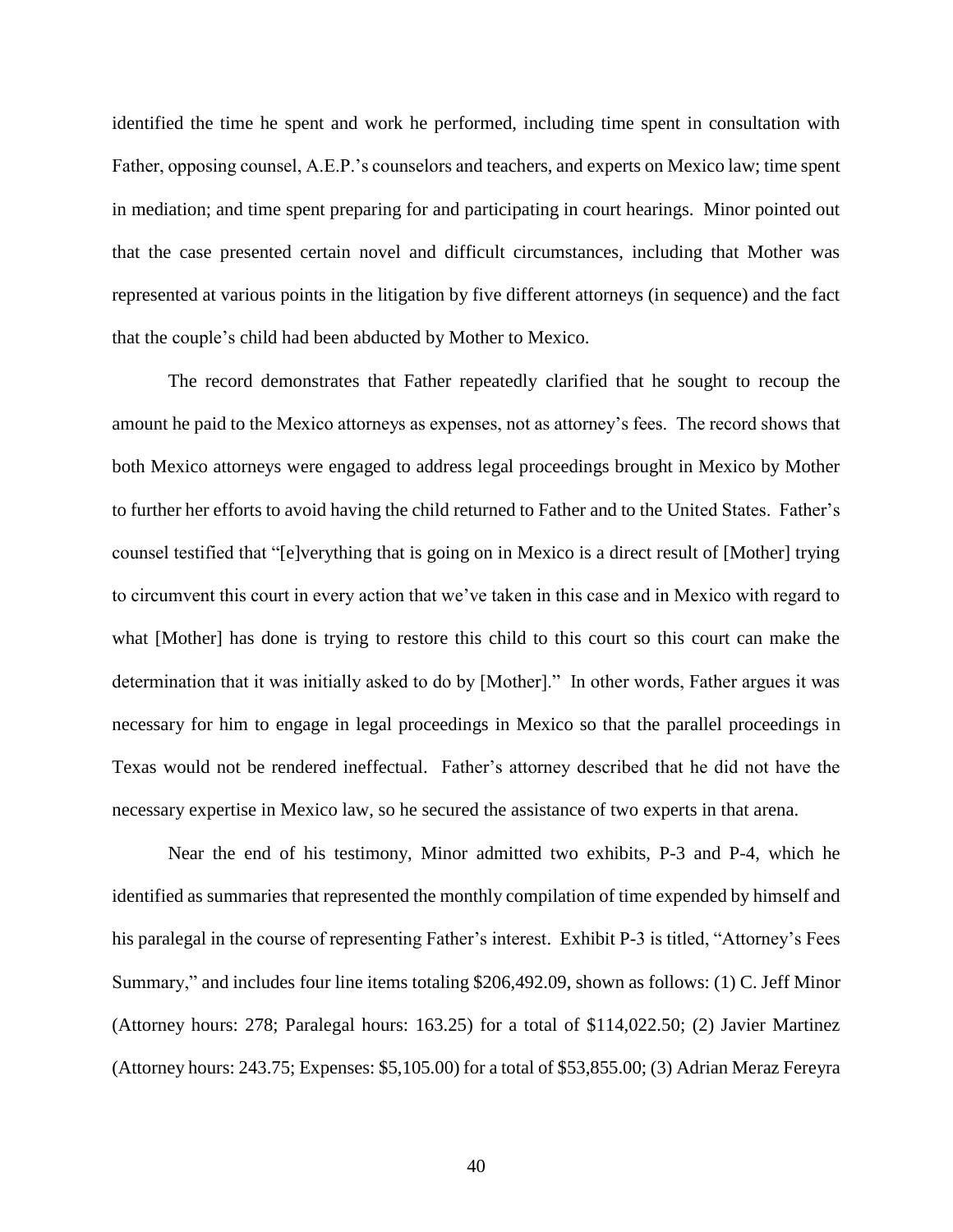(Attorney hours: 189.20) for a total of \$35,129.10; and (4) a blank line with no description given for a total of \$3,485.49. Minor testified that exhibit P-4 represented a breakdown of the time that he testified to as to specific activities performed by himself and his paralegal. Exhibit P-4 is a three-column exhibit reflecting time entries depicted in part as follows:

| <b>MONTH</b>          | <b>ATTORNEY HOURS</b> | <b>PARALEGAL HOURS</b> |
|-----------------------|-----------------------|------------------------|
| $06/21/13 - 07/20/13$ | 18.25                 | 2.25                   |
| $07/21/13 - 08/20/13$ | 2.00                  | 1.00                   |
| $08/21/13 - 09/20/13$ | 4.25                  | 3.25                   |

| مله<br>œ | ÷<br>÷ | ٠k |
|----------|--------|----|
|          |        |    |

| 12/21/16 - 01/20/17                                       | 2.75   | 2.50   |
|-----------------------------------------------------------|--------|--------|
| 01/21/17 - 02/20/17                                       | 20.25  | 10.75  |
| 02/21/17 - 03/20/17                                       | 1.50   | 1.25   |
| <b>Estimated Preparation,</b><br>Hearing and Post Hearing | 8.00   | 8.00   |
| <b>TOTAL</b>                                              | 322.25 | 192.75 |

|  | 322.25 Hrs. X \$300.00 per hour | <b>College</b> | \$96,675.00  |
|--|---------------------------------|----------------|--------------|
|  | 192.75 Hrs. X \$ 90.00 per hour |                | \$17,347.50  |
|  | <b>Balance:</b>                 | $=$            | \$114,022.50 |

Exhibit P-3 and P-4 differ when comparing the total hours shown for attorney Minor and his paralegal (P-3: 278 total hours for attorney Minor and 163.25 total hours for his paralegal) (P-4: 322.25 total hours for Minor and 192.75 total hours for his paralegal). On cross-examination, when Minor was asked for a breakdown of the time, he responded: "Don't need one. Don't have one."

On review, we conclude that the evidence presented by Father's attorney to support the award of \$206,492.09, which also includes fees of foreign attorneys, is not sufficient to establish